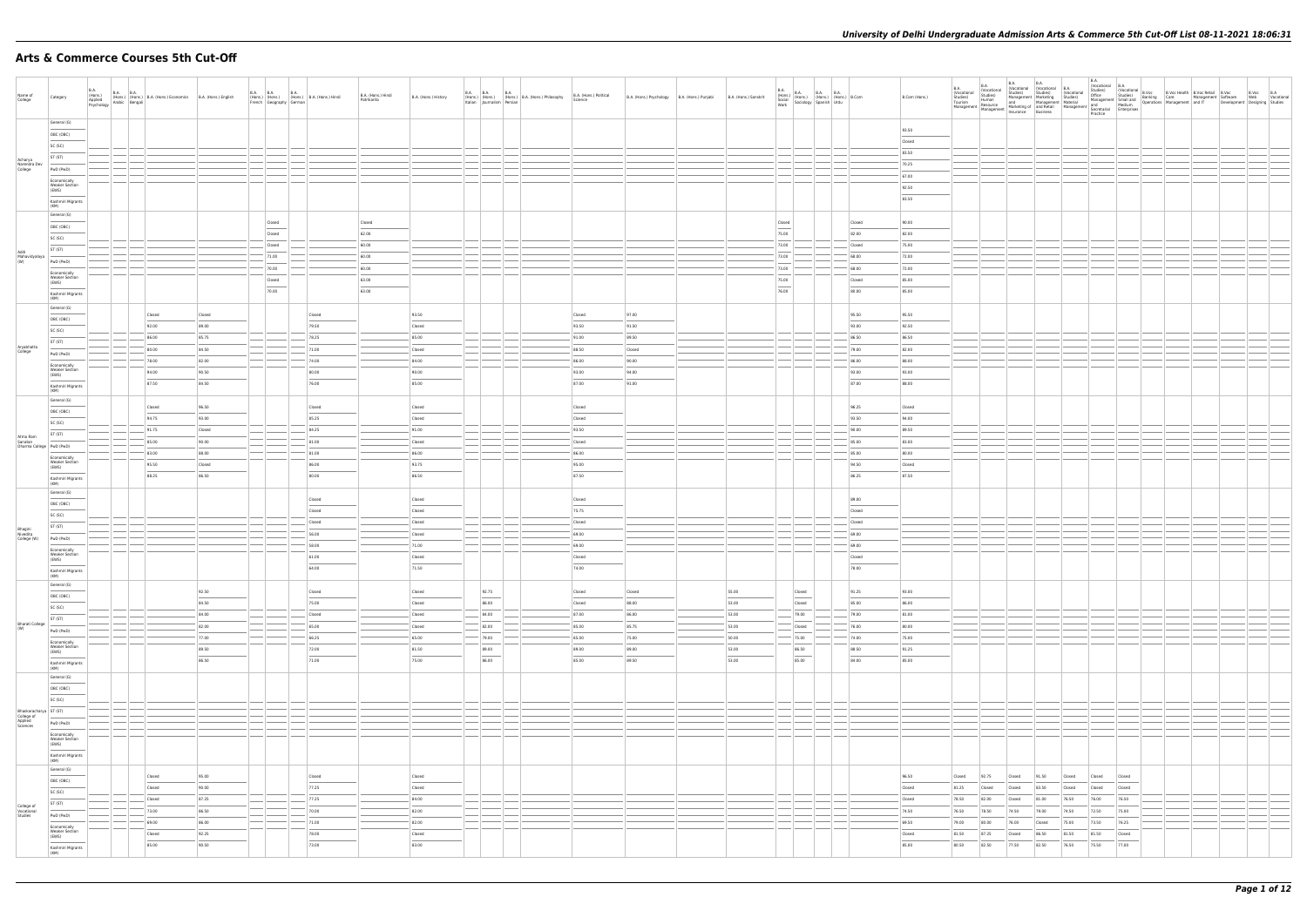| Name of<br>College                                          | Category                                       | <b>B.A.</b>                                                                                                                                                                                                                                                                                                                                                                                                                                                                          |       | B.A. (Hons.) B.A. B.A. (Hons.) B.A. (Hons.) Economics B.A. (Hons.) English Psychology Arabic Bengali |                  | <b>B.A. B.A.</b><br>French Geography German | <b>B.A.</b><br>(Hons.) (Hons.) (Hons.) B.A. (Hons.) Hindi                                                                                                                                                                                                                                                                                                                                                                                                                            | B.A. (Hons.) Hindi<br>Patrikarita | B.A. (Hons.) History |                  | <b>B.A. B.A. B.A.</b> | (Hons.) (Hons.) (Hons.) B.A. (Hons.) Philosophy<br>Italian Journalism Persian B.A. (Hons.) Philosophy | B.A. (Hons.) Political<br>Science | B.A. (Hons.) Psychology B.A. (Hons.) Punjabi |                 | B.A. (Hons.) Sanskrit | B.A.<br>Work    | B.A. (Hons.) B.A. B.A. B.A. (Hons.) B.Com<br>Social (Hons.) (Hons.) (Hons.) B.Com<br>Work Sociology Spanish Urdu                                                                                                                                                                                                                                                                                                                                                                     |                             | B.Com (Hons.)                    | B.A.<br>(Vocational | <b>B.A.</b><br><b>B.A.</b><br>R.A. B.A. (Worldrom Mirkeling Anders) B.A. (Vocational B.A. (School) B.A. (B.A. (School) (Vocational Cocational Conditional Conditional Conditional Conditional Conditional Conditional Conditional Conditional Conditional Co<br>Insurance Business | Practice |  | B.A.<br>Nocational B.A.<br>Nall Studies) (Vocational B.Voc Health B.Voc Retail B.Voc<br>Studies) Studies Ranking Care<br>And The Development Studies |  |  |
|-------------------------------------------------------------|------------------------------------------------|--------------------------------------------------------------------------------------------------------------------------------------------------------------------------------------------------------------------------------------------------------------------------------------------------------------------------------------------------------------------------------------------------------------------------------------------------------------------------------------|-------|------------------------------------------------------------------------------------------------------|------------------|---------------------------------------------|--------------------------------------------------------------------------------------------------------------------------------------------------------------------------------------------------------------------------------------------------------------------------------------------------------------------------------------------------------------------------------------------------------------------------------------------------------------------------------------|-----------------------------------|----------------------|------------------|-----------------------|-------------------------------------------------------------------------------------------------------|-----------------------------------|----------------------------------------------|-----------------|-----------------------|-----------------|--------------------------------------------------------------------------------------------------------------------------------------------------------------------------------------------------------------------------------------------------------------------------------------------------------------------------------------------------------------------------------------------------------------------------------------------------------------------------------------|-----------------------------|----------------------------------|---------------------|------------------------------------------------------------------------------------------------------------------------------------------------------------------------------------------------------------------------------------------------------------------------------------|----------|--|------------------------------------------------------------------------------------------------------------------------------------------------------|--|--|
|                                                             | General (G)                                    |                                                                                                                                                                                                                                                                                                                                                                                                                                                                                      |       | 97.25                                                                                                | Closed           |                                             | Closed                                                                                                                                                                                                                                                                                                                                                                                                                                                                               |                                   | 96.25                |                  |                       | Closed                                                                                                | 97.25                             | 98.25                                        |                 | Closed                |                 |                                                                                                                                                                                                                                                                                                                                                                                                                                                                                      |                             | 97.75<br>Closed                  |                     |                                                                                                                                                                                                                                                                                    |          |  |                                                                                                                                                      |  |  |
|                                                             | OBC (OBC)                                      |                                                                                                                                                                                                                                                                                                                                                                                                                                                                                      |       | 94.50                                                                                                | 93.00            |                                             | 77.00                                                                                                                                                                                                                                                                                                                                                                                                                                                                                |                                   | 94.00                |                  |                       | 89.75                                                                                                 | 95.50                             | Closed                                       |                 | 50.00                 |                 |                                                                                                                                                                                                                                                                                                                                                                                                                                                                                      |                             | 95.25<br>Closed                  |                     |                                                                                                                                                                                                                                                                                    |          |  |                                                                                                                                                      |  |  |
|                                                             | SC (SC)                                        |                                                                                                                                                                                                                                                                                                                                                                                                                                                                                      |       | 88.00                                                                                                | 91.00            |                                             | Closed                                                                                                                                                                                                                                                                                                                                                                                                                                                                               |                                   | Closed               |                  |                       | 86.25                                                                                                 | Closed                            | Closed                                       |                 | 50.00                 |                 |                                                                                                                                                                                                                                                                                                                                                                                                                                                                                      |                             | Closed<br>91.50                  |                     |                                                                                                                                                                                                                                                                                    |          |  |                                                                                                                                                      |  |  |
| Daulat Ram<br>College (W)                                   | ST (ST)                                        |                                                                                                                                                                                                                                                                                                                                                                                                                                                                                      |       | 88.00                                                                                                | 89.50            |                                             | 74.00                                                                                                                                                                                                                                                                                                                                                                                                                                                                                |                                   | Closed               |                  |                       | 86.25                                                                                                 | 93.50                             | Closed                                       |                 | 50.00                 |                 |                                                                                                                                                                                                                                                                                                                                                                                                                                                                                      |                             | 87.50<br>80.00                   |                     |                                                                                                                                                                                                                                                                                    |          |  |                                                                                                                                                      |  |  |
|                                                             | PwD (PwD)                                      |                                                                                                                                                                                                                                                                                                                                                                                                                                                                                      |       | 87.00                                                                                                | 90.00            |                                             | Closed                                                                                                                                                                                                                                                                                                                                                                                                                                                                               |                                   | 87.00                |                  |                       | 85.00                                                                                                 | 91.00                             | Closed                                       |                 | Closed                |                 |                                                                                                                                                                                                                                                                                                                                                                                                                                                                                      |                             | 84.00<br>88.00                   |                     |                                                                                                                                                                                                                                                                                    |          |  |                                                                                                                                                      |  |  |
|                                                             | Economically<br><b>Weaker Section</b><br>(EWS) |                                                                                                                                                                                                                                                                                                                                                                                                                                                                                      |       | 96.00                                                                                                | 93.50            |                                             | 83.00                                                                                                                                                                                                                                                                                                                                                                                                                                                                                |                                   | 93.50                |                  |                       | 92.50                                                                                                 | 95.50                             | 98.00                                        |                 | 55.00                 |                 |                                                                                                                                                                                                                                                                                                                                                                                                                                                                                      |                             | 95.00<br>Closed                  |                     |                                                                                                                                                                                                                                                                                    |          |  |                                                                                                                                                      |  |  |
|                                                             | Kashmiri Migrants                              |                                                                                                                                                                                                                                                                                                                                                                                                                                                                                      |       | 94.00                                                                                                | 92.00            |                                             | 77.00                                                                                                                                                                                                                                                                                                                                                                                                                                                                                |                                   | 91.00                |                  |                       | 89.00                                                                                                 | 93.00                             | 97.00                                        |                 | 55.00                 |                 |                                                                                                                                                                                                                                                                                                                                                                                                                                                                                      |                             | 91.00<br>86.00                   |                     |                                                                                                                                                                                                                                                                                    |          |  |                                                                                                                                                      |  |  |
|                                                             | (KM)<br>General (G)                            |                                                                                                                                                                                                                                                                                                                                                                                                                                                                                      |       |                                                                                                      |                  |                                             |                                                                                                                                                                                                                                                                                                                                                                                                                                                                                      |                                   |                      |                  |                       |                                                                                                       |                                   |                                              |                 |                       |                 |                                                                                                                                                                                                                                                                                                                                                                                                                                                                                      |                             |                                  |                     |                                                                                                                                                                                                                                                                                    |          |  |                                                                                                                                                      |  |  |
|                                                             | OBC (OBC)                                      |                                                                                                                                                                                                                                                                                                                                                                                                                                                                                      |       |                                                                                                      | Closed           |                                             |                                                                                                                                                                                                                                                                                                                                                                                                                                                                                      |                                   |                      |                  |                       |                                                                                                       |                                   |                                              |                 |                       |                 |                                                                                                                                                                                                                                                                                                                                                                                                                                                                                      |                             | Closed                           |                     |                                                                                                                                                                                                                                                                                    |          |  |                                                                                                                                                      |  |  |
|                                                             | SC (SC)                                        |                                                                                                                                                                                                                                                                                                                                                                                                                                                                                      |       |                                                                                                      | 93.00            |                                             |                                                                                                                                                                                                                                                                                                                                                                                                                                                                                      |                                   |                      |                  |                       |                                                                                                       |                                   |                                              |                 |                       |                 |                                                                                                                                                                                                                                                                                                                                                                                                                                                                                      |                             | Closed                           |                     |                                                                                                                                                                                                                                                                                    |          |  |                                                                                                                                                      |  |  |
|                                                             | ST (ST)                                        |                                                                                                                                                                                                                                                                                                                                                                                                                                                                                      |       |                                                                                                      | Closed           |                                             |                                                                                                                                                                                                                                                                                                                                                                                                                                                                                      |                                   |                      |                  |                       |                                                                                                       |                                   |                                              |                 |                       |                 |                                                                                                                                                                                                                                                                                                                                                                                                                                                                                      |                             | Closed                           |                     |                                                                                                                                                                                                                                                                                    |          |  |                                                                                                                                                      |  |  |
| Deen Dayal<br>Upadhyaya<br>College                          | PwD (PwD)                                      |                                                                                                                                                                                                                                                                                                                                                                                                                                                                                      |       |                                                                                                      | Closed           |                                             |                                                                                                                                                                                                                                                                                                                                                                                                                                                                                      |                                   |                      |                  |                       |                                                                                                       |                                   |                                              |                 |                       |                 |                                                                                                                                                                                                                                                                                                                                                                                                                                                                                      |                             | Closed                           |                     |                                                                                                                                                                                                                                                                                    |          |  |                                                                                                                                                      |  |  |
|                                                             | Economically                                   |                                                                                                                                                                                                                                                                                                                                                                                                                                                                                      |       |                                                                                                      | 80.00            |                                             |                                                                                                                                                                                                                                                                                                                                                                                                                                                                                      |                                   |                      |                  |                       |                                                                                                       |                                   |                                              |                 |                       |                 |                                                                                                                                                                                                                                                                                                                                                                                                                                                                                      |                             | 60.00                            |                     |                                                                                                                                                                                                                                                                                    |          |  |                                                                                                                                                      |  |  |
|                                                             | <b>Weaker Section</b><br>(EWS)                 |                                                                                                                                                                                                                                                                                                                                                                                                                                                                                      |       |                                                                                                      | 93.00            |                                             |                                                                                                                                                                                                                                                                                                                                                                                                                                                                                      |                                   |                      |                  |                       |                                                                                                       |                                   |                                              |                 |                       |                 |                                                                                                                                                                                                                                                                                                                                                                                                                                                                                      |                             | 94.00                            |                     |                                                                                                                                                                                                                                                                                    |          |  |                                                                                                                                                      |  |  |
|                                                             | Kashmiri Migrants<br>(KM)                      |                                                                                                                                                                                                                                                                                                                                                                                                                                                                                      |       |                                                                                                      | 87.00            |                                             |                                                                                                                                                                                                                                                                                                                                                                                                                                                                                      |                                   |                      |                  |                       |                                                                                                       |                                   |                                              |                 |                       |                 |                                                                                                                                                                                                                                                                                                                                                                                                                                                                                      |                             | 87.00                            |                     |                                                                                                                                                                                                                                                                                    |          |  |                                                                                                                                                      |  |  |
|                                                             | General (G)                                    |                                                                                                                                                                                                                                                                                                                                                                                                                                                                                      |       |                                                                                                      |                  |                                             |                                                                                                                                                                                                                                                                                                                                                                                                                                                                                      |                                   |                      |                  |                       |                                                                                                       |                                   |                                              |                 |                       |                 |                                                                                                                                                                                                                                                                                                                                                                                                                                                                                      |                             |                                  |                     |                                                                                                                                                                                                                                                                                    |          |  |                                                                                                                                                      |  |  |
|                                                             | OBC (OBC)                                      |                                                                                                                                                                                                                                                                                                                                                                                                                                                                                      |       | 97.25                                                                                                | 95.50            |                                             |                                                                                                                                                                                                                                                                                                                                                                                                                                                                                      |                                   | 95.00                |                  | 97.25                 |                                                                                                       | 96.00                             |                                              |                 |                       |                 |                                                                                                                                                                                                                                                                                                                                                                                                                                                                                      |                             | 97.25<br>96.75                   |                     |                                                                                                                                                                                                                                                                                    |          |  |                                                                                                                                                      |  |  |
|                                                             | SC (SC)                                        |                                                                                                                                                                                                                                                                                                                                                                                                                                                                                      |       | 95.25                                                                                                | 94.00            |                                             |                                                                                                                                                                                                                                                                                                                                                                                                                                                                                      |                                   | 93.50                |                  | 95.00                 |                                                                                                       | 95.00                             |                                              |                 |                       |                 |                                                                                                                                                                                                                                                                                                                                                                                                                                                                                      |                             | 96.00<br>94.75                   |                     |                                                                                                                                                                                                                                                                                    |          |  |                                                                                                                                                      |  |  |
| Delhi College of $ST (ST)$                                  |                                                |                                                                                                                                                                                                                                                                                                                                                                                                                                                                                      |       | 91.00                                                                                                | 88.50            |                                             |                                                                                                                                                                                                                                                                                                                                                                                                                                                                                      |                                   | 90.00                |                  | 92.50                 |                                                                                                       | 92.00                             |                                              |                 |                       |                 |                                                                                                                                                                                                                                                                                                                                                                                                                                                                                      |                             | 89.00<br>89.00                   |                     |                                                                                                                                                                                                                                                                                    |          |  |                                                                                                                                                      |  |  |
| Arts and<br>Commerce                                        | PwD (PwD)                                      |                                                                                                                                                                                                                                                                                                                                                                                                                                                                                      |       | 91.00<br>90.00                                                                                       | 88.00<br>88.00   |                                             |                                                                                                                                                                                                                                                                                                                                                                                                                                                                                      |                                   | 90.00<br>88.00       |                  | 92.50<br>88.00        |                                                                                                       | 92.00<br>88.00                    |                                              |                 |                       |                 |                                                                                                                                                                                                                                                                                                                                                                                                                                                                                      |                             | 89.00<br>89.00<br>85.00<br>85.00 |                     |                                                                                                                                                                                                                                                                                    |          |  |                                                                                                                                                      |  |  |
|                                                             | Economically<br><b>Weaker Section</b>          |                                                                                                                                                                                                                                                                                                                                                                                                                                                                                      |       | 97.00                                                                                                | 95.25            |                                             |                                                                                                                                                                                                                                                                                                                                                                                                                                                                                      |                                   | 94.75                |                  | 97.00                 |                                                                                                       | 95.75                             |                                              |                 |                       |                 |                                                                                                                                                                                                                                                                                                                                                                                                                                                                                      |                             | 97.00<br>96.50                   |                     |                                                                                                                                                                                                                                                                                    |          |  |                                                                                                                                                      |  |  |
|                                                             | (EWS)                                          |                                                                                                                                                                                                                                                                                                                                                                                                                                                                                      |       | 90.00                                                                                                | 88.00            |                                             |                                                                                                                                                                                                                                                                                                                                                                                                                                                                                      |                                   | 88.00                |                  | 88.00                 |                                                                                                       | 88.00                             |                                              |                 |                       |                 |                                                                                                                                                                                                                                                                                                                                                                                                                                                                                      |                             | 85.00<br>85.00                   |                     |                                                                                                                                                                                                                                                                                    |          |  |                                                                                                                                                      |  |  |
|                                                             | Kashmiri Migrants<br>(KM)                      |                                                                                                                                                                                                                                                                                                                                                                                                                                                                                      |       |                                                                                                      |                  |                                             |                                                                                                                                                                                                                                                                                                                                                                                                                                                                                      |                                   |                      |                  |                       |                                                                                                       |                                   |                                              |                 |                       |                 |                                                                                                                                                                                                                                                                                                                                                                                                                                                                                      |                             |                                  |                     |                                                                                                                                                                                                                                                                                    |          |  |                                                                                                                                                      |  |  |
|                                                             | General (G)                                    |                                                                                                                                                                                                                                                                                                                                                                                                                                                                                      |       |                                                                                                      |                  | Closed                                      | Closed                                                                                                                                                                                                                                                                                                                                                                                                                                                                               |                                   |                      | Closed           |                       |                                                                                                       |                                   |                                              |                 |                       |                 | Closed                                                                                                                                                                                                                                                                                                                                                                                                                                                                               |                             |                                  |                     |                                                                                                                                                                                                                                                                                    |          |  |                                                                                                                                                      |  |  |
|                                                             | OBC (OBC)                                      |                                                                                                                                                                                                                                                                                                                                                                                                                                                                                      |       |                                                                                                      |                  | 82.00                                       | $\frac{1}{2}$<br>Closed                                                                                                                                                                                                                                                                                                                                                                                                                                                              |                                   |                      | 80.00            |                       |                                                                                                       |                                   |                                              |                 |                       |                 | 81.50                                                                                                                                                                                                                                                                                                                                                                                                                                                                                |                             |                                  |                     |                                                                                                                                                                                                                                                                                    |          |  |                                                                                                                                                      |  |  |
|                                                             | SC (SC)                                        |                                                                                                                                                                                                                                                                                                                                                                                                                                                                                      |       |                                                                                                      |                  | 77.50                                       | 80.00                                                                                                                                                                                                                                                                                                                                                                                                                                                                                |                                   |                      | 75.50            |                       |                                                                                                       |                                   |                                              |                 |                       |                 | 76.50                                                                                                                                                                                                                                                                                                                                                                                                                                                                                |                             |                                  |                     |                                                                                                                                                                                                                                                                                    |          |  |                                                                                                                                                      |  |  |
| Department of ST (ST)<br>Germanic and<br>Romance<br>Studies | PwD (PwD)                                      |                                                                                                                                                                                                                                                                                                                                                                                                                                                                                      |       |                                                                                                      |                  | Closed                                      | 71.00                                                                                                                                                                                                                                                                                                                                                                                                                                                                                |                                   |                      | 67.00            |                       |                                                                                                       |                                   |                                              |                 |                       |                 | 69.00                                                                                                                                                                                                                                                                                                                                                                                                                                                                                |                             |                                  |                     |                                                                                                                                                                                                                                                                                    |          |  |                                                                                                                                                      |  |  |
|                                                             | Economically                                   |                                                                                                                                                                                                                                                                                                                                                                                                                                                                                      |       |                                                                                                      |                  | 72.00                                       | 75.00                                                                                                                                                                                                                                                                                                                                                                                                                                                                                |                                   |                      | 69.00            |                       |                                                                                                       |                                   |                                              |                 |                       |                 | 70.00                                                                                                                                                                                                                                                                                                                                                                                                                                                                                |                             |                                  |                     |                                                                                                                                                                                                                                                                                    |          |  |                                                                                                                                                      |  |  |
|                                                             | <b>Weaker Section</b><br>(EWS)                 |                                                                                                                                                                                                                                                                                                                                                                                                                                                                                      |       |                                                                                                      |                  | 81.25<br>$\frac{1}{2}$                      | Closed<br>$\frac{1}{2} \left( \frac{1}{2} \right) \left( \frac{1}{2} \right) \left( \frac{1}{2} \right) \left( \frac{1}{2} \right) \left( \frac{1}{2} \right) \left( \frac{1}{2} \right) \left( \frac{1}{2} \right) \left( \frac{1}{2} \right) \left( \frac{1}{2} \right) \left( \frac{1}{2} \right) \left( \frac{1}{2} \right) \left( \frac{1}{2} \right) \left( \frac{1}{2} \right) \left( \frac{1}{2} \right) \left( \frac{1}{2} \right) \left( \frac{1}{2} \right) \left( \frac$ |                                   |                      | Closed<br>$\sim$ |                       |                                                                                                       |                                   |                                              |                 |                       |                 | Closed<br>$\frac{1}{2} \left( \frac{1}{2} \right) \left( \frac{1}{2} \right) \left( \frac{1}{2} \right) \left( \frac{1}{2} \right) \left( \frac{1}{2} \right) \left( \frac{1}{2} \right) \left( \frac{1}{2} \right) \left( \frac{1}{2} \right) \left( \frac{1}{2} \right) \left( \frac{1}{2} \right) \left( \frac{1}{2} \right) \left( \frac{1}{2} \right) \left( \frac{1}{2} \right) \left( \frac{1}{2} \right) \left( \frac{1}{2} \right) \left( \frac{1}{2} \right) \left( \frac$ |                             |                                  |                     |                                                                                                                                                                                                                                                                                    |          |  |                                                                                                                                                      |  |  |
|                                                             | Kashmiri Migrants<br>(KM)                      |                                                                                                                                                                                                                                                                                                                                                                                                                                                                                      |       |                                                                                                      |                  | 79.00                                       | 79.00                                                                                                                                                                                                                                                                                                                                                                                                                                                                                |                                   |                      | 76.00            |                       |                                                                                                       |                                   |                                              |                 |                       |                 | 77.00                                                                                                                                                                                                                                                                                                                                                                                                                                                                                |                             |                                  |                     |                                                                                                                                                                                                                                                                                    |          |  |                                                                                                                                                      |  |  |
|                                                             | General (G)                                    |                                                                                                                                                                                                                                                                                                                                                                                                                                                                                      |       |                                                                                                      |                  |                                             |                                                                                                                                                                                                                                                                                                                                                                                                                                                                                      |                                   |                      |                  |                       |                                                                                                       |                                   |                                              |                 |                       |                 |                                                                                                                                                                                                                                                                                                                                                                                                                                                                                      |                             |                                  |                     |                                                                                                                                                                                                                                                                                    |          |  |                                                                                                                                                      |  |  |
|                                                             | OBC (OBC)                                      |                                                                                                                                                                                                                                                                                                                                                                                                                                                                                      |       | Closed                                                                                               | 93.00            |                                             | Closed                                                                                                                                                                                                                                                                                                                                                                                                                                                                               |                                   | Closed               |                  |                       |                                                                                                       | 94.00                             |                                              |                 | Closed                |                 |                                                                                                                                                                                                                                                                                                                                                                                                                                                                                      |                             | 94.50                            |                     |                                                                                                                                                                                                                                                                                    |          |  |                                                                                                                                                      |  |  |
|                                                             | SC (SC)                                        |                                                                                                                                                                                                                                                                                                                                                                                                                                                                                      |       | 89.00                                                                                                | Closed           |                                             | Closed                                                                                                                                                                                                                                                                                                                                                                                                                                                                               |                                   | Closed               |                  |                       |                                                                                                       | 91.00                             |                                              |                 | Closed                |                 |                                                                                                                                                                                                                                                                                                                                                                                                                                                                                      |                             | 89.00                            |                     |                                                                                                                                                                                                                                                                                    |          |  |                                                                                                                                                      |  |  |
| Deshbandhu                                                  | ST (ST)                                        |                                                                                                                                                                                                                                                                                                                                                                                                                                                                                      |       | 83.00                                                                                                | Closed           |                                             | Closed                                                                                                                                                                                                                                                                                                                                                                                                                                                                               |                                   | Closed               |                  |                       |                                                                                                       | 89.00                             |                                              |                 | Closed                |                 |                                                                                                                                                                                                                                                                                                                                                                                                                                                                                      |                             | 85.00                            |                     |                                                                                                                                                                                                                                                                                    |          |  |                                                                                                                                                      |  |  |
| College                                                     | PwD (PwD)                                      |                                                                                                                                                                                                                                                                                                                                                                                                                                                                                      |       | 73.00                                                                                                | Closed           |                                             | 67.00                                                                                                                                                                                                                                                                                                                                                                                                                                                                                |                                   | 79.00<br>77.00       |                  |                       |                                                                                                       | Closed                            |                                              |                 | 45.00                 |                 |                                                                                                                                                                                                                                                                                                                                                                                                                                                                                      |                             | Closed                           |                     |                                                                                                                                                                                                                                                                                    |          |  |                                                                                                                                                      |  |  |
|                                                             | Economically<br><b>Weaker Section</b>          |                                                                                                                                                                                                                                                                                                                                                                                                                                                                                      |       | 75.00<br>91.00                                                                                       | 83.00<br>92.00   |                                             | 68.00<br>79.50                                                                                                                                                                                                                                                                                                                                                                                                                                                                       |                                   | 89.50                |                  |                       |                                                                                                       | 75.00<br>88.00                    |                                              |                 | 45.00<br>52.00        |                 |                                                                                                                                                                                                                                                                                                                                                                                                                                                                                      |                             | 81.00<br>92.00                   |                     |                                                                                                                                                                                                                                                                                    |          |  |                                                                                                                                                      |  |  |
|                                                             | (EWS)                                          |                                                                                                                                                                                                                                                                                                                                                                                                                                                                                      |       | 86.00                                                                                                | 83.00            |                                             | 72.00                                                                                                                                                                                                                                                                                                                                                                                                                                                                                |                                   | 82.00                |                  |                       |                                                                                                       | 84.00                             |                                              |                 | 52.00                 |                 |                                                                                                                                                                                                                                                                                                                                                                                                                                                                                      |                             | 84.50                            |                     |                                                                                                                                                                                                                                                                                    |          |  |                                                                                                                                                      |  |  |
|                                                             | Kashmiri Migrants<br>(KM)                      |                                                                                                                                                                                                                                                                                                                                                                                                                                                                                      |       |                                                                                                      |                  |                                             |                                                                                                                                                                                                                                                                                                                                                                                                                                                                                      |                                   |                      |                  |                       |                                                                                                       |                                   |                                              |                 |                       |                 |                                                                                                                                                                                                                                                                                                                                                                                                                                                                                      |                             |                                  |                     |                                                                                                                                                                                                                                                                                    |          |  |                                                                                                                                                      |  |  |
|                                                             | General (G)                                    | Closed                                                                                                                                                                                                                                                                                                                                                                                                                                                                               |       | Closed                                                                                               |                  | 93.00                                       | 82.50                                                                                                                                                                                                                                                                                                                                                                                                                                                                                | 83.00                             | 91.50                |                  |                       |                                                                                                       |                                   |                                              |                 |                       | 91.25           |                                                                                                                                                                                                                                                                                                                                                                                                                                                                                      |                             | Closed<br>94.00                  |                     |                                                                                                                                                                                                                                                                                    |          |  |                                                                                                                                                      |  |  |
|                                                             | OBC (OBC)                                      | Closed                                                                                                                                                                                                                                                                                                                                                                                                                                                                               |       | 89.75                                                                                                |                  | 89.00                                       | 77.50                                                                                                                                                                                                                                                                                                                                                                                                                                                                                | 75.50                             | Closed               |                  |                       |                                                                                                       |                                   |                                              |                 |                       | 85.00           |                                                                                                                                                                                                                                                                                                                                                                                                                                                                                      |                             | 87.00<br>88.50                   |                     |                                                                                                                                                                                                                                                                                    |          |  |                                                                                                                                                      |  |  |
|                                                             | SC (SC)                                        | Closed                                                                                                                                                                                                                                                                                                                                                                                                                                                                               |       | 81.50                                                                                                |                  | 86.75                                       | Closed                                                                                                                                                                                                                                                                                                                                                                                                                                                                               | Closed                            | Closed               |                  |                       |                                                                                                       |                                   |                                              |                 |                       | Closed          |                                                                                                                                                                                                                                                                                                                                                                                                                                                                                      |                             | $- 82.50$<br>83.00               |                     |                                                                                                                                                                                                                                                                                    |          |  |                                                                                                                                                      |  |  |
| Dr. Bhim Rao<br>Ambedkar<br>College                         | ST (ST)<br>PwD (PwD)                           | Closed<br>$\frac{1}{2} \left( \frac{1}{2} \right) \left( \frac{1}{2} \right) \left( \frac{1}{2} \right) \left( \frac{1}{2} \right) \left( \frac{1}{2} \right) \left( \frac{1}{2} \right) \left( \frac{1}{2} \right) \left( \frac{1}{2} \right) \left( \frac{1}{2} \right) \left( \frac{1}{2} \right) \left( \frac{1}{2} \right) \left( \frac{1}{2} \right) \left( \frac{1}{2} \right) \left( \frac{1}{2} \right) \left( \frac{1}{2} \right) \left( \frac{1}{2} \right) \left( \frac$ |       | Closed                                                                                               |                  | 84.75                                       | 60.00                                                                                                                                                                                                                                                                                                                                                                                                                                                                                | 50.00                             | Closed               |                  |                       |                                                                                                       |                                   |                                              |                 |                       | 69.00           |                                                                                                                                                                                                                                                                                                                                                                                                                                                                                      |                             | 75.00<br>74.00                   |                     |                                                                                                                                                                                                                                                                                    |          |  |                                                                                                                                                      |  |  |
|                                                             | Economically                                   | 63.00                                                                                                                                                                                                                                                                                                                                                                                                                                                                                |       | 60.00                                                                                                |                  | 70.00                                       | Closed                                                                                                                                                                                                                                                                                                                                                                                                                                                                               | 45.00                             | 60.00                |                  |                       |                                                                                                       |                                   |                                              |                 |                       | 56.00           |                                                                                                                                                                                                                                                                                                                                                                                                                                                                                      |                             | 68.00<br>70.00                   |                     |                                                                                                                                                                                                                                                                                    |          |  |                                                                                                                                                      |  |  |
|                                                             | <b>Weaker Section</b><br>(EWS)                 | 91.50                                                                                                                                                                                                                                                                                                                                                                                                                                                                                |       | 92.00                                                                                                |                  | 90.00                                       | 80.00                                                                                                                                                                                                                                                                                                                                                                                                                                                                                | 78.00                             | 88.25                |                  |                       |                                                                                                       |                                   |                                              |                 |                       | 88.00<br>$\sim$ |                                                                                                                                                                                                                                                                                                                                                                                                                                                                                      |                             | 91.00<br>92.50                   |                     |                                                                                                                                                                                                                                                                                    |          |  |                                                                                                                                                      |  |  |
|                                                             | Kashmiri Migrants<br>(KM)                      | 87.75                                                                                                                                                                                                                                                                                                                                                                                                                                                                                |       | 87.00                                                                                                |                  | 84.00                                       | 74.50                                                                                                                                                                                                                                                                                                                                                                                                                                                                                | 75.00                             | 82.00                |                  |                       |                                                                                                       |                                   |                                              |                 |                       | 82.25           |                                                                                                                                                                                                                                                                                                                                                                                                                                                                                      |                             | 84.00<br>84.50                   |                     |                                                                                                                                                                                                                                                                                    |          |  |                                                                                                                                                      |  |  |
|                                                             | General (G)                                    |                                                                                                                                                                                                                                                                                                                                                                                                                                                                                      |       |                                                                                                      |                  |                                             |                                                                                                                                                                                                                                                                                                                                                                                                                                                                                      |                                   |                      |                  |                       |                                                                                                       |                                   |                                              |                 |                       |                 |                                                                                                                                                                                                                                                                                                                                                                                                                                                                                      |                             |                                  |                     |                                                                                                                                                                                                                                                                                    |          |  |                                                                                                                                                      |  |  |
|                                                             | OBC (OBC)                                      |                                                                                                                                                                                                                                                                                                                                                                                                                                                                                      |       | 97.50                                                                                                | Closed           | Closed                                      | Closed                                                                                                                                                                                                                                                                                                                                                                                                                                                                               |                                   | Closed               |                  |                       | Closed                                                                                                | 97.00                             |                                              | 45.00           | Closed                |                 |                                                                                                                                                                                                                                                                                                                                                                                                                                                                                      | Closed 96.00                | 96.00                            |                     |                                                                                                                                                                                                                                                                                    |          |  |                                                                                                                                                      |  |  |
|                                                             | SC (SC)                                        |                                                                                                                                                                                                                                                                                                                                                                                                                                                                                      |       | 94.00                                                                                                | Closed           | Closed                                      | Closed                                                                                                                                                                                                                                                                                                                                                                                                                                                                               |                                   | Closed               |                  |                       | 86.00                                                                                                 | 95.00                             |                                              | 45.00           | 63.00                 |                 |                                                                                                                                                                                                                                                                                                                                                                                                                                                                                      | 55.00 91.00                 | 92.50                            |                     |                                                                                                                                                                                                                                                                                    |          |  |                                                                                                                                                      |  |  |
| Dyal Singh                                                  | ST (ST)<br>$\frac{1}{2}$                       |                                                                                                                                                                                                                                                                                                                                                                                                                                                                                      |       | 87.50                                                                                                | Closed           | Closed                                      | Closed                                                                                                                                                                                                                                                                                                                                                                                                                                                                               |                                   | Closed<br>Closed     |                  |                       | 83.00                                                                                                 | Closed<br>Closed                  |                                              | 45.00           | 55.00                 |                 |                                                                                                                                                                                                                                                                                                                                                                                                                                                                                      | 50.00 86.00                 | 86.00                            |                     |                                                                                                                                                                                                                                                                                    |          |  |                                                                                                                                                      |  |  |
| College                                                     | PwD (PwD)                                      |                                                                                                                                                                                                                                                                                                                                                                                                                                                                                      |       | 83.00<br>70.00                                                                                       | Closed<br>Closed | Closed<br>$- 73.00$                         | 65.50<br>Closed                                                                                                                                                                                                                                                                                                                                                                                                                                                                      |                                   | Closed               |                  |                       | 81.00<br>71.00                                                                                        | 81.00                             |                                              | 45.00<br> 45.00 | 45.00<br>45.00        |                 |                                                                                                                                                                                                                                                                                                                                                                                                                                                                                      | 45.00 81.00<br>45.00 Closed | 75.00<br>65.00                   |                     |                                                                                                                                                                                                                                                                                    |          |  |                                                                                                                                                      |  |  |
|                                                             | Economically<br><b>Weaker Section</b>          |                                                                                                                                                                                                                                                                                                                                                                                                                                                                                      |       | 95.00                                                                                                | 93.50            | 94.25                                       | 80.50                                                                                                                                                                                                                                                                                                                                                                                                                                                                                |                                   | 92.75                |                  |                       | 88.00                                                                                                 | Closed                            |                                              | 45.00           | 62.00                 |                 |                                                                                                                                                                                                                                                                                                                                                                                                                                                                                      | 56.00 92.50                 | 93.00                            |                     |                                                                                                                                                                                                                                                                                    |          |  |                                                                                                                                                      |  |  |
|                                                             | (EWS)                                          |                                                                                                                                                                                                                                                                                                                                                                                                                                                                                      |       | 87.50                                                                                                | 85.50            | $\overline{\phantom{a}}$<br>86.00           | 73.50                                                                                                                                                                                                                                                                                                                                                                                                                                                                                |                                   | 84.00                |                  |                       | 83.00                                                                                                 | 87.00                             |                                              | 45.00           | 59.00                 |                 |                                                                                                                                                                                                                                                                                                                                                                                                                                                                                      | 54.00 86.00                 | 86.00                            |                     |                                                                                                                                                                                                                                                                                    |          |  |                                                                                                                                                      |  |  |
|                                                             | Kashmiri Migrants<br>(KM)                      |                                                                                                                                                                                                                                                                                                                                                                                                                                                                                      |       |                                                                                                      |                  |                                             |                                                                                                                                                                                                                                                                                                                                                                                                                                                                                      |                                   |                      |                  |                       |                                                                                                       |                                   |                                              |                 |                       |                 |                                                                                                                                                                                                                                                                                                                                                                                                                                                                                      |                             |                                  |                     |                                                                                                                                                                                                                                                                                    |          |  |                                                                                                                                                      |  |  |
|                                                             | General (G)                                    |                                                                                                                                                                                                                                                                                                                                                                                                                                                                                      |       |                                                                                                      | Closed           |                                             |                                                                                                                                                                                                                                                                                                                                                                                                                                                                                      |                                   | Closed               |                  |                       |                                                                                                       | Closed                            |                                              |                 |                       |                 |                                                                                                                                                                                                                                                                                                                                                                                                                                                                                      |                             | 93.00<br>Closed                  |                     |                                                                                                                                                                                                                                                                                    |          |  |                                                                                                                                                      |  |  |
|                                                             | OBC (OBC)                                      |                                                                                                                                                                                                                                                                                                                                                                                                                                                                                      |       |                                                                                                      | 86.00            |                                             |                                                                                                                                                                                                                                                                                                                                                                                                                                                                                      |                                   | Closed               |                  |                       |                                                                                                       | Closed                            |                                              |                 |                       |                 |                                                                                                                                                                                                                                                                                                                                                                                                                                                                                      |                             | 85.00<br>87.00                   |                     |                                                                                                                                                                                                                                                                                    |          |  |                                                                                                                                                      |  |  |
|                                                             | SC (SC)<br>ST (ST)                             |                                                                                                                                                                                                                                                                                                                                                                                                                                                                                      | — I — |                                                                                                      | 83.00            |                                             |                                                                                                                                                                                                                                                                                                                                                                                                                                                                                      |                                   | 83.00                |                  |                       |                                                                                                       | Closed                            |                                              |                 |                       |                 |                                                                                                                                                                                                                                                                                                                                                                                                                                                                                      |                             | $- 81.00$<br>82.00               |                     |                                                                                                                                                                                                                                                                                    |          |  |                                                                                                                                                      |  |  |
| Dyal Singh<br>College<br>(Evening)                          | PwD (PwD)                                      |                                                                                                                                                                                                                                                                                                                                                                                                                                                                                      |       |                                                                                                      | 82.00            |                                             |                                                                                                                                                                                                                                                                                                                                                                                                                                                                                      |                                   | 81.00                |                  |                       |                                                                                                       | 81.00                             |                                              |                 |                       |                 |                                                                                                                                                                                                                                                                                                                                                                                                                                                                                      |                             | 72.00<br>65.00                   |                     |                                                                                                                                                                                                                                                                                    |          |  |                                                                                                                                                      |  |  |
|                                                             | Economically                                   |                                                                                                                                                                                                                                                                                                                                                                                                                                                                                      |       |                                                                                                      | $-70.00$         |                                             |                                                                                                                                                                                                                                                                                                                                                                                                                                                                                      |                                   | 68.00                |                  |                       |                                                                                                       | 62.00                             |                                              |                 |                       |                 |                                                                                                                                                                                                                                                                                                                                                                                                                                                                                      |                             | 55.00<br>55.00                   |                     |                                                                                                                                                                                                                                                                                    |          |  |                                                                                                                                                      |  |  |
|                                                             | <b>Weaker Section</b><br>(EWS)                 |                                                                                                                                                                                                                                                                                                                                                                                                                                                                                      |       |                                                                                                      | 90.00            |                                             |                                                                                                                                                                                                                                                                                                                                                                                                                                                                                      |                                   | Closed               |                  |                       |                                                                                                       | Closed                            |                                              |                 |                       |                 |                                                                                                                                                                                                                                                                                                                                                                                                                                                                                      |                             | 90.00<br>89.00                   |                     |                                                                                                                                                                                                                                                                                    |          |  |                                                                                                                                                      |  |  |
|                                                             | Kashmiri Migrants<br>(KM)                      |                                                                                                                                                                                                                                                                                                                                                                                                                                                                                      |       |                                                                                                      | 86.00            |                                             |                                                                                                                                                                                                                                                                                                                                                                                                                                                                                      |                                   | 78.00                |                  |                       |                                                                                                       | Closed                            |                                              |                 |                       |                 |                                                                                                                                                                                                                                                                                                                                                                                                                                                                                      |                             | 82.00<br>82.00                   |                     |                                                                                                                                                                                                                                                                                    |          |  |                                                                                                                                                      |  |  |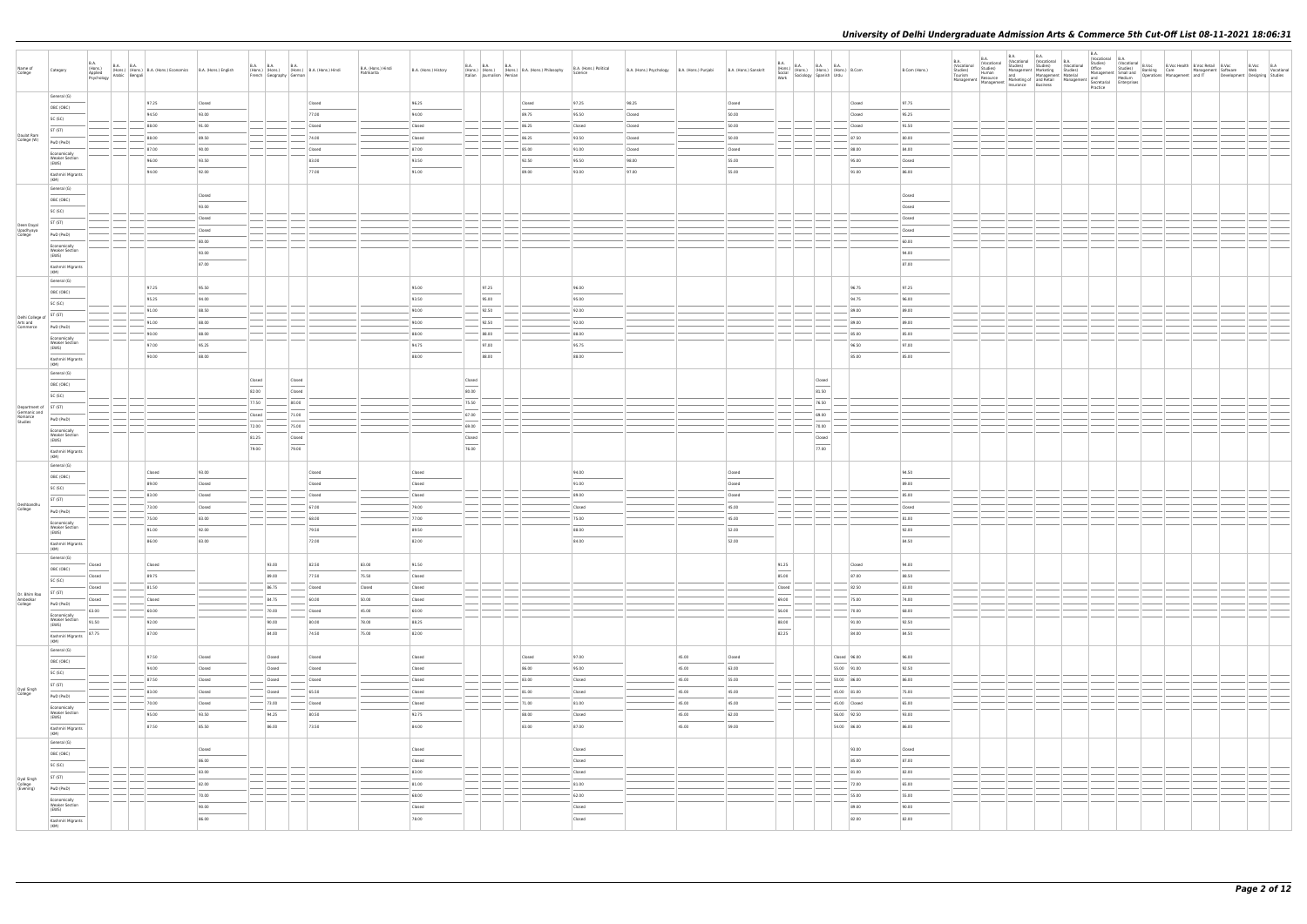| Name of<br>College                       | Category                                       | B.A.<br>(Hons.)<br>Applied | <b>B.A. B.A.</b><br>(Hons.) (Hons.) (Hons.) B.A. (Hons.) Economics B.A. (Hons.) English<br>Applied (Hons.) (Hons.) B.A. (Hons.) Economics B.A. (Hons.) English |                 | <b>B.A. B.A.</b> | <b>B.A.</b><br>French Geography German                                                                                                                                                                                                                                                                                                                                                                                                                                              | (Hons.) (Hons.) (Hons.) B.A. (Hons.) Hindi | B.A. (Hons.) Hindi<br>Patrikarita | B.A. (Hons.) History | <b>B.A. B.A.</b><br>Italian   Journalism   Persian | <b>B.A.</b><br>(Hons.) (Hons.) (Hons.) B.A. (Hons.) Philosophy | B.A. (Hons.) Political<br>Science | B.A. (Hons.) Psychology   B.A. (Hons.) Punjabi | B.A. (Hons.) Sanskrit | $\begin{array}{ll} \text{B.A.} \\ \text{(Hons.)} \\ \text{Social} \\ \text{Work} \end{array} \begin{array}{ll} \text{B.A.} \\ \text{(Hons.)} \\ \text{Storology} \end{array} \begin{array}{ll} \text{B.A.} \\ \text{(Hons.)} \\ \text{(Hons.)} \end{array} \begin{array}{ll} \text{B.A.} \\ \text{(Hons.)} \\ \text{Urdu} \end{array} \begin{array}{ll} \text{B.Com} \\ \text{B.Com} \end{array}$                                                                                    |                | B.Com (Hons.)    | B.A.<br>(Vocational | B.A.<br>(Vocational<br>Studies)<br>Human | <b>B.A.</b><br>(Vocational (Vocational B.A.<br>Studies) Studies) (Vocat | B.A. | B.A.<br>(Vocational<br>Vivea Studies)<br>Studies) Human Management Marketing Studies)<br>Tourism Human Management Material Management Material<br>Management Macketing of and Retail Management and Medium<br>Management Management Instruction<br>Studies)<br>Ma<br>Practice |  | Development Designing Studies | B.Voc B.A                         | Web Vocational |
|------------------------------------------|------------------------------------------------|----------------------------|----------------------------------------------------------------------------------------------------------------------------------------------------------------|-----------------|------------------|-------------------------------------------------------------------------------------------------------------------------------------------------------------------------------------------------------------------------------------------------------------------------------------------------------------------------------------------------------------------------------------------------------------------------------------------------------------------------------------|--------------------------------------------|-----------------------------------|----------------------|----------------------------------------------------|----------------------------------------------------------------|-----------------------------------|------------------------------------------------|-----------------------|--------------------------------------------------------------------------------------------------------------------------------------------------------------------------------------------------------------------------------------------------------------------------------------------------------------------------------------------------------------------------------------------------------------------------------------------------------------------------------------|----------------|------------------|---------------------|------------------------------------------|-------------------------------------------------------------------------|------|-------------------------------------------------------------------------------------------------------------------------------------------------------------------------------------------------------------------------------------------------------------------------------|--|-------------------------------|-----------------------------------|----------------|
|                                          | General (G)<br>OBC (OBC)                       | Closed                     | Closed                                                                                                                                                         | 96.50           |                  |                                                                                                                                                                                                                                                                                                                                                                                                                                                                                     | Closed                                     |                                   | 96.00                |                                                    | 95.00                                                          | Closed                            |                                                | 65.50                 |                                                                                                                                                                                                                                                                                                                                                                                                                                                                                      | 96.00          | Closed           |                     |                                          |                                                                         |      |                                                                                                                                                                                                                                                                               |  |                               |                                   |                |
|                                          | SC (SC)                                        | 95.75                      | 95.50                                                                                                                                                          | Closed          |                  |                                                                                                                                                                                                                                                                                                                                                                                                                                                                                     | 82.50                                      |                                   | Closed               |                                                    | 89.00                                                          | 96.00                             |                                                | 60.00                 |                                                                                                                                                                                                                                                                                                                                                                                                                                                                                      | 92.50          | Closed           |                     |                                          |                                                                         |      |                                                                                                                                                                                                                                                                               |  |                               |                                   |                |
|                                          | ST (ST)                                        | 95.50                      | Closed                                                                                                                                                         | 92.00           |                  |                                                                                                                                                                                                                                                                                                                                                                                                                                                                                     | Closed                                     |                                   | $-92.50$             |                                                    | 86.00                                                          | 93.25                             |                                                | 58.00                 |                                                                                                                                                                                                                                                                                                                                                                                                                                                                                      | Closed         | 89.00            |                     |                                          |                                                                         |      |                                                                                                                                                                                                                                                                               |  |                               |                                   |                |
| Gargi College<br>(W)                     | PwD (PwD)                                      | 94.50                      | Closed                                                                                                                                                         | 91.00           |                  |                                                                                                                                                                                                                                                                                                                                                                                                                                                                                     | 75.00                                      |                                   | Closed               |                                                    | 85.00                                                          | Closed                            |                                                | 53.00                 |                                                                                                                                                                                                                                                                                                                                                                                                                                                                                      | Closed         | 81.00            |                     |                                          |                                                                         |      |                                                                                                                                                                                                                                                                               |  |                               |                                   |                |
|                                          | Economically                                   | 95.50                      | 86.00                                                                                                                                                          | 91.00           |                  |                                                                                                                                                                                                                                                                                                                                                                                                                                                                                     | 75.00                                      |                                   | 86.00                |                                                    | 86.00                                                          | 89.00                             |                                                | 53.00                 |                                                                                                                                                                                                                                                                                                                                                                                                                                                                                      | 83.00          | 85.00            |                     |                                          |                                                                         |      |                                                                                                                                                                                                                                                                               |  |                               |                                   |                |
|                                          | <b>Weaker Section</b><br>(EWS)                 | 95.75<br>96.75             | Closed<br>91.00                                                                                                                                                | 93.50<br>Closed |                  |                                                                                                                                                                                                                                                                                                                                                                                                                                                                                     | 84.00<br>80.00                             |                                   | 94.00<br>87.00       |                                                    | 90.00<br>86.00                                                 | 94.50<br>88.50                    |                                                | 62.00<br>58.00        |                                                                                                                                                                                                                                                                                                                                                                                                                                                                                      | 93.50<br>90.00 | Closed<br>89.00  |                     |                                          |                                                                         |      |                                                                                                                                                                                                                                                                               |  |                               |                                   |                |
|                                          | Kashmiri Migrants<br>(KM)<br>General (G)       |                            |                                                                                                                                                                |                 |                  |                                                                                                                                                                                                                                                                                                                                                                                                                                                                                     |                                            |                                   |                      |                                                    |                                                                |                                   |                                                |                       |                                                                                                                                                                                                                                                                                                                                                                                                                                                                                      |                |                  |                     |                                          |                                                                         |      |                                                                                                                                                                                                                                                                               |  |                               |                                   |                |
|                                          | OBC (OBC)                                      |                            | 98.50                                                                                                                                                          | Closed          |                  |                                                                                                                                                                                                                                                                                                                                                                                                                                                                                     | Closed                                     |                                   | 97.75                |                                                    | 96.00                                                          |                                   |                                                | Closed                |                                                                                                                                                                                                                                                                                                                                                                                                                                                                                      |                | Closed           |                     |                                          |                                                                         |      |                                                                                                                                                                                                                                                                               |  |                               |                                   |                |
|                                          | SC (SC)                                        |                            | 96.25                                                                                                                                                          | 95.00           |                  |                                                                                                                                                                                                                                                                                                                                                                                                                                                                                     | Closed                                     |                                   | Closed               |                                                    | 93.50                                                          |                                   |                                                | Closed                |                                                                                                                                                                                                                                                                                                                                                                                                                                                                                      |                | 96.50            |                     |                                          |                                                                         |      |                                                                                                                                                                                                                                                                               |  |                               |                                   |                |
| Hansraj College                          | ST (ST)                                        |                            | 94.00<br>91.00                                                                                                                                                 | Closed<br>91.00 |                  |                                                                                                                                                                                                                                                                                                                                                                                                                                                                                     | Closed<br>78.00                            |                                   | 94.75<br>95.00       |                                                    | Closed<br>Closed                                               |                                   |                                                | Closed<br>55.00       |                                                                                                                                                                                                                                                                                                                                                                                                                                                                                      |                | Closed<br>Closed |                     |                                          |                                                                         |      |                                                                                                                                                                                                                                                                               |  |                               |                                   |                |
|                                          | PwD (PwD)                                      |                            | 88.00                                                                                                                                                          | 91.00           |                  |                                                                                                                                                                                                                                                                                                                                                                                                                                                                                     | 78.00                                      |                                   | 92.00                |                                                    | 85.00                                                          |                                   |                                                | 50.00                 |                                                                                                                                                                                                                                                                                                                                                                                                                                                                                      |                | 75.00            |                     |                                          |                                                                         |      |                                                                                                                                                                                                                                                                               |  |                               |                                   |                |
|                                          | Economically<br><b>Weaker Section</b><br>(EWS) |                            | Closed                                                                                                                                                         | 94.00           |                  |                                                                                                                                                                                                                                                                                                                                                                                                                                                                                     | Closed                                     |                                   | Closed               |                                                    | Closed                                                         |                                   |                                                | Closed                |                                                                                                                                                                                                                                                                                                                                                                                                                                                                                      |                | Closed           |                     |                                          |                                                                         |      |                                                                                                                                                                                                                                                                               |  |                               |                                   |                |
|                                          | Kashmiri Migrants<br>(KM)                      |                            | 89.00                                                                                                                                                          | 89.00           |                  |                                                                                                                                                                                                                                                                                                                                                                                                                                                                                     | 84.75                                      |                                   | 88.00                |                                                    | 87.00                                                          |                                   |                                                | 71.25                 |                                                                                                                                                                                                                                                                                                                                                                                                                                                                                      |                | 88.75            |                     |                                          |                                                                         |      |                                                                                                                                                                                                                                                                               |  |                               |                                   |                |
|                                          | General (G)                                    |                            | Closed                                                                                                                                                         | Closed          |                  |                                                                                                                                                                                                                                                                                                                                                                                                                                                                                     | Closed                                     |                                   | Closed               |                                                    | Closed                                                         | Closed                            |                                                | Closed                | Closed                                                                                                                                                                                                                                                                                                                                                                                                                                                                               |                | Closed           |                     |                                          |                                                                         |      |                                                                                                                                                                                                                                                                               |  |                               |                                   |                |
|                                          | OBC (OBC)                                      |                            | 97.00                                                                                                                                                          | 96.50           |                  |                                                                                                                                                                                                                                                                                                                                                                                                                                                                                     | Closed                                     |                                   | Closed               |                                                    | Closed                                                         | Closed                            |                                                | Closed                | $\frac{1}{2} \left( \frac{1}{2} \right) \left( \frac{1}{2} \right) \left( \frac{1}{2} \right) \left( \frac{1}{2} \right) \left( \frac{1}{2} \right) \left( \frac{1}{2} \right) \left( \frac{1}{2} \right) \left( \frac{1}{2} \right) \left( \frac{1}{2} \right) \left( \frac{1}{2} \right) \left( \frac{1}{2} \right) \left( \frac{1}{2} \right) \left( \frac{1}{2} \right) \left( \frac{1}{2} \right) \left( \frac{1}{2} \right) \left( \frac{1}{2} \right) \left( \frac$<br>Closed |                | 96.50            |                     |                                          |                                                                         |      |                                                                                                                                                                                                                                                                               |  |                               |                                   |                |
|                                          | SC (SC)                                        |                            | 94.75                                                                                                                                                          | Closed          |                  |                                                                                                                                                                                                                                                                                                                                                                                                                                                                                     | 88.00                                      |                                   | 97.00                |                                                    | Closed                                                         | Closed                            |                                                | Closed                | 92.50                                                                                                                                                                                                                                                                                                                                                                                                                                                                                |                | 94.25            |                     |                                          |                                                                         |      |                                                                                                                                                                                                                                                                               |  |                               |                                   |                |
| Hindu College                            | ST (ST)                                        |                            | 92.75                                                                                                                                                          | Closed          |                  |                                                                                                                                                                                                                                                                                                                                                                                                                                                                                     | Closed                                     |                                   | Closed               |                                                    | Closed                                                         | Closed                            |                                                | 65.00                 | Closed                                                                                                                                                                                                                                                                                                                                                                                                                                                                               |                | 89.50            |                     |                                          |                                                                         |      |                                                                                                                                                                                                                                                                               |  |                               |                                   |                |
|                                          | PwD (PwD)                                      |                            | 91.00                                                                                                                                                          | 94.00           |                  |                                                                                                                                                                                                                                                                                                                                                                                                                                                                                     | 88.00                                      |                                   | 95.00                |                                                    | Closed                                                         | Closed                            |                                                | Closed                | 94.00                                                                                                                                                                                                                                                                                                                                                                                                                                                                                |                | 82.00            |                     |                                          |                                                                         |      |                                                                                                                                                                                                                                                                               |  |                               |                                   |                |
|                                          | Economically<br><b>Weaker Section</b><br>(EWS) |                            | 97.50                                                                                                                                                          | 96.50           |                  |                                                                                                                                                                                                                                                                                                                                                                                                                                                                                     | Closed                                     |                                   | 97.00                |                                                    | Closed                                                         | Closed                            |                                                | 74.00                 | 94.50                                                                                                                                                                                                                                                                                                                                                                                                                                                                                |                | 97.25            |                     |                                          |                                                                         |      |                                                                                                                                                                                                                                                                               |  |                               |                                   |                |
|                                          | Kashmiri Migrants<br>(KM)                      |                            | 91.00                                                                                                                                                          | Closed          |                  |                                                                                                                                                                                                                                                                                                                                                                                                                                                                                     | 86.00                                      |                                   | 90.00                |                                                    | 87.75                                                          | Closed                            |                                                | 72.00                 | $\sim$<br>89.00                                                                                                                                                                                                                                                                                                                                                                                                                                                                      |                | 89.00            |                     |                                          |                                                                         |      |                                                                                                                                                                                                                                                                               |  |                               |                                   |                |
|                                          | General (G)                                    |                            | Closed                                                                                                                                                         | Closed          |                  | Closed                                                                                                                                                                                                                                                                                                                                                                                                                                                                              | Closed                                     |                                   | Closed               |                                                    | Closed                                                         | Closed                            | 98.50                                          | 50.00                 | Closed                                                                                                                                                                                                                                                                                                                                                                                                                                                                               |                | Closed           |                     |                                          |                                                                         |      |                                                                                                                                                                                                                                                                               |  |                               |                                   |                |
|                                          | OBC (OBC)<br>SC (SC)                           |                            | Closed                                                                                                                                                         | 93.00           |                  | 95.00                                                                                                                                                                                                                                                                                                                                                                                                                                                                               | 74.50                                      |                                   | 94.50                |                                                    | Closed                                                         | 95.25                             | 94.25                                          | 45.00                 | $\overline{\phantom{a}}$<br>91.00                                                                                                                                                                                                                                                                                                                                                                                                                                                    |                | 94.25            |                     |                                          |                                                                         |      |                                                                                                                                                                                                                                                                               |  |                               |                                   |                |
|                                          | ST (ST)                                        |                            | 89.75                                                                                                                                                          | 89.50           |                  | 90.75                                                                                                                                                                                                                                                                                                                                                                                                                                                                               | Closed                                     |                                   | 90.50                |                                                    | 83.50                                                          | Closed                            | 91.00                                          | 42.00                 | 87.00                                                                                                                                                                                                                                                                                                                                                                                                                                                                                |                | 86.75            |                     |                                          |                                                                         |      |                                                                                                                                                                                                                                                                               |  |                               |                                   |                |
| Indraprastha<br>College for<br>Women (W) | PwD (PwD)                                      |                            | 86.00                                                                                                                                                          | Closed          |                  | 92.50                                                                                                                                                                                                                                                                                                                                                                                                                                                                               | 72.50                                      |                                   | Closed               |                                                    | 84.25                                                          | 93.00                             | Closed                                         | 42.00                 | Closed                                                                                                                                                                                                                                                                                                                                                                                                                                                                               |                | 77.00            |                     |                                          |                                                                         |      |                                                                                                                                                                                                                                                                               |  |                               |                                   |                |
|                                          | Economically                                   |                            | 87.00                                                                                                                                                          | 90.00           |                  | $-95.00$                                                                                                                                                                                                                                                                                                                                                                                                                                                                            | Closed                                     |                                   | 93.25                |                                                    | 85.00                                                          | 92.00                             | 91.75                                          | 45.00                 | 93.25                                                                                                                                                                                                                                                                                                                                                                                                                                                                                |                | 89.00            |                     |                                          |                                                                         |      |                                                                                                                                                                                                                                                                               |  |                               |                                   |                |
|                                          | <b>Weaker Section</b><br>(EWS)                 |                            | 95.75                                                                                                                                                          | Closed          |                  | 94.50                                                                                                                                                                                                                                                                                                                                                                                                                                                                               | Closed                                     |                                   | 94.00                |                                                    | 88.75                                                          | 94.25                             | 94.50                                          | 45.00                 | 92.50                                                                                                                                                                                                                                                                                                                                                                                                                                                                                |                | Closed           |                     |                                          |                                                                         |      |                                                                                                                                                                                                                                                                               |  |                               |                                   |                |
|                                          | Kashmiri Migrants<br>(KM)                      |                            | 90.00                                                                                                                                                          | 91.00           |                  | 95.00                                                                                                                                                                                                                                                                                                                                                                                                                                                                               | 76.00                                      |                                   | 95.50                |                                                    | 87.00                                                          | 94.50                             | Closed                                         | 45.00                 | 93.00                                                                                                                                                                                                                                                                                                                                                                                                                                                                                |                | 94.00            |                     |                                          |                                                                         |      |                                                                                                                                                                                                                                                                               |  |                               |                                   |                |
|                                          | General (G)                                    |                            |                                                                                                                                                                |                 |                  |                                                                                                                                                                                                                                                                                                                                                                                                                                                                                     |                                            |                                   |                      | 93.25                                              |                                                                |                                   |                                                |                       |                                                                                                                                                                                                                                                                                                                                                                                                                                                                                      |                |                  |                     |                                          |                                                                         |      |                                                                                                                                                                                                                                                                               |  |                               |                                   |                |
|                                          | OBC (OBC)                                      |                            |                                                                                                                                                                |                 |                  |                                                                                                                                                                                                                                                                                                                                                                                                                                                                                     |                                            |                                   |                      | 82.00                                              |                                                                |                                   |                                                |                       |                                                                                                                                                                                                                                                                                                                                                                                                                                                                                      |                |                  |                     |                                          |                                                                         |      |                                                                                                                                                                                                                                                                               |  |                               |                                   |                |
|                                          | SC (SC)                                        |                            |                                                                                                                                                                |                 |                  |                                                                                                                                                                                                                                                                                                                                                                                                                                                                                     |                                            |                                   |                      | 80.00                                              |                                                                |                                   |                                                |                       |                                                                                                                                                                                                                                                                                                                                                                                                                                                                                      |                |                  |                     |                                          |                                                                         |      |                                                                                                                                                                                                                                                                               |  |                               |                                   |                |
| Institute of<br>Home                     | ST (ST)                                        |                            |                                                                                                                                                                |                 |                  |                                                                                                                                                                                                                                                                                                                                                                                                                                                                                     |                                            |                                   |                      | 76.00                                              |                                                                |                                   |                                                |                       |                                                                                                                                                                                                                                                                                                                                                                                                                                                                                      |                |                  |                     |                                          |                                                                         |      |                                                                                                                                                                                                                                                                               |  |                               |                                   |                |
|                                          | Economics (W) PwD (PwD)<br>Economically        |                            |                                                                                                                                                                |                 |                  |                                                                                                                                                                                                                                                                                                                                                                                                                                                                                     |                                            |                                   |                      | 75.00                                              |                                                                |                                   |                                                |                       |                                                                                                                                                                                                                                                                                                                                                                                                                                                                                      |                |                  |                     |                                          |                                                                         |      |                                                                                                                                                                                                                                                                               |  |                               |                                   |                |
|                                          | <b>Weaker Section</b><br>(EWS)                 |                            |                                                                                                                                                                |                 |                  |                                                                                                                                                                                                                                                                                                                                                                                                                                                                                     |                                            |                                   |                      | 92.25                                              |                                                                |                                   |                                                |                       |                                                                                                                                                                                                                                                                                                                                                                                                                                                                                      |                |                  |                     |                                          |                                                                         |      |                                                                                                                                                                                                                                                                               |  |                               |                                   |                |
|                                          | Kashmiri Migrants<br>(KM)                      |                            |                                                                                                                                                                |                 |                  |                                                                                                                                                                                                                                                                                                                                                                                                                                                                                     |                                            |                                   |                      | 77.00                                              |                                                                |                                   |                                                |                       |                                                                                                                                                                                                                                                                                                                                                                                                                                                                                      |                |                  |                     |                                          |                                                                         |      |                                                                                                                                                                                                                                                                               |  |                               |                                   |                |
|                                          | General (G)                                    |                            | Closed                                                                                                                                                         | Closed          |                  |                                                                                                                                                                                                                                                                                                                                                                                                                                                                                     | Closed                                     |                                   | Closed               |                                                    | Closed                                                         | 94.25                             |                                                | 45.00                 | Closed                                                                                                                                                                                                                                                                                                                                                                                                                                                                               | 93.00          | Closed           |                     |                                          |                                                                         |      |                                                                                                                                                                                                                                                                               |  |                               |                                   |                |
|                                          | OBC (OBC)                                      |                            | 88.00                                                                                                                                                          | 89.00           |                  |                                                                                                                                                                                                                                                                                                                                                                                                                                                                                     | 75.00                                      |                                   | 83.00                |                                                    | 84.50                                                          | Closed                            |                                                | 45.00                 | $\sim$<br>85.00                                                                                                                                                                                                                                                                                                                                                                                                                                                                      | 86.00          | 86.50            |                     |                                          |                                                                         |      |                                                                                                                                                                                                                                                                               |  |                               |                                   |                |
|                                          | SC (SC)<br>ST (ST)                             |                            | 79.00                                                                                                                                                          | 87.50           |                  |                                                                                                                                                                                                                                                                                                                                                                                                                                                                                     | Closed                                     |                                   | 83.00                |                                                    | 82.00                                                          | 85.50                             |                                                | 45.00                 | 82.00                                                                                                                                                                                                                                                                                                                                                                                                                                                                                | 82.00          | 82.00            |                     |                                          |                                                                         |      |                                                                                                                                                                                                                                                                               |  |                               |                                   |                |
| Janki Devi<br>Memorial<br>College (W)    | PwD (PwD)                                      |                            | 75.00                                                                                                                                                          | 86.00           |                  |                                                                                                                                                                                                                                                                                                                                                                                                                                                                                     | 64.00                                      |                                   | 82.00                |                                                    | 82.00                                                          | 83.00                             |                                                | 45.00                 | 84.00                                                                                                                                                                                                                                                                                                                                                                                                                                                                                | 79.00          | 79.50            |                     |                                          |                                                                         |      |                                                                                                                                                                                                                                                                               |  |                               |                                   |                |
|                                          | Economically                                   |                            | 78.00                                                                                                                                                          | 86.00           |                  |                                                                                                                                                                                                                                                                                                                                                                                                                                                                                     | 78.00                                      |                                   | 80.00                |                                                    | 82.00                                                          | 75.00                             |                                                | 45.00                 | 82.00                                                                                                                                                                                                                                                                                                                                                                                                                                                                                | 79.00          | 78.50            |                     |                                          |                                                                         |      |                                                                                                                                                                                                                                                                               |  |                               |                                   |                |
|                                          | <b>Weaker Section</b><br>(EWS)                 |                            | 92.00                                                                                                                                                          | 88.50           |                  |                                                                                                                                                                                                                                                                                                                                                                                                                                                                                     | 74.00                                      |                                   | 84.00                |                                                    | 84.00                                                          | 90.00                             |                                                | 45.00                 | Closed                                                                                                                                                                                                                                                                                                                                                                                                                                                                               | 92.50          | 92.50            |                     |                                          |                                                                         |      |                                                                                                                                                                                                                                                                               |  |                               |                                   |                |
|                                          | Kashmiri Migrants<br>(KM)                      |                            | 80.00                                                                                                                                                          | 86.00           |                  |                                                                                                                                                                                                                                                                                                                                                                                                                                                                                     | 64.00                                      |                                   | 82.00                |                                                    | 82.00                                                          | 75.00                             |                                                | 45.00                 | 82.00                                                                                                                                                                                                                                                                                                                                                                                                                                                                                | 78.00          | 78.00            |                     |                                          |                                                                         |      |                                                                                                                                                                                                                                                                               |  |                               |                                   |                |
|                                          | General (G)                                    |                            | 95.00                                                                                                                                                          | 94.00           |                  | Closed                                                                                                                                                                                                                                                                                                                                                                                                                                                                              | Closed                                     |                                   | Closed               | Closed                                             |                                                                | Closed                            |                                                | 45.00                 |                                                                                                                                                                                                                                                                                                                                                                                                                                                                                      | Closed         | Closed           |                     |                                          |                                                                         |      |                                                                                                                                                                                                                                                                               |  |                               | Closed                            |                |
|                                          | OBC (OBC)                                      |                            | 91.00                                                                                                                                                          | 87.25           |                  | Closed                                                                                                                                                                                                                                                                                                                                                                                                                                                                              | 75.00                                      |                                   | 85.00                | 89.00                                              |                                                                | Closed                            |                                                | 45.00                 |                                                                                                                                                                                                                                                                                                                                                                                                                                                                                      | 88.50          | 91.50            |                     |                                          |                                                                         |      |                                                                                                                                                                                                                                                                               |  |                               | $\overline{\phantom{a}}$<br>74.00 |                |
|                                          | SC (SC)                                        |                            | 80.00                                                                                                                                                          | Closed          |                  | 86.50                                                                                                                                                                                                                                                                                                                                                                                                                                                                               | 73.00                                      |                                   | 83.00                | 86.00                                              |                                                                | 86.50                             |                                                | 45.00                 |                                                                                                                                                                                                                                                                                                                                                                                                                                                                                      | 83.50          | 87.50            |                     |                                          |                                                                         |      |                                                                                                                                                                                                                                                                               |  |                               | 73.00                             |                |
| Kalindi College                          | ST (ST)<br>PwD (PwD)                           |                            | 80.00                                                                                                                                                          | 82.25           |                  | Closed                                                                                                                                                                                                                                                                                                                                                                                                                                                                              | 71.00                                      |                                   | 83.00                | 86.00                                              |                                                                | 85.50                             |                                                | 45.00                 |                                                                                                                                                                                                                                                                                                                                                                                                                                                                                      | 83.50          | 87.50            |                     |                                          |                                                                         |      |                                                                                                                                                                                                                                                                               |  |                               | 72.00                             |                |
|                                          | Economically                                   |                            | 80.00                                                                                                                                                          | 82.50           |                  | 86.50                                                                                                                                                                                                                                                                                                                                                                                                                                                                               | 73.00                                      |                                   | 81.50                | 86.00                                              |                                                                | 83.00                             |                                                | 45.00                 |                                                                                                                                                                                                                                                                                                                                                                                                                                                                                      | 83.50          | 87.50            |                     |                                          |                                                                         |      |                                                                                                                                                                                                                                                                               |  |                               | 74.00                             |                |
|                                          | <b>Weaker Section</b><br>(EWS)                 |                            | 91.00                                                                                                                                                          | 93.25           |                  | 91.50                                                                                                                                                                                                                                                                                                                                                                                                                                                                               | 79.00                                      |                                   | 89.00                | 92.00                                              |                                                                | 91.50                             |                                                | 45.00                 |                                                                                                                                                                                                                                                                                                                                                                                                                                                                                      | 91.00          | 93.50            |                     |                                          |                                                                         |      |                                                                                                                                                                                                                                                                               |  |                               | 74.00                             |                |
|                                          | Kashmiri Migrants<br>(KM)                      |                            | 80.00                                                                                                                                                          | 93.25           |                  | 86.50                                                                                                                                                                                                                                                                                                                                                                                                                                                                               | 73.00                                      |                                   | 81.00                | 86.00                                              |                                                                | 83.00                             |                                                | 45.00                 |                                                                                                                                                                                                                                                                                                                                                                                                                                                                                      | 84.50          | 87.50            |                     |                                          |                                                                         |      |                                                                                                                                                                                                                                                                               |  |                               | 74.00                             |                |
|                                          | General (G)                                    |                            | 97.00                                                                                                                                                          | Closed          |                  | 95.75                                                                                                                                                                                                                                                                                                                                                                                                                                                                               | Closed                                     |                                   | 95.50                | 96.00                                              | Closed                                                         | 95.50                             | 98.00                                          | 64.00                 | Closed                                                                                                                                                                                                                                                                                                                                                                                                                                                                               | Closed         | Closed           |                     |                                          |                                                                         |      |                                                                                                                                                                                                                                                                               |  |                               |                                   |                |
|                                          | OBC (OBC)                                      |                            | Closed                                                                                                                                                         | 93.00           |                  | 94.00                                                                                                                                                                                                                                                                                                                                                                                                                                                                               | 76.00                                      |                                   | Closed               | 91.00                                              | 87.00                                                          | Closed                            | Closed                                         | 62.00                 | $\frac{1}{2} \left( \frac{1}{2} \right) \left( \frac{1}{2} \right) \left( \frac{1}{2} \right) \left( \frac{1}{2} \right) \left( \frac{1}{2} \right) \left( \frac{1}{2} \right) \left( \frac{1}{2} \right) \left( \frac{1}{2} \right) \left( \frac{1}{2} \right) \left( \frac{1}{2} \right) \left( \frac{1}{2} \right) \left( \frac{1}{2} \right) \left( \frac{1}{2} \right) \left( \frac{1}{2} \right) \left( \frac{1}{2} \right) \left( \frac{1}{2} \right) \left( \frac$<br>Closed | 92.00          | 94.25            |                     |                                          |                                                                         |      |                                                                                                                                                                                                                                                                               |  |                               |                                   |                |
|                                          | SC (SC)<br>ST (ST)                             |                            | 88.00                                                                                                                                                          | 91.00           |                  | 92.50                                                                                                                                                                                                                                                                                                                                                                                                                                                                               | Closed                                     |                                   | 90.75                | 89.00                                              | 84.00                                                          | 91.00                             | Closed                                         | 60.00                 | 90.50                                                                                                                                                                                                                                                                                                                                                                                                                                                                                | 85.50          | 89.75            |                     |                                          |                                                                         |      |                                                                                                                                                                                                                                                                               |  |                               |                                   |                |
| Kamala Nehru<br>College (W)              | PwD (PwD)                                      |                            | 86.50                                                                                                                                                          | 91.00           |                  | <b>Closed</b>                                                                                                                                                                                                                                                                                                                                                                                                                                                                       | 72.00                                      |                                   | 90.50                | 88.00                                              | 84.00                                                          | 91.00                             | Closed                                         | 57.00                 | 90.50                                                                                                                                                                                                                                                                                                                                                                                                                                                                                | 85.00          | 88.00            |                     |                                          |                                                                         |      |                                                                                                                                                                                                                                                                               |  |                               |                                   |                |
|                                          | Economically                                   |                            | 79.00                                                                                                                                                          | 82.00           |                  | $- 82.00$                                                                                                                                                                                                                                                                                                                                                                                                                                                                           | $-66.00$                                   |                                   | 83.00                | 80.00                                              | 76.00                                                          | 79.00                             | Closed                                         | 54.00                 | 82.00                                                                                                                                                                                                                                                                                                                                                                                                                                                                                | 80.00          | 83.00            |                     |                                          |                                                                         |      |                                                                                                                                                                                                                                                                               |  |                               |                                   |                |
|                                          | <b>Weaker Section</b><br>(EWS)                 |                            | 95.25                                                                                                                                                          | 93.75           |                  | 92.50<br>$\frac{1}{2} \left( \frac{1}{2} \right) \left( \frac{1}{2} \right) \left( \frac{1}{2} \right) \left( \frac{1}{2} \right) \left( \frac{1}{2} \right) \left( \frac{1}{2} \right) \left( \frac{1}{2} \right) \left( \frac{1}{2} \right) \left( \frac{1}{2} \right) \left( \frac{1}{2} \right) \left( \frac{1}{2} \right) \left( \frac{1}{2} \right) \left( \frac{1}{2} \right) \left( \frac{1}{2} \right) \left( \frac{1}{2} \right) \left( \frac{1}{2} \right) \left( \frac$ | 76.00                                      |                                   | 93.50                | 94.00                                              | 89.00                                                          | 92.00                             | 94.00                                          | 63.00                 | 91.00<br>$\overline{\phantom{a}}$                                                                                                                                                                                                                                                                                                                                                                                                                                                    | 93.75          | 94.00            |                     |                                          |                                                                         |      |                                                                                                                                                                                                                                                                               |  |                               |                                   |                |
|                                          | Kashmiri Migrants<br>(KM)                      |                            | Closed                                                                                                                                                         | NA              |                  | 84.00                                                                                                                                                                                                                                                                                                                                                                                                                                                                               | NA                                         |                                   | 87.00                | NA                                                 | 88.00                                                          | 89.00                             | NA                                             | 58.00                 | Closed                                                                                                                                                                                                                                                                                                                                                                                                                                                                               | 86.00          | NA               |                     |                                          |                                                                         |      |                                                                                                                                                                                                                                                                               |  |                               |                                   |                |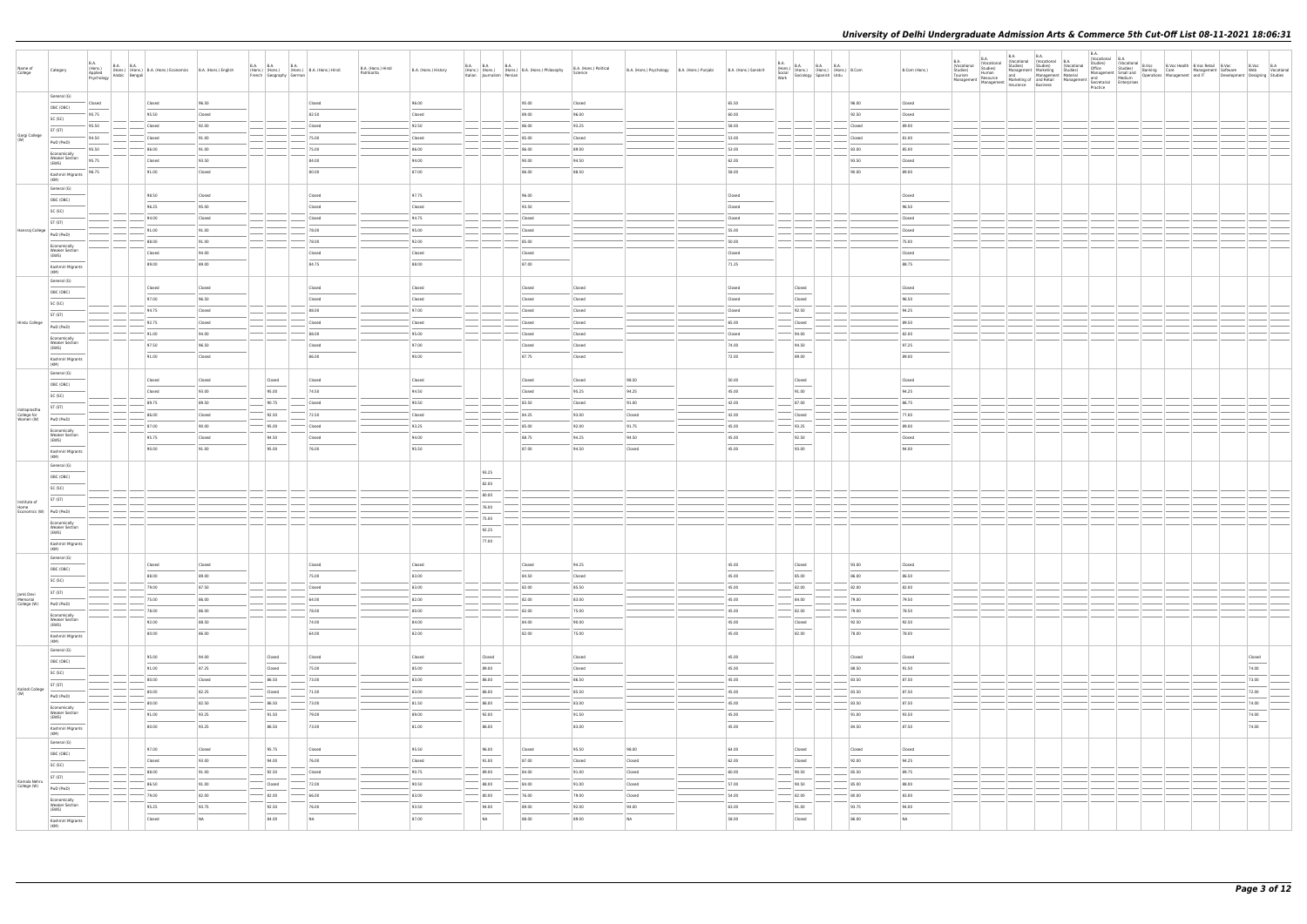| Name of<br>College                                                | Category                                       | <b>B.A.</b><br>(Hons.)<br>Applied<br>Psychology Arabic Bengali | $\begin{array}{ l l }\n\hline\n\text{B.A.} & \text{B.A.} \\ \hline\n\text{(Hons.)} & \text{(Hons.)}\n\end{array}\n\quad \text{B.A. (Hons.)}$ Economics B.A. (Hons.) English |                | French Geography German | B.A. B.A. B.A. B.A. (Hons.) B.A. (Hons.) Hindi | B.A. (Hons.) Hindi<br>Patrikarita | B.A. (Hons.) History | Italian Journalism Persian | B.A. B.A. B.A. B.A. (Hons.) B.A. (Hons.) Philosophy | B.A. (Hons.) Political<br>Science |                | B.A. (Hons.) Psychology B.A. (Hons.) Punjabi | B.A. (Hons.) Sanskrit             |                                                                                                                                                                                                                                                                                                                                                                                                                                                                                     | B.A. (Hons.) B.A. B.A. B.A. B.A. (Hons.) (Hons.) (Hons.) (Hons.) (Hons.) B.Com Work Sociology Spanish Urdu |               | B.Com (Hons.)  | B.A.<br>Vocational<br>Studies)<br>Tourism<br>Management Management Marketing or and network | <b>B.A.</b><br>(Vocational<br>Studies)<br>Human<br>Resource | <b>B.A.</b> | B.A. | Continued Montana B.A.<br>Studies) Studies (Vocational Management Marketing Studies)<br>and Management Material<br>and Management Material<br>Marketing of and Retail Management and Medium<br>Insurance Rusiness | B.A.<br>Practice |  | B.A.<br>Chocational B.A.<br>Chiffican Chucational B.Voc Health B.Voc Retail B.Voc B.Voc B.Voc B.A.<br>Chiffican Carel Development Software Web Vocational<br>Management Small and Development and IT Development Designing Studies<br>And Med |  |  |
|-------------------------------------------------------------------|------------------------------------------------|----------------------------------------------------------------|-----------------------------------------------------------------------------------------------------------------------------------------------------------------------------|----------------|-------------------------|------------------------------------------------|-----------------------------------|----------------------|----------------------------|-----------------------------------------------------|-----------------------------------|----------------|----------------------------------------------|-----------------------------------|-------------------------------------------------------------------------------------------------------------------------------------------------------------------------------------------------------------------------------------------------------------------------------------------------------------------------------------------------------------------------------------------------------------------------------------------------------------------------------------|------------------------------------------------------------------------------------------------------------|---------------|----------------|---------------------------------------------------------------------------------------------|-------------------------------------------------------------|-------------|------|-------------------------------------------------------------------------------------------------------------------------------------------------------------------------------------------------------------------|------------------|--|-----------------------------------------------------------------------------------------------------------------------------------------------------------------------------------------------------------------------------------------------|--|--|
|                                                                   | General (G)                                    |                                                                |                                                                                                                                                                             |                |                         |                                                |                                   |                      |                            |                                                     |                                   | Closed         |                                              |                                   |                                                                                                                                                                                                                                                                                                                                                                                                                                                                                     |                                                                                                            |               | 95.75          |                                                                                             |                                                             |             |      |                                                                                                                                                                                                                   |                  |  |                                                                                                                                                                                                                                               |  |  |
|                                                                   | OBC (OBC)                                      |                                                                |                                                                                                                                                                             |                |                         |                                                |                                   |                      |                            |                                                     |                                   | 92.00          |                                              |                                   |                                                                                                                                                                                                                                                                                                                                                                                                                                                                                     |                                                                                                            |               | 90.00          |                                                                                             |                                                             |             |      |                                                                                                                                                                                                                   |                  |  |                                                                                                                                                                                                                                               |  |  |
|                                                                   | SC (SC)                                        |                                                                |                                                                                                                                                                             |                |                         |                                                |                                   |                      |                            |                                                     |                                   | 88.75          |                                              |                                   |                                                                                                                                                                                                                                                                                                                                                                                                                                                                                     |                                                                                                            |               | 84.50          |                                                                                             |                                                             |             |      |                                                                                                                                                                                                                   |                  |  |                                                                                                                                                                                                                                               |  |  |
| Keshav                                                            | ST (ST)                                        |                                                                |                                                                                                                                                                             |                |                         |                                                |                                   |                      |                            |                                                     |                                   | 84.00          |                                              |                                   |                                                                                                                                                                                                                                                                                                                                                                                                                                                                                     |                                                                                                            |               | 68.00          |                                                                                             |                                                             |             |      |                                                                                                                                                                                                                   |                  |  |                                                                                                                                                                                                                                               |  |  |
| Mahavidyalaya   PwD (PwD)                                         |                                                |                                                                |                                                                                                                                                                             |                |                         |                                                |                                   |                      |                            |                                                     |                                   | 89.00          |                                              |                                   |                                                                                                                                                                                                                                                                                                                                                                                                                                                                                     |                                                                                                            |               | 60.00          |                                                                                             |                                                             |             |      |                                                                                                                                                                                                                   |                  |  |                                                                                                                                                                                                                                               |  |  |
|                                                                   | Economically<br><b>Weaker Section</b>          |                                                                |                                                                                                                                                                             |                |                         |                                                |                                   |                      |                            |                                                     |                                   | 93.00          |                                              |                                   |                                                                                                                                                                                                                                                                                                                                                                                                                                                                                     |                                                                                                            |               | 94.75          |                                                                                             |                                                             |             |      |                                                                                                                                                                                                                   |                  |  |                                                                                                                                                                                                                                               |  |  |
|                                                                   | (EWS)                                          |                                                                |                                                                                                                                                                             |                |                         |                                                |                                   |                      |                            |                                                     |                                   | 90.00          |                                              |                                   |                                                                                                                                                                                                                                                                                                                                                                                                                                                                                     |                                                                                                            |               | 85.75          |                                                                                             |                                                             |             |      |                                                                                                                                                                                                                   |                  |  |                                                                                                                                                                                                                                               |  |  |
|                                                                   | Kashmiri Migrants<br>(KM)                      |                                                                |                                                                                                                                                                             |                |                         |                                                |                                   |                      |                            |                                                     |                                   |                |                                              |                                   |                                                                                                                                                                                                                                                                                                                                                                                                                                                                                     |                                                                                                            |               |                |                                                                                             |                                                             |             |      |                                                                                                                                                                                                                   |                  |  |                                                                                                                                                                                                                                               |  |  |
|                                                                   | General (G)                                    |                                                                | 98.25                                                                                                                                                                       | 97.25          | Closed                  | Closed                                         |                                   | 97.25                |                            |                                                     | Closed                            |                |                                              | Closed                            |                                                                                                                                                                                                                                                                                                                                                                                                                                                                                     |                                                                                                            | Closed Closed | Closed         |                                                                                             |                                                             |             |      |                                                                                                                                                                                                                   |                  |  |                                                                                                                                                                                                                                               |  |  |
|                                                                   | OBC (OBC)                                      |                                                                | 95.75                                                                                                                                                                       | 95.50          | Closed                  | 89.50                                          |                                   | 96.00                |                            |                                                     | 97.00                             |                |                                              | Closed                            |                                                                                                                                                                                                                                                                                                                                                                                                                                                                                     |                                                                                                            | 78.00 97.50   | 96.25          |                                                                                             |                                                             |             |      |                                                                                                                                                                                                                   |                  |  |                                                                                                                                                                                                                                               |  |  |
|                                                                   | SC (SC)                                        |                                                                | 93.50                                                                                                                                                                       | 94.00          | Closed                  | 88.50                                          |                                   | Closed               |                            |                                                     | Closed                            |                |                                              | Closed                            |                                                                                                                                                                                                                                                                                                                                                                                                                                                                                     |                                                                                                            | 60.00 94.00   | 93.25          |                                                                                             |                                                             |             |      |                                                                                                                                                                                                                   |                  |  |                                                                                                                                                                                                                                               |  |  |
| Kirori Mal<br>College                                             | ST (ST)                                        |                                                                | 90.00                                                                                                                                                                       | Closed         | Closed                  | 87.50                                          |                                   | Closed               |                            |                                                     | Closed                            |                |                                              | 58.00                             |                                                                                                                                                                                                                                                                                                                                                                                                                                                                                     |                                                                                                            | Closed 92.50  | 85.00          |                                                                                             |                                                             |             |      |                                                                                                                                                                                                                   |                  |  |                                                                                                                                                                                                                                               |  |  |
|                                                                   | PwD (PwD)                                      |                                                                | 87.50                                                                                                                                                                       | Closed         | 86.00                   | 86.50                                          |                                   | 91.00                |                            |                                                     | 92.50                             |                |                                              | 62.00                             |                                                                                                                                                                                                                                                                                                                                                                                                                                                                                     |                                                                                                            | 65.00 85.50   | 79.00          |                                                                                             |                                                             |             |      |                                                                                                                                                                                                                   |                  |  |                                                                                                                                                                                                                                               |  |  |
|                                                                   | Economically<br><b>Weaker Section</b><br>(EWS) |                                                                | Closed                                                                                                                                                                      | 95.25          | 95.75                   | 89.50                                          |                                   | 95.50                |                            |                                                     | 97.25                             |                |                                              | 65.00                             |                                                                                                                                                                                                                                                                                                                                                                                                                                                                                     |                                                                                                            | 75.00 97.25   | Closed         |                                                                                             |                                                             |             |      |                                                                                                                                                                                                                   |                  |  |                                                                                                                                                                                                                                               |  |  |
|                                                                   | Kashmiri Migrants                              |                                                                | 88.25                                                                                                                                                                       | 87.50          | 88.75                   | 84.00                                          |                                   | 92.00                |                            |                                                     | 92.50                             |                |                                              | 71.25                             |                                                                                                                                                                                                                                                                                                                                                                                                                                                                                     |                                                                                                            | 76.50 91.00   | 88.50          |                                                                                             |                                                             |             |      |                                                                                                                                                                                                                   |                  |  |                                                                                                                                                                                                                                               |  |  |
|                                                                   | (KM)<br>General (G)                            |                                                                |                                                                                                                                                                             |                |                         |                                                |                                   |                      |                            |                                                     |                                   |                |                                              |                                   |                                                                                                                                                                                                                                                                                                                                                                                                                                                                                     |                                                                                                            |               |                |                                                                                             |                                                             |             |      |                                                                                                                                                                                                                   |                  |  |                                                                                                                                                                                                                                               |  |  |
|                                                                   | OBC (OBC)                                      |                                                                |                                                                                                                                                                             |                |                         |                                                |                                   |                      |                            |                                                     |                                   |                |                                              |                                   |                                                                                                                                                                                                                                                                                                                                                                                                                                                                                     |                                                                                                            |               |                |                                                                                             |                                                             |             |      |                                                                                                                                                                                                                   |                  |  |                                                                                                                                                                                                                                               |  |  |
|                                                                   | SC (SC)                                        |                                                                |                                                                                                                                                                             |                |                         |                                                |                                   |                      |                            |                                                     |                                   |                |                                              |                                   |                                                                                                                                                                                                                                                                                                                                                                                                                                                                                     |                                                                                                            |               |                |                                                                                             |                                                             |             |      |                                                                                                                                                                                                                   |                  |  |                                                                                                                                                                                                                                               |  |  |
|                                                                   | ST (ST)                                        |                                                                |                                                                                                                                                                             |                |                         |                                                |                                   |                      |                            |                                                     |                                   |                |                                              |                                   |                                                                                                                                                                                                                                                                                                                                                                                                                                                                                     |                                                                                                            |               |                |                                                                                             |                                                             |             |      |                                                                                                                                                                                                                   |                  |  |                                                                                                                                                                                                                                               |  |  |
| Lady Irwin<br>College (W)                                         | PwD (PwD)                                      |                                                                |                                                                                                                                                                             |                |                         |                                                |                                   |                      |                            |                                                     |                                   |                |                                              |                                   |                                                                                                                                                                                                                                                                                                                                                                                                                                                                                     |                                                                                                            |               |                |                                                                                             |                                                             |             |      |                                                                                                                                                                                                                   |                  |  |                                                                                                                                                                                                                                               |  |  |
|                                                                   | Economically                                   |                                                                |                                                                                                                                                                             |                |                         |                                                |                                   |                      |                            |                                                     |                                   |                |                                              |                                   |                                                                                                                                                                                                                                                                                                                                                                                                                                                                                     |                                                                                                            |               |                |                                                                                             |                                                             |             |      |                                                                                                                                                                                                                   |                  |  |                                                                                                                                                                                                                                               |  |  |
|                                                                   | <b>Weaker Section</b><br>(EWS)                 |                                                                |                                                                                                                                                                             |                |                         |                                                |                                   |                      |                            |                                                     |                                   |                |                                              |                                   |                                                                                                                                                                                                                                                                                                                                                                                                                                                                                     |                                                                                                            |               |                |                                                                                             |                                                             |             |      |                                                                                                                                                                                                                   |                  |  |                                                                                                                                                                                                                                               |  |  |
|                                                                   | Kashmiri Migrants<br>(KM)                      |                                                                |                                                                                                                                                                             |                |                         |                                                |                                   |                      |                            |                                                     |                                   |                |                                              |                                   |                                                                                                                                                                                                                                                                                                                                                                                                                                                                                     |                                                                                                            |               |                |                                                                                             |                                                             |             |      |                                                                                                                                                                                                                   |                  |  |                                                                                                                                                                                                                                               |  |  |
|                                                                   | General (G)                                    |                                                                |                                                                                                                                                                             |                |                         |                                                |                                   |                      |                            |                                                     |                                   |                |                                              |                                   |                                                                                                                                                                                                                                                                                                                                                                                                                                                                                     |                                                                                                            |               |                |                                                                                             |                                                             |             |      |                                                                                                                                                                                                                   |                  |  |                                                                                                                                                                                                                                               |  |  |
|                                                                   | OBC (OBC)                                      |                                                                | Closed                                                                                                                                                                      | 98.50          |                         | Closed                                         |                                   | Closed               | 98.50                      | 97.00                                               | Closed                            | Closed         |                                              | Closed                            | Closed                                                                                                                                                                                                                                                                                                                                                                                                                                                                              |                                                                                                            |               | Closed         |                                                                                             |                                                             |             |      |                                                                                                                                                                                                                   |                  |  |                                                                                                                                                                                                                                               |  |  |
|                                                                   | SC (SC)                                        |                                                                | Closed                                                                                                                                                                      | 95.75          |                         | 88.25                                          |                                   | 95.75                | Closed                     | Closed                                              | 97.50                             | 97.75          |                                              | Closed                            | Closed                                                                                                                                                                                                                                                                                                                                                                                                                                                                              |                                                                                                            |               | 97.00          |                                                                                             |                                                             |             |      |                                                                                                                                                                                                                   |                  |  |                                                                                                                                                                                                                                               |  |  |
|                                                                   | ST (ST)                                        |                                                                | 94.00                                                                                                                                                                       | 94.25          |                         | Closed                                         |                                   | 94.50                | 93.75                      | 89.50                                               | 96.00                             | 97.25          |                                              | 65.00                             | 93.00                                                                                                                                                                                                                                                                                                                                                                                                                                                                               |                                                                                                            |               | 95.00          |                                                                                             |                                                             |             |      |                                                                                                                                                                                                                   |                  |  |                                                                                                                                                                                                                                               |  |  |
| Lady Shri Ram<br>College for<br>Women (W)                         | PwD (PwD)                                      |                                                                | 91.00<br>91.00                                                                                                                                                              | 94.00<br>93.00 |                         | Closed<br>83.00                                |                                   | 95.50<br>92.00       | Closed<br>95.00            | 89.00<br>90.00                                      | Closed<br>93.25                   | 97.25<br>96.50 |                                              | 60.00<br>60.00                    | Closed<br>94.00                                                                                                                                                                                                                                                                                                                                                                                                                                                                     |                                                                                                            |               | 91.00<br>85.00 |                                                                                             |                                                             |             |      |                                                                                                                                                                                                                   |                  |  |                                                                                                                                                                                                                                               |  |  |
|                                                                   | Economically<br><b>Weaker Section</b>          |                                                                | 97.00                                                                                                                                                                       | 96.00          |                         | 88.25                                          |                                   | 95.25                |                            |                                                     | 96.50                             | 97.25          |                                              | 68.00                             | 95.50                                                                                                                                                                                                                                                                                                                                                                                                                                                                               |                                                                                                            |               | 97.50          |                                                                                             |                                                             |             |      |                                                                                                                                                                                                                   |                  |  |                                                                                                                                                                                                                                               |  |  |
|                                                                   | (EWS)                                          |                                                                | 96.00                                                                                                                                                                       | 94.25          |                         | 84.00                                          |                                   | 94.00                | 96.00<br>95.50             | Closed<br>92.50                                     | 96.50                             | 97.75          |                                              | 67.50                             | $\overline{\phantom{a}}$<br>94.00                                                                                                                                                                                                                                                                                                                                                                                                                                                   |                                                                                                            |               | 89.00          |                                                                                             |                                                             |             |      |                                                                                                                                                                                                                   |                  |  |                                                                                                                                                                                                                                               |  |  |
|                                                                   | Kashmiri Migrants<br>(KM)                      |                                                                |                                                                                                                                                                             |                |                         |                                                |                                   |                      |                            |                                                     |                                   |                |                                              |                                   |                                                                                                                                                                                                                                                                                                                                                                                                                                                                                     |                                                                                                            |               |                |                                                                                             |                                                             |             |      |                                                                                                                                                                                                                   |                  |  |                                                                                                                                                                                                                                               |  |  |
|                                                                   | General (G)                                    |                                                                | Closed                                                                                                                                                                      | Closed         |                         | Closed                                         |                                   | 90.50                |                            | Closed                                              | Closed                            | Closed         |                                              | 45.00                             | 90.50                                                                                                                                                                                                                                                                                                                                                                                                                                                                               |                                                                                                            | 91.00         | 94.75          |                                                                                             |                                                             |             |      |                                                                                                                                                                                                                   |                  |  |                                                                                                                                                                                                                                               |  |  |
|                                                                   | OBC (OBC)                                      |                                                                | 88.25                                                                                                                                                                       | 87.00          |                         | 73.00                                          |                                   | 86.00                |                            | 80.00                                               | Closed                            | Closed         |                                              | 45.00                             | 84.00                                                                                                                                                                                                                                                                                                                                                                                                                                                                               |                                                                                                            | 84.50         | 87.00          |                                                                                             |                                                             |             |      |                                                                                                                                                                                                                   |                  |  |                                                                                                                                                                                                                                               |  |  |
|                                                                   | SC (SC)                                        |                                                                | 84.50                                                                                                                                                                       | 85.00          |                         | 74.00                                          |                                   | Closed               |                            | 78.00                                               | 86.50                             | 86.00          |                                              | 45.00                             | 84.00                                                                                                                                                                                                                                                                                                                                                                                                                                                                               |                                                                                                            | 81.00         | 85.00          |                                                                                             |                                                             |             |      |                                                                                                                                                                                                                   |                  |  |                                                                                                                                                                                                                                               |  |  |
| Lakshmibai<br>College (W)                                         | ST (ST)                                        |                                                                | 82.00                                                                                                                                                                       | 83.00          |                         | 70.00                                          |                                   | 81.50                |                            | 78.00                                               | 83.50                             | 86.00          |                                              | 45.00                             | 80.00                                                                                                                                                                                                                                                                                                                                                                                                                                                                               |                                                                                                            | 80.00         | 82.00          |                                                                                             |                                                             |             |      |                                                                                                                                                                                                                   |                  |  |                                                                                                                                                                                                                                               |  |  |
|                                                                   | PwD (PwD)<br>Economically                      |                                                                | 84.00                                                                                                                                                                       | 83.00          |                         | 71.00                                          |                                   | 80.00                |                            | 77.00                                               | 76.00                             | 82.00          |                                              | 45.00                             | 78.00                                                                                                                                                                                                                                                                                                                                                                                                                                                                               |                                                                                                            | 79.00         | 80.00          |                                                                                             |                                                             |             |      |                                                                                                                                                                                                                   |                  |  |                                                                                                                                                                                                                                               |  |  |
|                                                                   | <b>Weaker Section</b><br>(EWS)                 |                                                                | 92.50                                                                                                                                                                       | 90.00          |                         | 74.00                                          |                                   | 86.50                |                            | 84.00                                               | 87.00                             | 91.00          |                                              | 45.00                             | 86.00                                                                                                                                                                                                                                                                                                                                                                                                                                                                               |                                                                                                            | 88.00         | 89.50          |                                                                                             |                                                             |             |      |                                                                                                                                                                                                                   |                  |  |                                                                                                                                                                                                                                               |  |  |
|                                                                   | Kashmiri Migrants<br>(KM)                      |                                                                | 92.50                                                                                                                                                                       | 90.00          |                         | 76.00                                          |                                   | 87.00                |                            | 81.00                                               | 88.00                             | 93.00          |                                              | 45.00                             | 88.00                                                                                                                                                                                                                                                                                                                                                                                                                                                                               |                                                                                                            | 90.00         | 92.00          |                                                                                             |                                                             |             |      |                                                                                                                                                                                                                   |                  |  |                                                                                                                                                                                                                                               |  |  |
|                                                                   | General (G)                                    |                                                                |                                                                                                                                                                             |                |                         |                                                |                                   |                      |                            |                                                     |                                   |                |                                              |                                   |                                                                                                                                                                                                                                                                                                                                                                                                                                                                                     |                                                                                                            |               |                |                                                                                             |                                                             |             |      |                                                                                                                                                                                                                   |                  |  |                                                                                                                                                                                                                                               |  |  |
|                                                                   | OBC (OBC)                                      |                                                                |                                                                                                                                                                             | Closed         |                         | 81.00                                          |                                   |                      | Closed<br>$\sim$           |                                                     | Closed                            |                |                                              |                                   |                                                                                                                                                                                                                                                                                                                                                                                                                                                                                     |                                                                                                            |               | Closed         |                                                                                             |                                                             |             |      |                                                                                                                                                                                                                   |                  |  |                                                                                                                                                                                                                                               |  |  |
|                                                                   | SC (SC)                                        |                                                                |                                                                                                                                                                             | 88.00          |                         | 79.00                                          |                                   |                      | 90.50                      |                                                     | 90.00                             |                |                                              |                                   |                                                                                                                                                                                                                                                                                                                                                                                                                                                                                     |                                                                                                            |               | 90.00          |                                                                                             |                                                             |             |      |                                                                                                                                                                                                                   |                  |  |                                                                                                                                                                                                                                               |  |  |
| Maharaja                                                          | ST (ST)                                        |                                                                |                                                                                                                                                                             | 86.00          |                         | 78.00                                          |                                   |                      | 86.00                      |                                                     | 88.00                             |                |                                              |                                   |                                                                                                                                                                                                                                                                                                                                                                                                                                                                                     |                                                                                                            |               | Closed         |                                                                                             |                                                             |             |      |                                                                                                                                                                                                                   |                  |  |                                                                                                                                                                                                                                               |  |  |
| Agrasen<br>College                                                | PwD (PwD)                                      |                                                                |                                                                                                                                                                             | Closed         |                         | 74.00                                          |                                   |                      | 83.00                      |                                                     | Closed                            |                |                                              |                                   |                                                                                                                                                                                                                                                                                                                                                                                                                                                                                     |                                                                                                            |               | 70.00          |                                                                                             |                                                             |             |      |                                                                                                                                                                                                                   |                  |  |                                                                                                                                                                                                                                               |  |  |
|                                                                   | Economically                                   |                                                                |                                                                                                                                                                             | 79.00          |                         | 74.00                                          |                                   |                      | 81.00                      |                                                     | 82.00                             |                |                                              |                                   |                                                                                                                                                                                                                                                                                                                                                                                                                                                                                     |                                                                                                            |               | 75.00          |                                                                                             |                                                             |             |      |                                                                                                                                                                                                                   |                  |  |                                                                                                                                                                                                                                               |  |  |
|                                                                   | Weaker Section<br>(EWS)                        |                                                                |                                                                                                                                                                             | 92.00          |                         | 79.00                                          |                                   |                      | 90.00<br>$\sim$            |                                                     | Closed                            |                |                                              |                                   |                                                                                                                                                                                                                                                                                                                                                                                                                                                                                     |                                                                                                            |               | 90.00          |                                                                                             |                                                             |             |      |                                                                                                                                                                                                                   |                  |  |                                                                                                                                                                                                                                               |  |  |
|                                                                   | Kashmiri Migrants<br>(KM)                      |                                                                |                                                                                                                                                                             | 86.00          |                         | 74.00                                          |                                   |                      | 87.00                      |                                                     | 86.00                             |                |                                              |                                   |                                                                                                                                                                                                                                                                                                                                                                                                                                                                                     |                                                                                                            |               | 86.00          |                                                                                             |                                                             |             |      |                                                                                                                                                                                                                   |                  |  |                                                                                                                                                                                                                                               |  |  |
|                                                                   | General (G)                                    |                                                                | 96.75                                                                                                                                                                       | 94.75          |                         | Closed                                         |                                   | Closed               |                            |                                                     | Closed                            |                |                                              | 50.00                             | Closed                                                                                                                                                                                                                                                                                                                                                                                                                                                                              |                                                                                                            | 94.75         | 95.50          |                                                                                             |                                                             |             |      |                                                                                                                                                                                                                   |                  |  |                                                                                                                                                                                                                                               |  |  |
|                                                                   | OBC (OBC)                                      |                                                                | 92.00                                                                                                                                                                       | 92.50          |                         | 74.00                                          |                                   | 92.00                |                            |                                                     | 93.00                             |                |                                              | 47.00                             | $\overline{\phantom{a}}$<br>89.00                                                                                                                                                                                                                                                                                                                                                                                                                                                   |                                                                                                            | 91.75         | 93.00          |                                                                                             |                                                             |             |      |                                                                                                                                                                                                                   |                  |  |                                                                                                                                                                                                                                               |  |  |
|                                                                   | SC (SC)                                        |                                                                | 85.00                                                                                                                                                                       | 90.50          |                         | Closed                                         |                                   | 89.00                |                            |                                                     | 89.50                             |                |                                              | 45.00                             | 84.50                                                                                                                                                                                                                                                                                                                                                                                                                                                                               |                                                                                                            | 85.50         | 87.50          |                                                                                             |                                                             |             |      |                                                                                                                                                                                                                   |                  |  |                                                                                                                                                                                                                                               |  |  |
| Maitreyi                                                          | ST (ST)                                        |                                                                | 85.00                                                                                                                                                                       | 89.50          |                         | 69.00                                          |                                   | 90.00                |                            |                                                     | 89.50                             |                |                                              | 45.00                             | 88.00                                                                                                                                                                                                                                                                                                                                                                                                                                                                               |                                                                                                            | 83.00         | 84.00          |                                                                                             |                                                             |             |      |                                                                                                                                                                                                                   |                  |  |                                                                                                                                                                                                                                               |  |  |
| College (W)                                                       | PwD (PwD)                                      |                                                                | 80.00                                                                                                                                                                       | 78.00          |                         | 69.00                                          |                                   | 79.00                |                            |                                                     | 84.00                             |                |                                              | 45.00                             | $\frac{1}{2} \left( \frac{1}{2} \right) \left( \frac{1}{2} \right) \left( \frac{1}{2} \right) \left( \frac{1}{2} \right) \left( \frac{1}{2} \right) \left( \frac{1}{2} \right) \left( \frac{1}{2} \right) \left( \frac{1}{2} \right) \left( \frac{1}{2} \right) \left( \frac{1}{2} \right) \left( \frac{1}{2} \right) \left( \frac{1}{2} \right) \left( \frac{1}{2} \right) \left( \frac{1}{2} \right) \left( \frac{1}{2} \right) \left( \frac{1}{2} \right) \left( \frac$<br>75.00 |                                                                                                            | 79.00         | 80.00          |                                                                                             |                                                             |             |      |                                                                                                                                                                                                                   |                  |  |                                                                                                                                                                                                                                               |  |  |
|                                                                   | Economically<br><b>Weaker Section</b><br>(EWS) |                                                                | 95.00                                                                                                                                                                       | 93.00          |                         | 77.00                                          |                                   | 92.00                |                            |                                                     | 93.75                             |                |                                              | 47.00                             | 91.50                                                                                                                                                                                                                                                                                                                                                                                                                                                                               |                                                                                                            | 93.50         | 94.50          |                                                                                             |                                                             |             |      |                                                                                                                                                                                                                   |                  |  |                                                                                                                                                                                                                                               |  |  |
|                                                                   |                                                |                                                                | 84.00                                                                                                                                                                       | 85.00          |                         | 74.00                                          |                                   | 84.00                |                            |                                                     | 83.00                             |                |                                              | $\overline{\phantom{a}}$<br>47.00 | $\overline{\phantom{a}}$<br>82.00                                                                                                                                                                                                                                                                                                                                                                                                                                                   |                                                                                                            | 85.00         | 86.00          |                                                                                             |                                                             |             |      |                                                                                                                                                                                                                   |                  |  |                                                                                                                                                                                                                                               |  |  |
|                                                                   | Kashmiri Migrants<br>(KM)                      |                                                                |                                                                                                                                                                             |                |                         |                                                |                                   |                      |                            |                                                     |                                   |                |                                              |                                   |                                                                                                                                                                                                                                                                                                                                                                                                                                                                                     |                                                                                                            |               |                |                                                                                             |                                                             |             |      |                                                                                                                                                                                                                   |                  |  |                                                                                                                                                                                                                                               |  |  |
|                                                                   | General (G)                                    |                                                                |                                                                                                                                                                             | Closed         |                         | Closed                                         |                                   | 85.00                |                            | Closed                                              | Closed                            | Closed         | 50.00                                        | 45.00                             |                                                                                                                                                                                                                                                                                                                                                                                                                                                                                     |                                                                                                            | 90.00         | Closed         |                                                                                             |                                                             |             |      |                                                                                                                                                                                                                   |                  |  |                                                                                                                                                                                                                                               |  |  |
|                                                                   | Sikh Minority (SM)<br>PwD (PwD)                |                                                                |                                                                                                                                                                             | 80.00          |                         | 50.00                                          |                                   | 60.00                |                            | 60.00                                               | 72.00                             | 84.00          | 45.00                                        | 45.00                             |                                                                                                                                                                                                                                                                                                                                                                                                                                                                                     |                                                                                                            | 75.00         | 84.00          |                                                                                             |                                                             |             |      |                                                                                                                                                                                                                   |                  |  |                                                                                                                                                                                                                                               |  |  |
| Mata Sundri<br>College for<br>Women (W)<br>* Sikh<br>Minority(SM) | Economically                                   |                                                                |                                                                                                                                                                             | 76.00          |                         | 62.00                                          |                                   | 65.00                |                            | 60.00                                               | 70.00                             | 82.00          | 45.00                                        | 45.00                             |                                                                                                                                                                                                                                                                                                                                                                                                                                                                                     |                                                                                                            | 68.00         | 70.00          |                                                                                             |                                                             |             |      |                                                                                                                                                                                                                   |                  |  |                                                                                                                                                                                                                                               |  |  |
|                                                                   | Weaker Section<br>(EWS)                        |                                                                |                                                                                                                                                                             | NA             |                         | NA                                             |                                   | NA                   |                            | NA                                                  | NA                                | NA             | NA                                           | NA                                |                                                                                                                                                                                                                                                                                                                                                                                                                                                                                     |                                                                                                            | NA            | NA             |                                                                                             |                                                             |             |      |                                                                                                                                                                                                                   |                  |  |                                                                                                                                                                                                                                               |  |  |
|                                                                   | Kashmiri Migrants                              |                                                                |                                                                                                                                                                             | 83.00          |                         | 65.00                                          |                                   | 80.00                |                            | 73.00                                               | 80.00                             | 87.00          | 45.00                                        | 45.00                             |                                                                                                                                                                                                                                                                                                                                                                                                                                                                                     |                                                                                                            | 80.00         | 85.00          |                                                                                             |                                                             |             |      |                                                                                                                                                                                                                   |                  |  |                                                                                                                                                                                                                                               |  |  |
|                                                                   | (KM)                                           |                                                                |                                                                                                                                                                             |                |                         |                                                |                                   |                      |                            |                                                     |                                   |                |                                              |                                   |                                                                                                                                                                                                                                                                                                                                                                                                                                                                                     |                                                                                                            |               |                |                                                                                             |                                                             |             |      |                                                                                                                                                                                                                   |                  |  |                                                                                                                                                                                                                                               |  |  |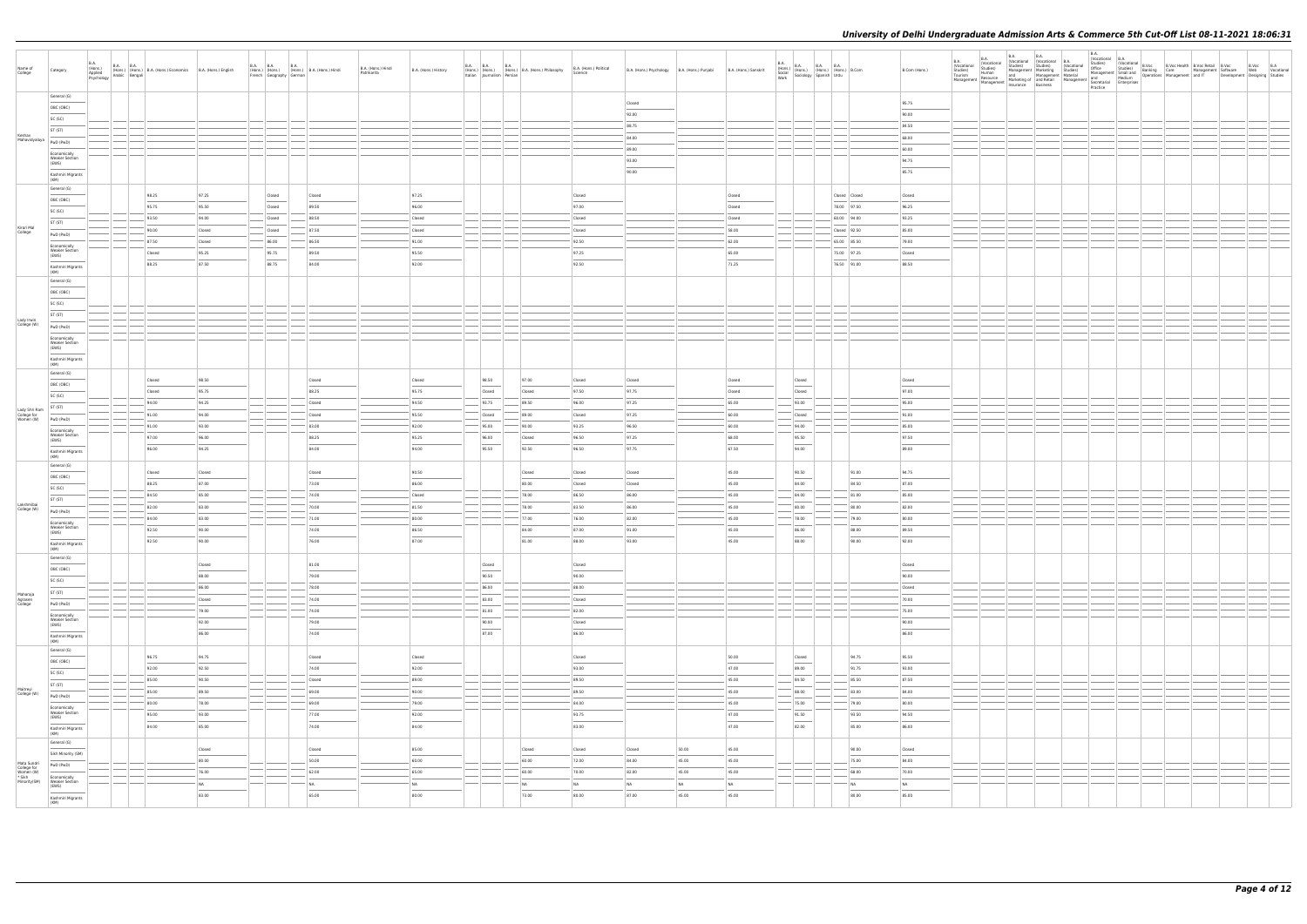|                                    |                                                |                                                                                                                                                                                                                                                                                                                                                                                                                                                                                     |                               |                 |                                                                                                           |                 |                                   |                      |                            |                                                   |                                   |                                                |                       |             |                 |                                                                                                                  |           |                                                                                                                                                                                                                                                                                                                                                                                                                                                                                     |                     |                            |                                                                                                                                                                                             | <b>B.A.</b> |                 |                                    |                                                                                                                                                                                               |              |           |  |
|------------------------------------|------------------------------------------------|-------------------------------------------------------------------------------------------------------------------------------------------------------------------------------------------------------------------------------------------------------------------------------------------------------------------------------------------------------------------------------------------------------------------------------------------------------------------------------------|-------------------------------|-----------------|-----------------------------------------------------------------------------------------------------------|-----------------|-----------------------------------|----------------------|----------------------------|---------------------------------------------------|-----------------------------------|------------------------------------------------|-----------------------|-------------|-----------------|------------------------------------------------------------------------------------------------------------------|-----------|-------------------------------------------------------------------------------------------------------------------------------------------------------------------------------------------------------------------------------------------------------------------------------------------------------------------------------------------------------------------------------------------------------------------------------------------------------------------------------------|---------------------|----------------------------|---------------------------------------------------------------------------------------------------------------------------------------------------------------------------------------------|-------------|-----------------|------------------------------------|-----------------------------------------------------------------------------------------------------------------------------------------------------------------------------------------------|--------------|-----------|--|
|                                    |                                                | <b>B.A.</b>                                                                                                                                                                                                                                                                                                                                                                                                                                                                         |                               |                 |                                                                                                           |                 |                                   |                      |                            |                                                   |                                   |                                                |                       | <b>B.A.</b> |                 |                                                                                                                  |           |                                                                                                                                                                                                                                                                                                                                                                                                                                                                                     | B.A.<br>(Vocational | <b>B.A.</b><br>(Vocational | <b>B.A.</b><br><b>B.A.</b><br>(Vocational (Vocational B.A.<br>Studies) Studies) (Vocational                                                                                                 |             | Vocational B.A. |                                    | Studies)<br>Office Studies B.Voc Bealth B.Voc Health<br>Office Studies Banking Care Management Software                                                                                       |              | B.Voc B.A |  |
| Name of<br>College                 | Category                                       | B.A. (Hons.) B.A. B.A. (Hons.) B.A. (Hons.) Economics B.A. (Hons.) English Psychology Arabic Bengali                                                                                                                                                                                                                                                                                                                                                                                |                               |                 | B.A. (Hons.) (Hons.) B.A. (Hons.) B.A. (Hons.) (Hons.) (Hons.) B.A. (Hons.) Hindi French Geography German |                 | B.A. (Hons.) Hindi<br>Patrikarita | B.A. (Hons.) History | Italian Journalism Persian | B.A. (Hons.) B.A. (Hons.) B.A. (Hons.) Philosophy | B.A. (Hons.) Political<br>Science | B.A. (Hons.) Psychology   B.A. (Hons.) Punjabi | B.A. (Hons.) Sanskrit | Work        |                 | B.A. (Hons.) B.A. B.A. B.A. (Hons.) B.Com<br>Social (Hons.) (Hons.) (Hons.) B.Com<br>Work Sociology Spanish Urdu |           | B.Com (Hons.)                                                                                                                                                                                                                                                                                                                                                                                                                                                                       | Studies)<br>Tourism | Studies)<br>Human          | Management Marketing Studies)<br>and Management Material                                                                                                                                    |             |                 |                                    | Office Studies) BJooc Box Management Software Web Vocational<br>Management Small of Derations Care Management Software Web Vocational<br>Management Development Development Designing Studies |              |           |  |
|                                    |                                                |                                                                                                                                                                                                                                                                                                                                                                                                                                                                                     |                               |                 |                                                                                                           |                 |                                   |                      |                            |                                                   |                                   |                                                |                       |             |                 |                                                                                                                  |           |                                                                                                                                                                                                                                                                                                                                                                                                                                                                                     |                     |                            | Nanagement Resource and Marketing of and Resource and Medium Management Marketing of and Medium Management and Medium (<br>Management Management Insurance Business Secretarial Enterprises | Practice    |                 |                                    |                                                                                                                                                                                               |              |           |  |
|                                    | General (G)                                    |                                                                                                                                                                                                                                                                                                                                                                                                                                                                                     |                               |                 |                                                                                                           |                 |                                   |                      |                            |                                                   |                                   |                                                |                       |             |                 |                                                                                                                  |           |                                                                                                                                                                                                                                                                                                                                                                                                                                                                                     |                     |                            |                                                                                                                                                                                             |             |                 |                                    |                                                                                                                                                                                               |              |           |  |
|                                    | OBC (OBC)                                      |                                                                                                                                                                                                                                                                                                                                                                                                                                                                                     | Closed Closed<br>64.00 Closed | Closed<br>96.00 | Closed<br>Closed                                                                                          | Closed<br>88.75 |                                   | 98.75<br>97.50       |                            | Closed<br>Closed                                  | Closed<br>97.75                   |                                                | Closed<br>69.00       |             | 97.75<br>Closed |                                                                                                                  |           |                                                                                                                                                                                                                                                                                                                                                                                                                                                                                     |                     |                            |                                                                                                                                                                                             |             |                 |                                    |                                                                                                                                                                                               |              |           |  |
|                                    | SC (SC)                                        |                                                                                                                                                                                                                                                                                                                                                                                                                                                                                     | $-61.00$ 94.50                | Closed          | Closed                                                                                                    | 86.25           |                                   | 95.50                |                            | 90.25                                             | Closed                            |                                                | 66.00                 |             | 93.25           |                                                                                                                  |           |                                                                                                                                                                                                                                                                                                                                                                                                                                                                                     |                     |                            |                                                                                                                                                                                             |             |                 |                                    |                                                                                                                                                                                               |              |           |  |
| Miranda House                      | ST (ST)                                        |                                                                                                                                                                                                                                                                                                                                                                                                                                                                                     | 60.00 Closed                  | Closed          | Closed                                                                                                    | 83.25           |                                   | 96.50                |                            | Closed                                            | 96.75                             |                                                | 60.00                 |             | Closed          |                                                                                                                  |           |                                                                                                                                                                                                                                                                                                                                                                                                                                                                                     |                     |                            |                                                                                                                                                                                             |             |                 |                                    |                                                                                                                                                                                               |              |           |  |
| (W)                                | PwD (PwD)                                      |                                                                                                                                                                                                                                                                                                                                                                                                                                                                                     | NA 92.00                      | Closed          | Closed                                                                                                    | Closed          |                                   | Closed               |                            | 88.75                                             | Closed                            |                                                | Closed                |             | 90.00           |                                                                                                                  |           |                                                                                                                                                                                                                                                                                                                                                                                                                                                                                     |                     |                            |                                                                                                                                                                                             |             |                 |                                    |                                                                                                                                                                                               |              |           |  |
|                                    | Economically<br><b>Weaker Section</b>          |                                                                                                                                                                                                                                                                                                                                                                                                                                                                                     | 64.00 Closed                  | 95.50           | Closed                                                                                                    | Closed          |                                   | 96.50                |                            | Closed                                            | Closed                            |                                                | 70.00                 |             | 95.00           |                                                                                                                  |           |                                                                                                                                                                                                                                                                                                                                                                                                                                                                                     |                     |                            |                                                                                                                                                                                             |             |                 |                                    |                                                                                                                                                                                               |              |           |  |
|                                    | (EWS)                                          |                                                                                                                                                                                                                                                                                                                                                                                                                                                                                     | NA 92.50                      | Closed          | Closed                                                                                                    | 84.00           |                                   | 96.50                |                            | 89.50                                             | Closed                            |                                                | 68.00                 |             | 91.00           |                                                                                                                  |           |                                                                                                                                                                                                                                                                                                                                                                                                                                                                                     |                     |                            |                                                                                                                                                                                             |             |                 |                                    |                                                                                                                                                                                               |              |           |  |
|                                    | Kashmiri Migrants<br>(KM)                      |                                                                                                                                                                                                                                                                                                                                                                                                                                                                                     |                               |                 |                                                                                                           |                 |                                   |                      |                            |                                                   |                                   |                                                |                       |             |                 |                                                                                                                  |           |                                                                                                                                                                                                                                                                                                                                                                                                                                                                                     |                     |                            |                                                                                                                                                                                             |             |                 |                                    |                                                                                                                                                                                               |              |           |  |
|                                    | General (G)                                    |                                                                                                                                                                                                                                                                                                                                                                                                                                                                                     | Closed                        | Closed          |                                                                                                           | Closed          |                                   | Closed               |                            |                                                   | Closed                            |                                                | Closed                |             |                 |                                                                                                                  | Closed    | Closed                                                                                                                                                                                                                                                                                                                                                                                                                                                                              |                     |                            |                                                                                                                                                                                             |             |                 |                                    |                                                                                                                                                                                               |              |           |  |
|                                    | OBC (OBC)                                      |                                                                                                                                                                                                                                                                                                                                                                                                                                                                                     | 92.00                         | Closed          |                                                                                                           | 82.00           |                                   | Closed               |                            |                                                   | Closed                            |                                                | 49.00                 |             |                 |                                                                                                                  | 93.75     | 94.75                                                                                                                                                                                                                                                                                                                                                                                                                                                                               |                     |                            |                                                                                                                                                                                             |             |                 |                                    |                                                                                                                                                                                               |              |           |  |
|                                    | SC (SC)                                        |                                                                                                                                                                                                                                                                                                                                                                                                                                                                                     | 85.00                         | Closed          |                                                                                                           | Closed          |                                   | Closed               |                            |                                                   | Closed                            |                                                | 47.00                 |             |                 |                                                                                                                  | 90.25     | 91.25                                                                                                                                                                                                                                                                                                                                                                                                                                                                               |                     |                            |                                                                                                                                                                                             |             |                 |                                    |                                                                                                                                                                                               |              |           |  |
| Motilal Nehru                      | ST (ST)                                        |                                                                                                                                                                                                                                                                                                                                                                                                                                                                                     | 83.00                         | Closed          |                                                                                                           | Closed          |                                   | Closed               |                            |                                                   | 89.00                             |                                                | 46.00                 |             |                 |                                                                                                                  | 84.00     | 86.25                                                                                                                                                                                                                                                                                                                                                                                                                                                                               |                     |                            |                                                                                                                                                                                             |             |                 |                                    |                                                                                                                                                                                               |              |           |  |
| College                            | PwD (PwD)                                      |                                                                                                                                                                                                                                                                                                                                                                                                                                                                                     |                               |                 |                                                                                                           |                 |                                   |                      |                            |                                                   |                                   |                                                |                       |             |                 |                                                                                                                  |           |                                                                                                                                                                                                                                                                                                                                                                                                                                                                                     |                     |                            |                                                                                                                                                                                             |             |                 |                                    |                                                                                                                                                                                               |              |           |  |
|                                    | Economically<br><b>Weaker Section</b>          |                                                                                                                                                                                                                                                                                                                                                                                                                                                                                     | 83.00                         | 85.00           |                                                                                                           | 72.00           |                                   | 80.00                |                            |                                                   | 91.00                             |                                                | 46.00                 |             |                 |                                                                                                                  | 87.25     | 89.25                                                                                                                                                                                                                                                                                                                                                                                                                                                                               |                     |                            |                                                                                                                                                                                             |             |                 |                                    |                                                                                                                                                                                               |              |           |  |
|                                    | (EWS)                                          |                                                                                                                                                                                                                                                                                                                                                                                                                                                                                     | 93.00                         | 92.00           |                                                                                                           | 81.00           |                                   | Closed               |                            |                                                   | Closed                            |                                                | 51.00                 |             |                 |                                                                                                                  | Closed    | Closed                                                                                                                                                                                                                                                                                                                                                                                                                                                                              |                     |                            |                                                                                                                                                                                             |             |                 |                                    |                                                                                                                                                                                               |              |           |  |
|                                    | Kashmiri Migrants<br>(KM)                      |                                                                                                                                                                                                                                                                                                                                                                                                                                                                                     | 90.00                         | 85.00           |                                                                                                           | 80.00           |                                   | Closed               |                            |                                                   | 91.00                             |                                                | 49.00                 |             |                 |                                                                                                                  | 87.50     | 89.50                                                                                                                                                                                                                                                                                                                                                                                                                                                                               |                     |                            |                                                                                                                                                                                             |             |                 |                                    |                                                                                                                                                                                               |              |           |  |
|                                    | General (G)                                    |                                                                                                                                                                                                                                                                                                                                                                                                                                                                                     |                               |                 |                                                                                                           |                 |                                   |                      |                            |                                                   |                                   |                                                |                       |             |                 |                                                                                                                  |           |                                                                                                                                                                                                                                                                                                                                                                                                                                                                                     |                     |                            |                                                                                                                                                                                             |             |                 |                                    |                                                                                                                                                                                               |              |           |  |
|                                    | OBC (OBC)                                      |                                                                                                                                                                                                                                                                                                                                                                                                                                                                                     |                               | Closed          |                                                                                                           | Closed          |                                   | Closed               |                            |                                                   | Closed                            |                                                |                       |             |                 |                                                                                                                  | Closed    | Closed                                                                                                                                                                                                                                                                                                                                                                                                                                                                              |                     |                            |                                                                                                                                                                                             |             |                 |                                    |                                                                                                                                                                                               |              |           |  |
|                                    | SC (SC)                                        |                                                                                                                                                                                                                                                                                                                                                                                                                                                                                     |                               | 87.50           |                                                                                                           | Closed          |                                   | Closed               |                            |                                                   | Closed                            |                                                |                       |             |                 |                                                                                                                  | 88.00     | 88.25                                                                                                                                                                                                                                                                                                                                                                                                                                                                               |                     |                            |                                                                                                                                                                                             |             |                 |                                    |                                                                                                                                                                                               |              |           |  |
| Motilal Nehru                      | ST (ST)                                        |                                                                                                                                                                                                                                                                                                                                                                                                                                                                                     |                               | $-83.25$        |                                                                                                           | Closed          |                                   | 80.75                |                            |                                                   | Closed                            |                                                |                       |             |                 |                                                                                                                  | 82.75     | 84.00                                                                                                                                                                                                                                                                                                                                                                                                                                                                               |                     |                            |                                                                                                                                                                                             |             |                 |                                    |                                                                                                                                                                                               |              |           |  |
| College<br>(Evening)               | PwD (PwD)                                      |                                                                                                                                                                                                                                                                                                                                                                                                                                                                                     |                               | 83.00           |                                                                                                           | 67.00           |                                   | 80.75                |                            |                                                   | 83.00                             |                                                |                       |             |                 |                                                                                                                  | 81.00     | 83.50                                                                                                                                                                                                                                                                                                                                                                                                                                                                               |                     |                            |                                                                                                                                                                                             |             |                 |                                    |                                                                                                                                                                                               |              |           |  |
|                                    | Economically                                   |                                                                                                                                                                                                                                                                                                                                                                                                                                                                                     |                               | 71.00           |                                                                                                           | Closed          |                                   | Closed               |                            |                                                   | Closed                            |                                                |                       |             |                 |                                                                                                                  | 66.50     | 66.50                                                                                                                                                                                                                                                                                                                                                                                                                                                                               |                     |                            |                                                                                                                                                                                             |             |                 |                                    |                                                                                                                                                                                               |              |           |  |
|                                    | <b>Weaker Section</b><br>(EWS)                 |                                                                                                                                                                                                                                                                                                                                                                                                                                                                                     |                               | 91.00           |                                                                                                           | 77.50           |                                   | Closed               |                            |                                                   | 90.00                             |                                                |                       |             |                 |                                                                                                                  | 90.50     | 92.00                                                                                                                                                                                                                                                                                                                                                                                                                                                                               |                     |                            |                                                                                                                                                                                             |             |                 |                                    |                                                                                                                                                                                               |              |           |  |
|                                    | Kashmiri Migrants<br>(KM)                      |                                                                                                                                                                                                                                                                                                                                                                                                                                                                                     |                               | 83.00           |                                                                                                           | 69.50           |                                   | 80.00                |                            |                                                   | 83.00                             |                                                |                       |             |                 |                                                                                                                  | 82.50     | 84.00                                                                                                                                                                                                                                                                                                                                                                                                                                                                               |                     |                            |                                                                                                                                                                                             |             |                 |                                    |                                                                                                                                                                                               |              |           |  |
|                                    | General (G)                                    |                                                                                                                                                                                                                                                                                                                                                                                                                                                                                     |                               |                 |                                                                                                           |                 |                                   |                      |                            |                                                   |                                   |                                                |                       |             |                 |                                                                                                                  |           |                                                                                                                                                                                                                                                                                                                                                                                                                                                                                     |                     |                            |                                                                                                                                                                                             |             |                 |                                    |                                                                                                                                                                                               |              |           |  |
|                                    | OBC (OBC)                                      |                                                                                                                                                                                                                                                                                                                                                                                                                                                                                     | Closed                        | Closed          |                                                                                                           | Closed          |                                   | Closed               |                            |                                                   | Closed                            |                                                | Closed                |             |                 |                                                                                                                  | Closed    | Closed                                                                                                                                                                                                                                                                                                                                                                                                                                                                              |                     |                            |                                                                                                                                                                                             |             |                 |                                    |                                                                                                                                                                                               |              |           |  |
|                                    | SC (SC)                                        |                                                                                                                                                                                                                                                                                                                                                                                                                                                                                     | 90.00                         | 88.00           |                                                                                                           | 78.00           |                                   | 87.25                |                            |                                                   | Closed                            |                                                | 55.00                 |             |                 |                                                                                                                  | Closed    | 88.00                                                                                                                                                                                                                                                                                                                                                                                                                                                                               |                     |                            |                                                                                                                                                                                             |             |                 |                                    |                                                                                                                                                                                               |              |           |  |
|                                    | ST (ST)                                        |                                                                                                                                                                                                                                                                                                                                                                                                                                                                                     | Closed                        | Closed          |                                                                                                           | Closed          |                                   | Closed               |                            |                                                   | 88.00                             |                                                | 55.00                 |             |                 |                                                                                                                  | 80.00     | 80.00                                                                                                                                                                                                                                                                                                                                                                                                                                                                               |                     |                            |                                                                                                                                                                                             |             |                 |                                    |                                                                                                                                                                                               |              |           |  |
| P.G.D.A.V.<br>College              | PwD (PwD)                                      |                                                                                                                                                                                                                                                                                                                                                                                                                                                                                     | 73.00                         | 80.00           |                                                                                                           | 65.00           |                                   | Closed               |                            |                                                   | 86.50                             |                                                | 55.00                 |             |                 |                                                                                                                  | 75.00     | 76.00                                                                                                                                                                                                                                                                                                                                                                                                                                                                               |                     |                            |                                                                                                                                                                                             |             |                 |                                    |                                                                                                                                                                                               |              |           |  |
|                                    | Economically                                   |                                                                                                                                                                                                                                                                                                                                                                                                                                                                                     | 70.00                         | 70.00           |                                                                                                           | 77.00           |                                   | 79.00                |                            |                                                   | 80.00                             |                                                | 55.00                 |             |                 |                                                                                                                  | 80.00     | 81.00                                                                                                                                                                                                                                                                                                                                                                                                                                                                               |                     |                            |                                                                                                                                                                                             |             |                 |                                    |                                                                                                                                                                                               |              |           |  |
|                                    | <b>Weaker Section</b><br>(EWS)                 |                                                                                                                                                                                                                                                                                                                                                                                                                                                                                     | 93.00                         | 88.00           |                                                                                                           | 75.00           |                                   | 89.25                |                            |                                                   | 90.00                             |                                                | 55.00                 |             |                 |                                                                                                                  | 88.00     | Closed                                                                                                                                                                                                                                                                                                                                                                                                                                                                              |                     |                            |                                                                                                                                                                                             |             |                 |                                    |                                                                                                                                                                                               |              |           |  |
|                                    | Kashmiri Migrants                              |                                                                                                                                                                                                                                                                                                                                                                                                                                                                                     | 87.00                         | 84.00           |                                                                                                           | 76.00           |                                   | 82.00                |                            |                                                   | 84.00                             |                                                | 52.00                 |             |                 |                                                                                                                  | 83.50     | 86.00                                                                                                                                                                                                                                                                                                                                                                                                                                                                               |                     |                            |                                                                                                                                                                                             |             |                 |                                    |                                                                                                                                                                                               |              |           |  |
|                                    | (KM)<br>General (G)                            |                                                                                                                                                                                                                                                                                                                                                                                                                                                                                     |                               |                 |                                                                                                           |                 |                                   |                      |                            |                                                   |                                   |                                                |                       |             |                 |                                                                                                                  |           |                                                                                                                                                                                                                                                                                                                                                                                                                                                                                     |                     |                            |                                                                                                                                                                                             |             |                 |                                    |                                                                                                                                                                                               |              |           |  |
|                                    | OBC (OBC)                                      |                                                                                                                                                                                                                                                                                                                                                                                                                                                                                     |                               |                 |                                                                                                           | Closed          |                                   |                      |                            |                                                   | Closed                            |                                                | 48.00                 |             |                 |                                                                                                                  | 91.50     | 93.50                                                                                                                                                                                                                                                                                                                                                                                                                                                                               |                     |                            |                                                                                                                                                                                             |             |                 |                                    |                                                                                                                                                                                               |              |           |  |
|                                    | SC (SC)                                        |                                                                                                                                                                                                                                                                                                                                                                                                                                                                                     |                               |                 |                                                                                                           | Closed          |                                   |                      |                            |                                                   | Closed                            |                                                | 46.00                 |             |                 |                                                                                                                  | 84.00     | 85.50                                                                                                                                                                                                                                                                                                                                                                                                                                                                               |                     |                            |                                                                                                                                                                                             |             |                 |                                    |                                                                                                                                                                                               |              |           |  |
|                                    | ST (ST)                                        |                                                                                                                                                                                                                                                                                                                                                                                                                                                                                     |                               |                 |                                                                                                           | Closed          |                                   |                      |                            |                                                   | Closed                            |                                                | 45.00                 |             |                 |                                                                                                                  | 77.50     | Closed                                                                                                                                                                                                                                                                                                                                                                                                                                                                              |                     |                            |                                                                                                                                                                                             |             |                 |                                    |                                                                                                                                                                                               |              |           |  |
| P.G.D.A.V.<br>College<br>(Evening) | PwD (PwD)                                      |                                                                                                                                                                                                                                                                                                                                                                                                                                                                                     |                               |                 |                                                                                                           | Closed          |                                   |                      |                            |                                                   | Closed                            |                                                | 45.00                 |             |                 |                                                                                                                  | 69.50     | Closed                                                                                                                                                                                                                                                                                                                                                                                                                                                                              |                     |                            |                                                                                                                                                                                             |             |                 |                                    |                                                                                                                                                                                               |              |           |  |
|                                    | Economically                                   |                                                                                                                                                                                                                                                                                                                                                                                                                                                                                     |                               |                 |                                                                                                           | Closed          |                                   |                      |                            |                                                   | 57.50                             |                                                | 52.00                 |             |                 |                                                                                                                  | 69.00     | 68.00                                                                                                                                                                                                                                                                                                                                                                                                                                                                               |                     |                            |                                                                                                                                                                                             |             |                 |                                    |                                                                                                                                                                                               |              |           |  |
|                                    | <b>Weaker Section</b><br>(EWS)                 |                                                                                                                                                                                                                                                                                                                                                                                                                                                                                     |                               |                 |                                                                                                           | Closed          |                                   |                      |                            |                                                   | Closed                            |                                                | 46.00                 |             |                 |                                                                                                                  | 88.00     | 89.00                                                                                                                                                                                                                                                                                                                                                                                                                                                                               |                     |                            |                                                                                                                                                                                             |             |                 |                                    |                                                                                                                                                                                               |              |           |  |
|                                    | Kashmiri Migrants                              |                                                                                                                                                                                                                                                                                                                                                                                                                                                                                     |                               |                 |                                                                                                           | 61.00           |                                   |                      |                            |                                                   | 71.00                             |                                                | 56.00                 |             |                 |                                                                                                                  | 73.00     | 75.00                                                                                                                                                                                                                                                                                                                                                                                                                                                                               |                     |                            |                                                                                                                                                                                             |             |                 |                                    |                                                                                                                                                                                               |              |           |  |
|                                    | (KM)                                           |                                                                                                                                                                                                                                                                                                                                                                                                                                                                                     |                               |                 |                                                                                                           |                 |                                   |                      |                            |                                                   |                                   |                                                |                       |             |                 |                                                                                                                  |           |                                                                                                                                                                                                                                                                                                                                                                                                                                                                                     |                     |                            |                                                                                                                                                                                             |             |                 |                                    |                                                                                                                                                                                               |              |           |  |
|                                    | General (G)<br>OBC (OBC)                       |                                                                                                                                                                                                                                                                                                                                                                                                                                                                                     | 96.50                         | 93.00           |                                                                                                           | Closed          |                                   | 91.00                |                            |                                                   | Closed                            |                                                | Closed                |             |                 |                                                                                                                  |           | 94.50                                                                                                                                                                                                                                                                                                                                                                                                                                                                               |                     |                            |                                                                                                                                                                                             |             |                 |                                    |                                                                                                                                                                                               |              |           |  |
|                                    |                                                |                                                                                                                                                                                                                                                                                                                                                                                                                                                                                     | Closed                        | 89.00           |                                                                                                           | Closed          |                                   | Closed               |                            |                                                   | Closed                            |                                                | 66.00                 |             |                 |                                                                                                                  |           | 88.00                                                                                                                                                                                                                                                                                                                                                                                                                                                                               |                     |                            |                                                                                                                                                                                             |             |                 |                                    |                                                                                                                                                                                               |              |           |  |
|                                    | SC (SC)                                        |                                                                                                                                                                                                                                                                                                                                                                                                                                                                                     | Closed                        | Closed          |                                                                                                           | Closed          |                                   | Closed               |                            |                                                   | 88.00                             |                                                | 65.00                 |             |                 |                                                                                                                  |           | Closed                                                                                                                                                                                                                                                                                                                                                                                                                                                                              |                     |                            |                                                                                                                                                                                             |             |                 |                                    |                                                                                                                                                                                               |              |           |  |
| Rajdhani<br>College                | ST (ST)<br>PwD (PwD)                           |                                                                                                                                                                                                                                                                                                                                                                                                                                                                                     | 80.00                         | 84.00           |                                                                                                           | 73.50           |                                   | Closed               |                            |                                                   | Closed                            |                                                | 63.00                 |             | $\sim$ $\sim$   |                                                                                                                  |           | 77.00                                                                                                                                                                                                                                                                                                                                                                                                                                                                               |                     |                            |                                                                                                                                                                                             |             |                 |                                    |                                                                                                                                                                                               |              |           |  |
|                                    |                                                |                                                                                                                                                                                                                                                                                                                                                                                                                                                                                     | 77.00                         | 79.00           |                                                                                                           | - Closed        |                                   | 77.00                |                            |                                                   | 83.00                             |                                                | 63.00                 |             |                 |                                                                                                                  |           | 75.00                                                                                                                                                                                                                                                                                                                                                                                                                                                                               |                     |                            |                                                                                                                                                                                             |             |                 |                                    |                                                                                                                                                                                               |              |           |  |
|                                    | Economically<br><b>Weaker Section</b><br>(EWS) |                                                                                                                                                                                                                                                                                                                                                                                                                                                                                     | Closed                        | 89.00           |                                                                                                           | 76.00           |                                   | 88.00                |                            |                                                   | 90.00                             |                                                | 66.00                 |             |                 |                                                                                                                  |           | 89.00                                                                                                                                                                                                                                                                                                                                                                                                                                                                               |                     |                            |                                                                                                                                                                                             |             |                 |                                    |                                                                                                                                                                                               |              |           |  |
|                                    | Kashmiri Migrants                              |                                                                                                                                                                                                                                                                                                                                                                                                                                                                                     | 80.00                         | 83.00           |                                                                                                           | 55.00           |                                   | 70.00                |                            |                                                   | 80.00                             |                                                | $\sim$<br>63.00       |             |                 |                                                                                                                  |           | $\frac{1}{2} \left( \frac{1}{2} \right) \left( \frac{1}{2} \right) \left( \frac{1}{2} \right) \left( \frac{1}{2} \right) \left( \frac{1}{2} \right) \left( \frac{1}{2} \right) \left( \frac{1}{2} \right) \left( \frac{1}{2} \right) \left( \frac{1}{2} \right) \left( \frac{1}{2} \right) \left( \frac{1}{2} \right) \left( \frac{1}{2} \right) \left( \frac{1}{2} \right) \left( \frac{1}{2} \right) \left( \frac{1}{2} \right) \left( \frac{1}{2} \right) \left( \frac$<br>80.00 |                     |                            |                                                                                                                                                                                             |             |                 |                                    |                                                                                                                                                                                               |              |           |  |
|                                    | (KM)                                           |                                                                                                                                                                                                                                                                                                                                                                                                                                                                                     |                               |                 |                                                                                                           |                 |                                   |                      |                            |                                                   |                                   |                                                |                       |             |                 |                                                                                                                  |           |                                                                                                                                                                                                                                                                                                                                                                                                                                                                                     |                     |                            |                                                                                                                                                                                             |             |                 |                                    |                                                                                                                                                                                               |              |           |  |
|                                    | General (G)<br>OBC (OBC)                       |                                                                                                                                                                                                                                                                                                                                                                                                                                                                                     |                               | 94.50           |                                                                                                           | Closed          | 83.50                             | Closed               |                            |                                                   | Closed                            |                                                |                       |             |                 |                                                                                                                  | 94.50     | 95.50                                                                                                                                                                                                                                                                                                                                                                                                                                                                               |                     |                            |                                                                                                                                                                                             |             |                 |                                    |                                                                                                                                                                                               |              |           |  |
|                                    |                                                |                                                                                                                                                                                                                                                                                                                                                                                                                                                                                     |                               | 88.25           |                                                                                                           | 77.00           | 80.00                             | 87.50                |                            |                                                   | $\sim$<br>91.50                   |                                                |                       |             |                 |                                                                                                                  | 91.50     | 92.50                                                                                                                                                                                                                                                                                                                                                                                                                                                                               |                     |                            |                                                                                                                                                                                             |             |                 |                                    |                                                                                                                                                                                               |              |           |  |
|                                    | SC (SC)                                        | $\sim$                                                                                                                                                                                                                                                                                                                                                                                                                                                                              |                               | 86.50           |                                                                                                           | Closed          | 79.50                             | 84.50                |                            |                                                   | 88.00                             |                                                |                       |             |                 |                                                                                                                  | 85.00     | 86.00                                                                                                                                                                                                                                                                                                                                                                                                                                                                               |                     |                            |                                                                                                                                                                                             |             |                 |                                    |                                                                                                                                                                                               |              |           |  |
| Ram Lal Anand<br>College           | ST (ST)                                        | $ - -$                                                                                                                                                                                                                                                                                                                                                                                                                                                                              |                               | 84.75           |                                                                                                           | 72.00           | 75.00                             | 85.75                |                            |                                                   | 86.50                             |                                                |                       |             |                 |                                                                                                                  | 80.00     | 80.50                                                                                                                                                                                                                                                                                                                                                                                                                                                                               |                     |                            |                                                                                                                                                                                             |             |                 |                                    |                                                                                                                                                                                               |              |           |  |
|                                    | PwD (PwD)                                      |                                                                                                                                                                                                                                                                                                                                                                                                                                                                                     |                               | $-75.00$        |                                                                                                           | 65.00           | 73.00                             | 73.00                |                            |                                                   | 73.00                             |                                                |                       |             |                 |                                                                                                                  | $- 77.00$ | 78.00                                                                                                                                                                                                                                                                                                                                                                                                                                                                               |                     |                            |                                                                                                                                                                                             |             |                 |                                    |                                                                                                                                                                                               |              |           |  |
|                                    | Economically<br><b>Weaker Section</b>          |                                                                                                                                                                                                                                                                                                                                                                                                                                                                                     |                               | 89.25           |                                                                                                           | 76.00           | 79.00                             | 89.50                |                            |                                                   | 91.50                             |                                                |                       |             |                 |                                                                                                                  | 93.00     | 94.00                                                                                                                                                                                                                                                                                                                                                                                                                                                                               |                     |                            |                                                                                                                                                                                             |             |                 |                                    |                                                                                                                                                                                               |              |           |  |
|                                    | (EWS)                                          |                                                                                                                                                                                                                                                                                                                                                                                                                                                                                     |                               | 85.25           |                                                                                                           | 74.00           | 75.25                             | 83.50                |                            |                                                   | 85.50                             |                                                |                       |             |                 |                                                                                                                  | 85.25     | 86.00                                                                                                                                                                                                                                                                                                                                                                                                                                                                               |                     |                            |                                                                                                                                                                                             |             |                 |                                    |                                                                                                                                                                                               |              |           |  |
|                                    | Kashmiri Migrants<br>(KM)                      |                                                                                                                                                                                                                                                                                                                                                                                                                                                                                     |                               |                 |                                                                                                           |                 |                                   |                      |                            |                                                   |                                   |                                                |                       |             |                 |                                                                                                                  |           |                                                                                                                                                                                                                                                                                                                                                                                                                                                                                     |                     |                            |                                                                                                                                                                                             |             |                 |                                    |                                                                                                                                                                                               |              |           |  |
|                                    | General (G)<br>the control of the con-         |                                                                                                                                                                                                                                                                                                                                                                                                                                                                                     |                               |                 |                                                                                                           |                 |                                   |                      |                            |                                                   |                                   |                                                |                       |             |                 |                                                                                                                  | 95.00     | 96.00                                                                                                                                                                                                                                                                                                                                                                                                                                                                               |                     |                            |                                                                                                                                                                                             |             |                 |                                    |                                                                                                                                                                                               |              |           |  |
|                                    | OBC (OBC)                                      | 97.00<br>$\frac{1}{2} \left( \frac{1}{2} \right) \left( \frac{1}{2} \right) \left( \frac{1}{2} \right) \left( \frac{1}{2} \right) \left( \frac{1}{2} \right) \left( \frac{1}{2} \right) \left( \frac{1}{2} \right) \left( \frac{1}{2} \right) \left( \frac{1}{2} \right) \left( \frac{1}{2} \right) \left( \frac{1}{2} \right) \left( \frac{1}{2} \right) \left( \frac{1}{2} \right) \left( \frac{1}{2} \right) \left( \frac{1}{2} \right) \left( \frac{1}{2} \right) \left( \frac$ | Closed                        | Closed          |                                                                                                           | Closed          |                                   |                      |                            | Closed                                            | Closed                            |                                                |                       |             |                 |                                                                                                                  |           |                                                                                                                                                                                                                                                                                                                                                                                                                                                                                     |                     |                            |                                                                                                                                                                                             |             |                 | Closed<br>$\overline{\phantom{a}}$ |                                                                                                                                                                                               | Closed<br>__ |           |  |
|                                    | SC (SC)                                        | 90.00                                                                                                                                                                                                                                                                                                                                                                                                                                                                               | 91.00                         | 87.00           |                                                                                                           | 79.50           |                                   |                      |                            | 82.00                                             | 90.50                             |                                                |                       |             |                 |                                                                                                                  | 89.50     | 88.00                                                                                                                                                                                                                                                                                                                                                                                                                                                                               |                     |                            |                                                                                                                                                                                             |             |                 | 82.50                              |                                                                                                                                                                                               | 82.50        |           |  |
| Ramanujan                          | ST (ST)                                        | 88.00                                                                                                                                                                                                                                                                                                                                                                                                                                                                               | $-87.00$                      | 85.50           |                                                                                                           | Closed          |                                   |                      |                            | 82.00                                             | Closed                            |                                                |                       |             |                 |                                                                                                                  | 82.50     | 82.00                                                                                                                                                                                                                                                                                                                                                                                                                                                                               |                     |                            |                                                                                                                                                                                             |             |                 | 82.00                              |                                                                                                                                                                                               | 82.00        |           |  |
| College                            | PwD (PwD)                                      | 87.00                                                                                                                                                                                                                                                                                                                                                                                                                                                                               | 85.00                         | 82.00           |                                                                                                           | 73.00           |                                   |                      |                            | 80.00                                             | Closed                            |                                                |                       |             |                 |                                                                                                                  | 77.00     | 75.00                                                                                                                                                                                                                                                                                                                                                                                                                                                                               |                     |                            |                                                                                                                                                                                             |             |                 | 79.00                              |                                                                                                                                                                                               | 79.00        |           |  |
|                                    | Economically                                   | 90.00                                                                                                                                                                                                                                                                                                                                                                                                                                                                               | 90.00                         | 85.00           |                                                                                                           | 76.00           |                                   |                      |                            | 83.00                                             | 86.00                             |                                                |                       |             |                 |                                                                                                                  | $- 70.00$ | 70.00                                                                                                                                                                                                                                                                                                                                                                                                                                                                               |                     |                            |                                                                                                                                                                                             |             |                 | 81.00                              |                                                                                                                                                                                               | 81.00        |           |  |
|                                    | <b>Weaker Section</b><br>(EWS)                 | 92.00                                                                                                                                                                                                                                                                                                                                                                                                                                                                               | 93.50                         | 88.50           |                                                                                                           | 75.50           |                                   |                      |                            | 85.00                                             | 88.50                             |                                                |                       |             |                 |                                                                                                                  | 93.00     | 92.50                                                                                                                                                                                                                                                                                                                                                                                                                                                                               |                     |                            |                                                                                                                                                                                             |             |                 | 86.00                              |                                                                                                                                                                                               | 86.00        |           |  |
|                                    | Kashmiri Migrants<br>(KM)                      | 91.50                                                                                                                                                                                                                                                                                                                                                                                                                                                                               | 91.00                         | 88.00           |                                                                                                           | 80.00           |                                   |                      |                            | 86.00                                             | 88.00                             |                                                |                       |             |                 |                                                                                                                  | 82.00     | 82.00                                                                                                                                                                                                                                                                                                                                                                                                                                                                               |                     |                            |                                                                                                                                                                                             |             |                 | 85.00                              |                                                                                                                                                                                               | 85.00        |           |  |
|                                    |                                                |                                                                                                                                                                                                                                                                                                                                                                                                                                                                                     |                               |                 |                                                                                                           |                 |                                   |                      |                            |                                                   |                                   |                                                |                       |             |                 |                                                                                                                  |           |                                                                                                                                                                                                                                                                                                                                                                                                                                                                                     |                     |                            |                                                                                                                                                                                             |             |                 |                                    |                                                                                                                                                                                               |              |           |  |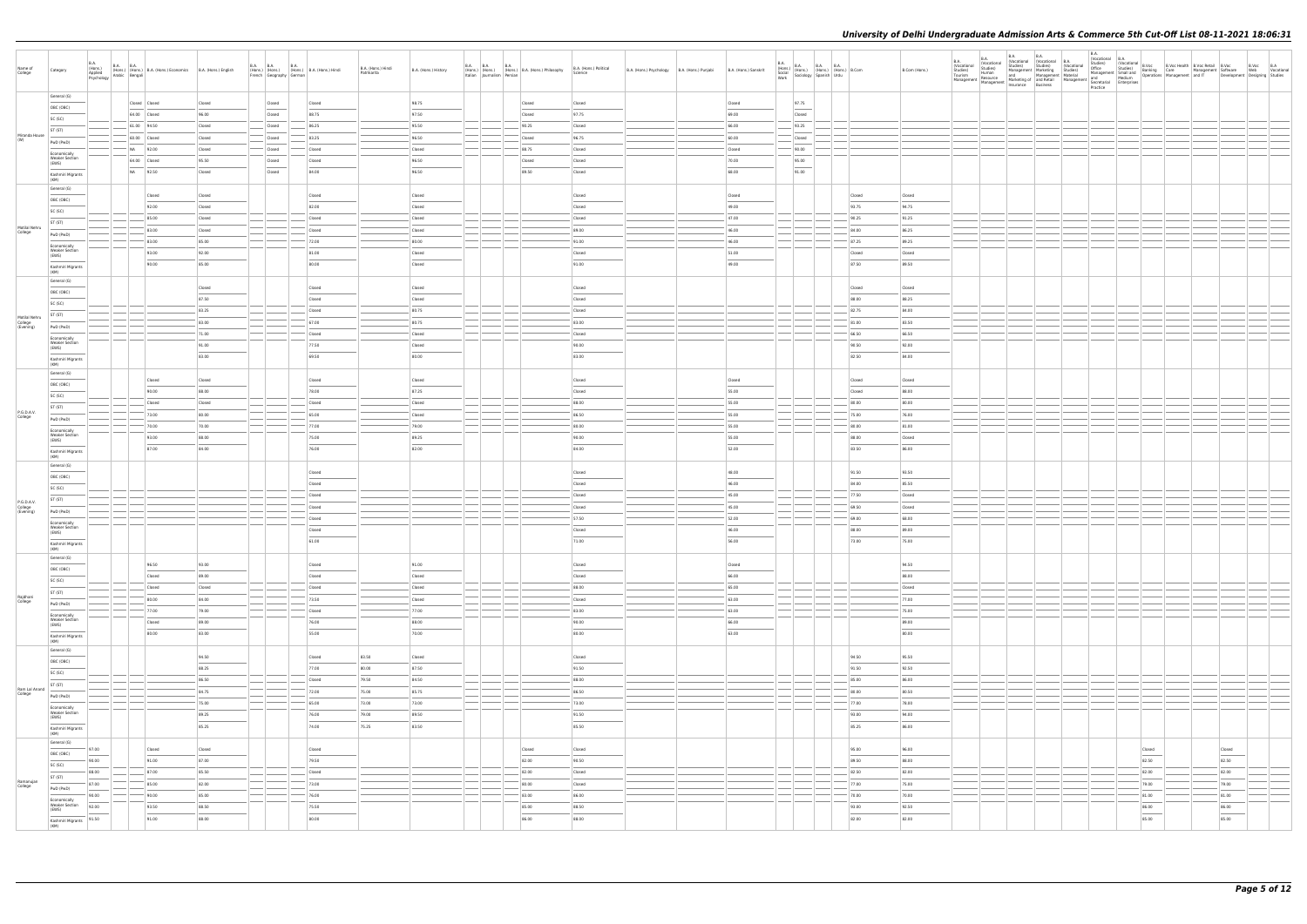| Name of<br>College                                   | Category                                       | B.A.<br>(Hons.)<br>Applied | B.A. (Hons.) B.A. B.A. (Hons.) B.A. (Hons.) Economics B.A. (Hons.) English Psychology Arabic Bengali |                  | <b>B.A. B.A.</b> | <b>B.A.</b><br>French   Geography   German  | (Hons.) (Hons.) (Hons.) B.A. (Hons.) Hindi | B.A. (Hons.) Hindi<br>Patrikarita | B.A. (Hons.) History | <b>B.A. B.A.</b><br><b>B.A.</b> | (Hons.) (Hons.) (Hons.) B.A. (Hons.) Philosophy<br>Italian Journalism Persian | B.A. (Hons.) Political<br>Science | B.A. (Hons.) Psychology   B.A. (Hons.) Punjabi | B.A. (Hons.) Sanskrit                      | $\begin{array}{c c c} \text{B.A.} \\ \text{(Hons.)} \\ \text{Social} \\ \text{Social} \\ \text{Work} \\ \text{Work} \end{array} \hspace{1em} \begin{array}{c} \text{B.A.} \\ \text{(Hons.)} \\ \text{(Hons.)} \\ \text{(Fons.)} \\ \text{Spanish} \\ \text{Urdu} \end{array} \hspace{1em} \begin{array}{c} \text{B.A.} \\ \text{B.A.} \\ \text{(Hons.)} \\ \text{Urdu} \end{array} \hspace{1em} \begin{array}{c} \text{B.A.} \\ \text{B.Com} \\ \text{B.Com} \end{array}$ |                              | B.Com (Hons.)  |  |  |  |  | Development Designing Studies | B.Voc B.A<br>Web Vocational |
|------------------------------------------------------|------------------------------------------------|----------------------------|------------------------------------------------------------------------------------------------------|------------------|------------------|---------------------------------------------|--------------------------------------------|-----------------------------------|----------------------|---------------------------------|-------------------------------------------------------------------------------|-----------------------------------|------------------------------------------------|--------------------------------------------|---------------------------------------------------------------------------------------------------------------------------------------------------------------------------------------------------------------------------------------------------------------------------------------------------------------------------------------------------------------------------------------------------------------------------------------------------------------------------|------------------------------|----------------|--|--|--|--|-------------------------------|-----------------------------|
|                                                      | General (G)<br>OBC (OBC)                       |                            | 98.25                                                                                                | 97.00            |                  |                                             | 91.25                                      |                                   | 96.75                |                                 |                                                                               | Closed                            |                                                | 77.75                                      |                                                                                                                                                                                                                                                                                                                                                                                                                                                                           | Closed                       | 97.75          |  |  |  |  |                               |                             |
|                                                      | SC (SC)                                        |                            | 95.50                                                                                                | 94.75            |                  |                                             | 88.00                                      |                                   | 95.50                |                                 |                                                                               | 97.75                             |                                                | 74.00                                      |                                                                                                                                                                                                                                                                                                                                                                                                                                                                           | Closed                       | 96.00          |  |  |  |  |                               |                             |
|                                                      | ST (ST)                                        |                            | 93.25                                                                                                | 93.75            |                  |                                             | 85.50                                      |                                   | 94.75                |                                 |                                                                               | 96.75                             |                                                | 72.50                                      |                                                                                                                                                                                                                                                                                                                                                                                                                                                                           | 94.25                        | 92.00          |  |  |  |  |                               |                             |
| Ramjas College                                       | PwD (PwD)                                      |                            | 89.75                                                                                                | 90.75            |                  |                                             | 80.50                                      |                                   | 94.25                |                                 |                                                                               | 96.00                             |                                                | 63.00                                      |                                                                                                                                                                                                                                                                                                                                                                                                                                                                           | 91.00                        | 84.50          |  |  |  |  |                               |                             |
|                                                      | Economically                                   |                            | 87.25                                                                                                | 90.00            |                  |                                             | 85.00                                      |                                   | 93.50                |                                 |                                                                               | 95.75                             |                                                | 68.00                                      |                                                                                                                                                                                                                                                                                                                                                                                                                                                                           | 89.00                        | 79.00          |  |  |  |  |                               |                             |
|                                                      | <b>Weaker Section</b><br>(EWS)                 |                            | 96.50                                                                                                | 94.00            |                  |                                             | 90.00                                      |                                   | 96.00                |                                 |                                                                               | 98.00                             |                                                | 74.00                                      |                                                                                                                                                                                                                                                                                                                                                                                                                                                                           | 97.00                        | Closed         |  |  |  |  |                               |                             |
|                                                      | Kashmiri Migrants<br>(KM)                      |                            | 88.50                                                                                                | 89.00            |                  |                                             | 81.50                                      |                                   | 94.00                |                                 |                                                                               | 96.00                             |                                                | 72.00                                      |                                                                                                                                                                                                                                                                                                                                                                                                                                                                           | 93.00                        | 88.50          |  |  |  |  |                               |                             |
|                                                      | General (G)                                    |                            |                                                                                                      |                  |                  |                                             |                                            |                                   |                      |                                 |                                                                               |                                   |                                                |                                            |                                                                                                                                                                                                                                                                                                                                                                                                                                                                           |                              |                |  |  |  |  |                               |                             |
|                                                      | OBC (OBC)                                      |                            | 95.75                                                                                                | Closed           |                  |                                             | Closed                                     |                                   | 92.50                |                                 |                                                                               | Closed                            |                                                | Closed                                     |                                                                                                                                                                                                                                                                                                                                                                                                                                                                           | $\vert$ Closed $\vert$ 93.00 | Closed         |  |  |  |  |                               |                             |
|                                                      | SC (SC)                                        |                            | 88.50                                                                                                | 89.00            |                  |                                             | Closed                                     |                                   | Closed               |                                 |                                                                               | Closed                            |                                                | Closed                                     |                                                                                                                                                                                                                                                                                                                                                                                                                                                                           | 50.00 88.25                  | 90.00          |  |  |  |  |                               |                             |
|                                                      | ST (ST)                                        |                            | Closed<br>72.00                                                                                      | 86.00<br>85.00   |                  |                                             | Closed<br>65.00                            |                                   | Closed<br>83.00      |                                 |                                                                               | Closed                            |                                                | 45.00                                      |                                                                                                                                                                                                                                                                                                                                                                                                                                                                           | 46.00 Closed<br>45.00 Closed | 83.00<br>72.00 |  |  |  |  |                               |                             |
| Satyawati<br>College                                 | PwD (PwD)                                      |                            | 60.00                                                                                                | 73.00            |                  |                                             | Closed                                     |                                   | 80.50                |                                 |                                                                               | Closed<br>Closed                  |                                                | 45.00<br>45.00                             |                                                                                                                                                                                                                                                                                                                                                                                                                                                                           | 46.00 Closed                 | 63.00          |  |  |  |  |                               |                             |
|                                                      | Economically<br><b>Weaker Section</b>          |                            | 92.50                                                                                                | 90.00            |                  |                                             | Closed                                     |                                   | 90.00                |                                 |                                                                               | 89.00                             |                                                | Closed                                     |                                                                                                                                                                                                                                                                                                                                                                                                                                                                           | 52.00 91.50                  | 92.50          |  |  |  |  |                               |                             |
|                                                      | (EWS)                                          |                            | NA                                                                                                   | NA               |                  |                                             | NA                                         |                                   | NA                   |                                 |                                                                               | NA                                |                                                | NA                                         |                                                                                                                                                                                                                                                                                                                                                                                                                                                                           | NA NA                        | NA             |  |  |  |  |                               |                             |
|                                                      | Kashmiri Migrants<br>(KM)                      |                            |                                                                                                      |                  |                  |                                             |                                            |                                   |                      |                                 |                                                                               |                                   |                                                |                                            |                                                                                                                                                                                                                                                                                                                                                                                                                                                                           |                              |                |  |  |  |  |                               |                             |
|                                                      | General (G)                                    |                            | Closed                                                                                               | Closed           |                  |                                             | 80.00                                      |                                   | Closed               |                                 |                                                                               | Closed                            |                                                |                                            |                                                                                                                                                                                                                                                                                                                                                                                                                                                                           | 91.00                        | Closed         |  |  |  |  |                               |                             |
|                                                      | OBC (OBC)<br>SC (SC)                           |                            | 85.00                                                                                                | Closed           |                  |                                             | 75.00                                      |                                   | Closed               |                                 |                                                                               | 87.00                             |                                                |                                            |                                                                                                                                                                                                                                                                                                                                                                                                                                                                           | 84.00                        | 85.00          |  |  |  |  |                               |                             |
|                                                      | ST (ST)                                        |                            | 78.00                                                                                                | 82.00            |                  |                                             | 74.00                                      |                                   | 82.50                |                                 |                                                                               | Closed                            |                                                |                                            |                                                                                                                                                                                                                                                                                                                                                                                                                                                                           | Closed                       | Closed         |  |  |  |  |                               |                             |
| Satyawati<br>College<br>(Evening)                    | PwD (PwD)                                      |                            | 69.00                                                                                                | 77.00            |                  |                                             | 70.00                                      |                                   | 79.00                |                                 |                                                                               | 80.00                             |                                                |                                            |                                                                                                                                                                                                                                                                                                                                                                                                                                                                           | 66.00                        | 68.00          |  |  |  |  |                               |                             |
|                                                      | Economically                                   |                            | 58.00                                                                                                | 58.00            |                  |                                             | Closed                                     |                                   | 70.00                |                                 |                                                                               | 70.00                             |                                                |                                            |                                                                                                                                                                                                                                                                                                                                                                                                                                                                           | 60.00                        | 61.00          |  |  |  |  |                               |                             |
|                                                      | <b>Weaker Section</b><br>(EWS)                 |                            | 88.00                                                                                                | 86.00            |                  |                                             | 79.00                                      |                                   | Closed               |                                 |                                                                               | 87.50                             |                                                |                                            |                                                                                                                                                                                                                                                                                                                                                                                                                                                                           | 88.00                        | 89.00          |  |  |  |  |                               |                             |
|                                                      | Kashmiri Migrants<br>(KM)                      |                            | NA                                                                                                   | NA               |                  |                                             | NA                                         |                                   | NA                   |                                 |                                                                               | NA                                |                                                |                                            |                                                                                                                                                                                                                                                                                                                                                                                                                                                                           | NA                           | NA             |  |  |  |  |                               |                             |
|                                                      | General (G)                                    |                            |                                                                                                      |                  |                  |                                             |                                            |                                   |                      |                                 |                                                                               |                                   |                                                |                                            |                                                                                                                                                                                                                                                                                                                                                                                                                                                                           |                              |                |  |  |  |  |                               |                             |
|                                                      | OBC (OBC)                                      |                            | 97.00                                                                                                | 95.75            |                  | 95.25                                       | 85.50                                      |                                   | 94.75                |                                 |                                                                               | Closed                            |                                                |                                            |                                                                                                                                                                                                                                                                                                                                                                                                                                                                           | 96.25                        | Closed         |  |  |  |  |                               |                             |
|                                                      | SC (SC)                                        |                            | 95.00<br>91.50                                                                                       | Closed<br>Closed |                  | 94.50<br>92.50                              | 82.00<br>79.75                             |                                   | Closed<br>Closed     |                                 |                                                                               | 94.50<br>Closed                   |                                                |                                            |                                                                                                                                                                                                                                                                                                                                                                                                                                                                           | 94.25<br>90.00               | 93.00<br>89.00 |  |  |  |  |                               |                             |
| Shaheed<br><b>Bhagat Singh</b>                       | ST (ST)                                        |                            | 89.50                                                                                                | 88.50            |                  | 92.50                                       | 75.00                                      |                                   | 89.00                |                                 |                                                                               | Closed                            |                                                |                                            |                                                                                                                                                                                                                                                                                                                                                                                                                                                                           | 89.25                        | 85.00          |  |  |  |  |                               |                             |
| College                                              | PwD (PwD)                                      |                            | 78.00                                                                                                | 79.00            |                  | $-79.00$                                    | $-72.50$                                   |                                   | 76.00                |                                 |                                                                               | 78.00                             |                                                |                                            |                                                                                                                                                                                                                                                                                                                                                                                                                                                                           | 77.00                        | 75.00          |  |  |  |  |                               |                             |
|                                                      | Economically<br><b>Weaker Section</b><br>(EWS) |                            | 95.50                                                                                                | 93.50            |                  | Closed                                      | Closed                                     |                                   | 93.00                |                                 |                                                                               | Closed                            |                                                |                                            |                                                                                                                                                                                                                                                                                                                                                                                                                                                                           | 94.75                        | 94.75          |  |  |  |  |                               |                             |
|                                                      | Kashmiri Migrants                              |                            | 87.00                                                                                                | 85.75            |                  | 85.25                                       | 75.50                                      |                                   | 84.75                |                                 |                                                                               | 86.50                             |                                                |                                            |                                                                                                                                                                                                                                                                                                                                                                                                                                                                           | 86.25                        | 86.75          |  |  |  |  |                               |                             |
|                                                      | (KM)<br>General (G)                            |                            |                                                                                                      |                  |                  |                                             |                                            |                                   |                      |                                 |                                                                               |                                   |                                                |                                            |                                                                                                                                                                                                                                                                                                                                                                                                                                                                           |                              |                |  |  |  |  |                               |                             |
|                                                      | OBC (OBC)                                      |                            |                                                                                                      |                  |                  | Closed                                      |                                            |                                   |                      |                                 |                                                                               | Closed                            |                                                |                                            |                                                                                                                                                                                                                                                                                                                                                                                                                                                                           | 92.50                        | 95.00          |  |  |  |  |                               |                             |
|                                                      | SC (SC)                                        |                            |                                                                                                      |                  |                  | 88.50                                       |                                            |                                   |                      |                                 |                                                                               | Closed                            |                                                |                                            |                                                                                                                                                                                                                                                                                                                                                                                                                                                                           | Closed                       | 88.00          |  |  |  |  |                               |                             |
| Shaheed                                              | ST (ST)                                        |                            |                                                                                                      |                  |                  | Closed                                      |                                            |                                   |                      |                                 |                                                                               | Closed                            |                                                |                                            |                                                                                                                                                                                                                                                                                                                                                                                                                                                                           | 80.00                        | Closed         |  |  |  |  |                               |                             |
| Bhagat Singh<br>College<br>(Evening)                 | PwD (PwD)                                      |                            |                                                                                                      |                  |                  | 84.00                                       |                                            |                                   |                      |                                 |                                                                               | 81.50                             |                                                |                                            |                                                                                                                                                                                                                                                                                                                                                                                                                                                                           | 70.00                        | 70.00          |  |  |  |  |                               |                             |
|                                                      | Economically<br><b>Weaker Section</b>          |                            |                                                                                                      |                  |                  | 66.00                                       |                                            |                                   |                      |                                 |                                                                               | Closed                            |                                                |                                            |                                                                                                                                                                                                                                                                                                                                                                                                                                                                           | 60.00                        | 63.00          |  |  |  |  |                               |                             |
|                                                      | (EWS)                                          |                            |                                                                                                      |                  |                  | 91.00                                       |                                            |                                   |                      |                                 |                                                                               | 91.00                             |                                                |                                            |                                                                                                                                                                                                                                                                                                                                                                                                                                                                           | 90.00                        | 93.00          |  |  |  |  |                               |                             |
|                                                      | Kashmiri Migrants<br>(KM)                      |                            |                                                                                                      |                  |                  | 83.00                                       |                                            |                                   |                      |                                 |                                                                               | 83.50                             |                                                |                                            |                                                                                                                                                                                                                                                                                                                                                                                                                                                                           | 82.50                        | 85.00          |  |  |  |  |                               |                             |
|                                                      | General (G)                                    |                            |                                                                                                      |                  |                  |                                             |                                            |                                   |                      |                                 |                                                                               |                                   | Closed                                         |                                            |                                                                                                                                                                                                                                                                                                                                                                                                                                                                           |                              |                |  |  |  |  |                               |                             |
|                                                      | OBC (OBC)                                      |                            |                                                                                                      |                  |                  |                                             |                                            |                                   |                      |                                 |                                                                               |                                   | 90.00                                          |                                            |                                                                                                                                                                                                                                                                                                                                                                                                                                                                           |                              |                |  |  |  |  |                               |                             |
| Shaheed                                              | SC (SC)                                        |                            |                                                                                                      |                  |                  |                                             |                                            |                                   |                      |                                 |                                                                               |                                   | Closed                                         |                                            |                                                                                                                                                                                                                                                                                                                                                                                                                                                                           |                              |                |  |  |  |  |                               |                             |
| Rajguru College<br>of Applied<br>Sciences for        | ST (ST)<br>PwD (PwD)                           |                            |                                                                                                      |                  |                  |                                             |                                            |                                   |                      |                                 |                                                                               |                                   | 85.00                                          |                                            |                                                                                                                                                                                                                                                                                                                                                                                                                                                                           |                              |                |  |  |  |  |                               |                             |
| Women (W)                                            | Economically                                   |                            |                                                                                                      |                  |                  |                                             |                                            |                                   |                      |                                 |                                                                               |                                   | 83.00                                          |                                            |                                                                                                                                                                                                                                                                                                                                                                                                                                                                           |                              |                |  |  |  |  |                               |                             |
|                                                      | <b>Weaker Section</b><br>(EWS)                 |                            |                                                                                                      |                  |                  |                                             |                                            |                                   |                      |                                 |                                                                               |                                   | 92.00                                          |                                            |                                                                                                                                                                                                                                                                                                                                                                                                                                                                           |                              |                |  |  |  |  |                               |                             |
|                                                      | Kashmiri Migrants<br>(KM)                      |                            |                                                                                                      |                  |                  |                                             |                                            |                                   |                      |                                 |                                                                               |                                   | 84.00                                          |                                            |                                                                                                                                                                                                                                                                                                                                                                                                                                                                           |                              |                |  |  |  |  |                               |                             |
|                                                      | General (G)<br>$\overline{\phantom{a}}$        |                            |                                                                                                      |                  |                  |                                             |                                            |                                   |                      |                                 |                                                                               |                                   |                                                |                                            |                                                                                                                                                                                                                                                                                                                                                                                                                                                                           |                              |                |  |  |  |  |                               |                             |
|                                                      | OBC (OBC)                                      |                            |                                                                                                      |                  |                  |                                             |                                            |                                   |                      |                                 |                                                                               |                                   |                                                |                                            |                                                                                                                                                                                                                                                                                                                                                                                                                                                                           |                              |                |  |  |  |  |                               |                             |
|                                                      | SC (SC)                                        |                            |                                                                                                      |                  |                  |                                             |                                            |                                   |                      |                                 |                                                                               |                                   |                                                |                                            |                                                                                                                                                                                                                                                                                                                                                                                                                                                                           |                              |                |  |  |  |  |                               |                             |
| Shaheed<br>Sukhdev<br>College<br>Business<br>Studies | ST (ST)                                        |                            |                                                                                                      |                  |                  |                                             |                                            |                                   |                      |                                 |                                                                               |                                   |                                                |                                            |                                                                                                                                                                                                                                                                                                                                                                                                                                                                           |                              |                |  |  |  |  |                               |                             |
|                                                      | PwD (PwD)                                      |                            |                                                                                                      |                  |                  |                                             |                                            |                                   |                      |                                 |                                                                               |                                   |                                                |                                            |                                                                                                                                                                                                                                                                                                                                                                                                                                                                           |                              |                |  |  |  |  |                               |                             |
|                                                      | Economically<br><b>Weaker Section</b><br>(EWS) |                            |                                                                                                      |                  |                  |                                             |                                            |                                   |                      |                                 |                                                                               |                                   |                                                |                                            |                                                                                                                                                                                                                                                                                                                                                                                                                                                                           |                              |                |  |  |  |  |                               |                             |
|                                                      | Kashmiri Migrants<br>(KM)                      |                            |                                                                                                      |                  |                  |                                             |                                            |                                   |                      |                                 |                                                                               |                                   |                                                |                                            |                                                                                                                                                                                                                                                                                                                                                                                                                                                                           |                              |                |  |  |  |  |                               |                             |
|                                                      | General (G)                                    |                            |                                                                                                      |                  |                  |                                             |                                            |                                   |                      |                                 |                                                                               |                                   |                                                |                                            |                                                                                                                                                                                                                                                                                                                                                                                                                                                                           |                              |                |  |  |  |  |                               |                             |
|                                                      | OBC (OBC)                                      |                            | Closed                                                                                               | 94.50            |                  | Closed<br>$\overline{\phantom{a}}$          | 84.00                                      |                                   | 92.50                |                                 |                                                                               | 94.50                             |                                                | Closed                                     |                                                                                                                                                                                                                                                                                                                                                                                                                                                                           | Closed                       | 96.25          |  |  |  |  |                               |                             |
|                                                      | SC (SC)                                        |                            | 91.50                                                                                                | 89.50            |                  | Closed                                      | 79.00                                      |                                   | 89.00                |                                 |                                                                               | Closed                            |                                                | 56.00                                      |                                                                                                                                                                                                                                                                                                                                                                                                                                                                           | 89.50                        | 90.00          |  |  |  |  |                               |                             |
|                                                      | <b>Contract Contract</b><br>ST (ST)            |                            | 86.50                                                                                                | 89.00            |                  | $\overline{\phantom{a}}$ Closed             | 77.00                                      |                                   | 86.50                |                                 |                                                                               | Closed                            |                                                | 51.00                                      |                                                                                                                                                                                                                                                                                                                                                                                                                                                                           | 85.00                        | 85.00          |  |  |  |  |                               |                             |
| Shivaji College                                      | PwD (PwD)                                      |                            | 82.00                                                                                                | 86.75            |                  | Closed                                      | 67.00                                      |                                   | 82.50                |                                 |                                                                               | Closed                            |                                                | 51.00                                      |                                                                                                                                                                                                                                                                                                                                                                                                                                                                           | 77.00                        | 77.00          |  |  |  |  |                               |                             |
|                                                      | Economically                                   |                            | 68.00                                                                                                | 70.00            |                  | $- 65.00$                                   | Closed                                     |                                   | 68.00                |                                 |                                                                               | 75.00                             |                                                | 50.00                                      |                                                                                                                                                                                                                                                                                                                                                                                                                                                                           | 60.00                        | 60.00          |  |  |  |  |                               |                             |
|                                                      | Weaker Section<br>(EWS)                        |                            | 93.50<br>87.50                                                                                       | 90.50<br>85.50   |                  | Closed<br>$\overline{\phantom{a}}$<br>86.00 | 76.00<br>75.75                             |                                   | 89.50<br>83.25       |                                 |                                                                               | 93.25<br>$\frac{1}{2}$<br>85.50   |                                                | 57.00<br>$\overline{\phantom{a}}$<br>61.00 |                                                                                                                                                                                                                                                                                                                                                                                                                                                                           | 91.50<br>86.00               | 92.00<br>87.00 |  |  |  |  |                               |                             |
|                                                      | Kashmiri Migrants<br>(KM)                      |                            |                                                                                                      |                  |                  |                                             |                                            |                                   |                      |                                 |                                                                               |                                   |                                                |                                            |                                                                                                                                                                                                                                                                                                                                                                                                                                                                           |                              |                |  |  |  |  |                               |                             |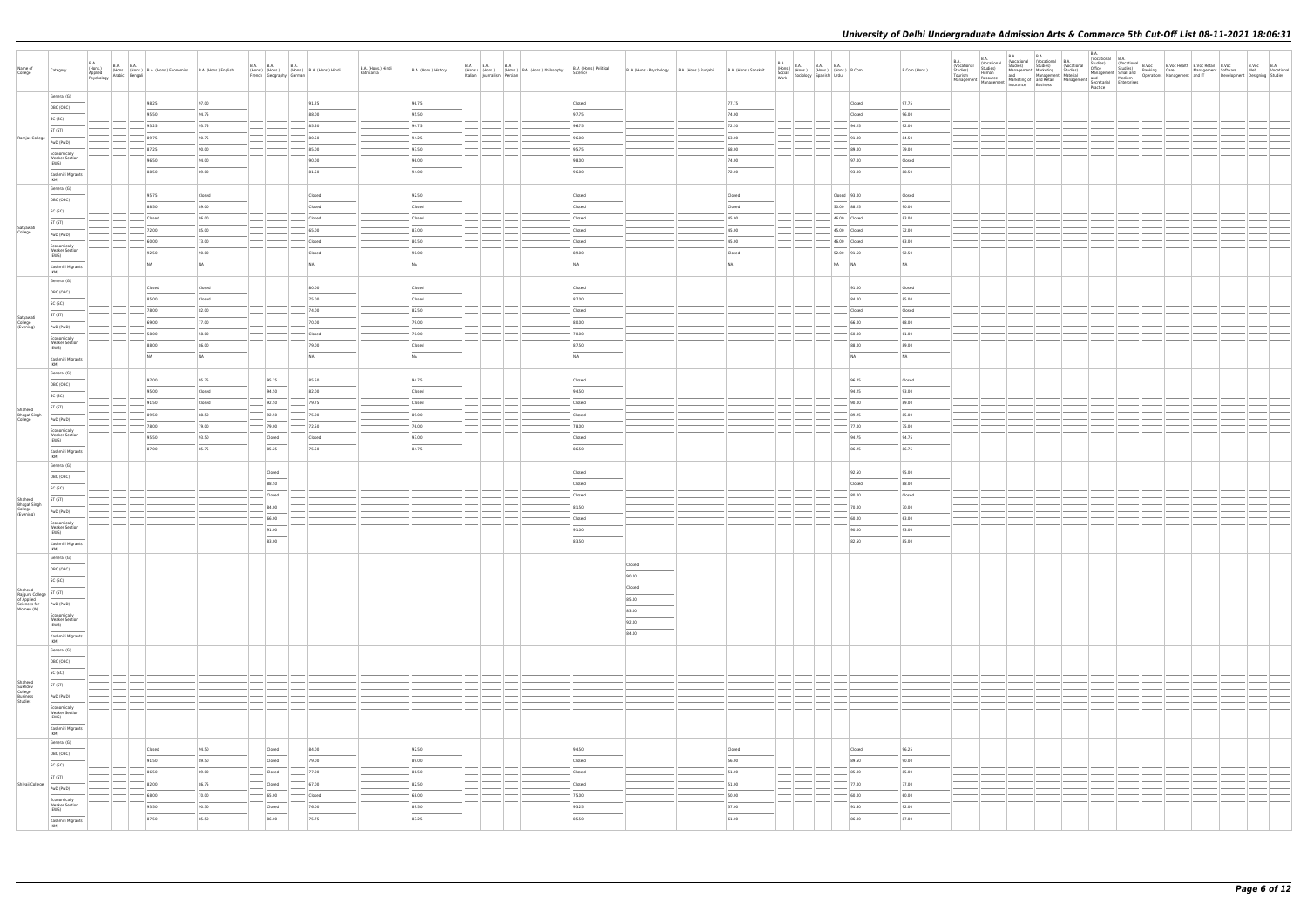| Name of<br>College                                                                                                                                                                                                                                                                   | Category                                                                                                                                                                                                                                                                                                                                                                                                                                                                                                     | B.A.<br>(Hons.)<br>Applied<br><b>B.A. B.A.</b><br>(Hons.) (Hons.) (Hons.) B.A. (Hons.) Economics B.A. (Hons.) English<br>Applied Psychology Arabic Bengali |                 |                | B.A. B.A. B.A. B.A.<br>(Hons.) (Hons.) (Hons.) E<br>French Geography German | (Hons.) B.A. (Hons.) Hindi | B.A. (Hons.) Hindi<br>Patrikarita | B.A. (Hons.) History | B.A. B.A. | Italian Journalism Persian | <b>B.A.</b><br>(Hons.) (Hons.) (Hons.) B.A. (Hons.) Philosophy | B.A. (Hons.) Political<br>Science | B.A. (Hons.) Psychology B.A. (Hons.) Punjabi |                | B.A. (Hons.) Sanskrit | $\begin{array}{c c c} \text{B.A.} \\ \text{(Hons.)} \\ \text{Social} \\ \text{Social} \\ \text{Work} \end{array} \hspace{1em} \begin{array}{c} \text{B.A.} \\ \text{(Hons.)} \\ \text{(Hons.)} \\ \text{(Fons.)} \end{array} \hspace{1em} \begin{array}{c} \text{B.A.} \\ \text{(Hons.)} \\ \text{(Hons.)} \end{array} \hspace{1em} \begin{array}{c} \text{B.A.} \\ \text{(Hons.)} \\ \text{Urdu} \end{array} \hspace{1em} \begin{array}{c} \text{B.Com} \\ \text{B.Com} \end{array}$ |                | B.Com (Hons.)   | B.A.<br>(Vocational<br>B.A.<br>(Vocational<br>Studies)<br>Human<br>Vicuolais) Studies) - Studies) Management Marketing Studies) Management (Marketing Studies) Management (Marketing Studies) Management (Marketing Management Marketing of and Resource (Marketing Management Marketing Manageme | <b>B.A.</b><br><b>B.A.</b><br>(Vocational (Vocational B.A.<br>Studies) Studies (Vocational | B.A. | Practice |  |  | Development Designing Studies | B.Voc B.A<br>Web Vocational |  |
|--------------------------------------------------------------------------------------------------------------------------------------------------------------------------------------------------------------------------------------------------------------------------------------|--------------------------------------------------------------------------------------------------------------------------------------------------------------------------------------------------------------------------------------------------------------------------------------------------------------------------------------------------------------------------------------------------------------------------------------------------------------------------------------------------------------|------------------------------------------------------------------------------------------------------------------------------------------------------------|-----------------|----------------|-----------------------------------------------------------------------------|----------------------------|-----------------------------------|----------------------|-----------|----------------------------|----------------------------------------------------------------|-----------------------------------|----------------------------------------------|----------------|-----------------------|---------------------------------------------------------------------------------------------------------------------------------------------------------------------------------------------------------------------------------------------------------------------------------------------------------------------------------------------------------------------------------------------------------------------------------------------------------------------------------------|----------------|-----------------|---------------------------------------------------------------------------------------------------------------------------------------------------------------------------------------------------------------------------------------------------------------------------------------------------|--------------------------------------------------------------------------------------------|------|----------|--|--|-------------------------------|-----------------------------|--|
|                                                                                                                                                                                                                                                                                      | General (G)                                                                                                                                                                                                                                                                                                                                                                                                                                                                                                  |                                                                                                                                                            | Closed          |                |                                                                             |                            |                                   |                      |           |                            |                                                                |                                   |                                              |                |                       |                                                                                                                                                                                                                                                                                                                                                                                                                                                                                       |                | Closed          |                                                                                                                                                                                                                                                                                                   |                                                                                            |      |          |  |  |                               |                             |  |
|                                                                                                                                                                                                                                                                                      | OBC (OBC)                                                                                                                                                                                                                                                                                                                                                                                                                                                                                                    |                                                                                                                                                            | 97.50           |                |                                                                             |                            |                                   |                      |           |                            |                                                                |                                   |                                              |                |                       |                                                                                                                                                                                                                                                                                                                                                                                                                                                                                       |                | 97.00           |                                                                                                                                                                                                                                                                                                   |                                                                                            |      |          |  |  |                               |                             |  |
|                                                                                                                                                                                                                                                                                      | SC (SC)                                                                                                                                                                                                                                                                                                                                                                                                                                                                                                      |                                                                                                                                                            | 96.25           |                |                                                                             |                            |                                   |                      |           |                            |                                                                |                                   |                                              |                |                       |                                                                                                                                                                                                                                                                                                                                                                                                                                                                                       |                | 94.75           |                                                                                                                                                                                                                                                                                                   |                                                                                            |      |          |  |  |                               |                             |  |
| Shri Ram<br>College of<br>Commerce                                                                                                                                                                                                                                                   | ST (ST)                                                                                                                                                                                                                                                                                                                                                                                                                                                                                                      |                                                                                                                                                            | Closed          |                |                                                                             |                            |                                   |                      |           |                            |                                                                |                                   |                                              |                |                       |                                                                                                                                                                                                                                                                                                                                                                                                                                                                                       |                | 91.00           |                                                                                                                                                                                                                                                                                                   |                                                                                            |      |          |  |  |                               |                             |  |
|                                                                                                                                                                                                                                                                                      | PwD (PwD)                                                                                                                                                                                                                                                                                                                                                                                                                                                                                                    |                                                                                                                                                            | 93.00           |                |                                                                             |                            |                                   |                      |           |                            |                                                                |                                   |                                              |                |                       |                                                                                                                                                                                                                                                                                                                                                                                                                                                                                       |                | 82.25           |                                                                                                                                                                                                                                                                                                   |                                                                                            |      |          |  |  |                               |                             |  |
|                                                                                                                                                                                                                                                                                      | Economically<br><b>Weaker Section</b><br>(EWS)                                                                                                                                                                                                                                                                                                                                                                                                                                                               |                                                                                                                                                            | 98.15           |                |                                                                             |                            |                                   |                      |           |                            |                                                                |                                   |                                              |                |                       |                                                                                                                                                                                                                                                                                                                                                                                                                                                                                       |                | 97.67           |                                                                                                                                                                                                                                                                                                   |                                                                                            |      |          |  |  |                               |                             |  |
|                                                                                                                                                                                                                                                                                      | Kashmiri Migrants                                                                                                                                                                                                                                                                                                                                                                                                                                                                                            |                                                                                                                                                            | 93.00           |                |                                                                             |                            |                                   |                      |           |                            |                                                                |                                   |                                              |                |                       |                                                                                                                                                                                                                                                                                                                                                                                                                                                                                       |                | 89.00           |                                                                                                                                                                                                                                                                                                   |                                                                                            |      |          |  |  |                               |                             |  |
|                                                                                                                                                                                                                                                                                      | (KM)<br>General (G)                                                                                                                                                                                                                                                                                                                                                                                                                                                                                          |                                                                                                                                                            |                 |                |                                                                             |                            |                                   |                      |           |                            |                                                                |                                   |                                              |                |                       |                                                                                                                                                                                                                                                                                                                                                                                                                                                                                       |                |                 |                                                                                                                                                                                                                                                                                                   |                                                                                            |      |          |  |  |                               |                             |  |
|                                                                                                                                                                                                                                                                                      | OBC (OBC)                                                                                                                                                                                                                                                                                                                                                                                                                                                                                                    |                                                                                                                                                            | Closed          | Closed         |                                                                             | Closed                     |                                   | Closed               |           |                            |                                                                | 94.25                             |                                              |                |                       |                                                                                                                                                                                                                                                                                                                                                                                                                                                                                       | 92.75          | 94.00           |                                                                                                                                                                                                                                                                                                   |                                                                                            |      |          |  |  |                               |                             |  |
|                                                                                                                                                                                                                                                                                      | SC (SC)                                                                                                                                                                                                                                                                                                                                                                                                                                                                                                      |                                                                                                                                                            | 89.75           | 88.00          |                                                                             | 79.00                      |                                   | 85.00                |           |                            |                                                                | Closed                            |                                              |                |                       |                                                                                                                                                                                                                                                                                                                                                                                                                                                                                       | 88.25          | 88.50           |                                                                                                                                                                                                                                                                                                   |                                                                                            |      |          |  |  |                               |                             |  |
|                                                                                                                                                                                                                                                                                      | ST (ST)                                                                                                                                                                                                                                                                                                                                                                                                                                                                                                      |                                                                                                                                                            | 83.00           | 86.25          |                                                                             | Closed                     |                                   | Closed               |           |                            |                                                                | Closed                            |                                              |                |                       |                                                                                                                                                                                                                                                                                                                                                                                                                                                                                       | 84.00          | 84.00           |                                                                                                                                                                                                                                                                                                   |                                                                                            |      |          |  |  |                               |                             |  |
| Shyam Lal<br>College                                                                                                                                                                                                                                                                 | PwD (PwD)                                                                                                                                                                                                                                                                                                                                                                                                                                                                                                    |                                                                                                                                                            | 82.00           | 84.50          |                                                                             | 71.00                      |                                   | 82.00                |           |                            |                                                                | 86.25                             |                                              |                |                       |                                                                                                                                                                                                                                                                                                                                                                                                                                                                                       | 82.00          | 78.00           |                                                                                                                                                                                                                                                                                                   |                                                                                            |      |          |  |  |                               |                             |  |
|                                                                                                                                                                                                                                                                                      | Economically<br><b>Weaker Section</b>                                                                                                                                                                                                                                                                                                                                                                                                                                                                        |                                                                                                                                                            | 70.00           | 77.25          |                                                                             | Closed                     |                                   | 77.50                |           |                            |                                                                | 76.50                             |                                              |                |                       |                                                                                                                                                                                                                                                                                                                                                                                                                                                                                       | 70.00          | 70.00           |                                                                                                                                                                                                                                                                                                   |                                                                                            |      |          |  |  |                               |                             |  |
|                                                                                                                                                                                                                                                                                      | (EWS)                                                                                                                                                                                                                                                                                                                                                                                                                                                                                                        |                                                                                                                                                            | 94.00           | 91.50          |                                                                             | 83.75                      |                                   | 88.75                |           |                            |                                                                | 92.75                             |                                              |                |                       |                                                                                                                                                                                                                                                                                                                                                                                                                                                                                       | 92.00          | 92.00           |                                                                                                                                                                                                                                                                                                   |                                                                                            |      |          |  |  |                               |                             |  |
|                                                                                                                                                                                                                                                                                      | Kashmiri Migrants<br>(KM)                                                                                                                                                                                                                                                                                                                                                                                                                                                                                    |                                                                                                                                                            | 86.00           | 83.00          |                                                                             | 75.50                      |                                   | 81.00                |           |                            |                                                                | 84.50                             |                                              |                |                       |                                                                                                                                                                                                                                                                                                                                                                                                                                                                                       | 82.75          | 84.00           |                                                                                                                                                                                                                                                                                                   |                                                                                            |      |          |  |  |                               |                             |  |
|                                                                                                                                                                                                                                                                                      | General (G)                                                                                                                                                                                                                                                                                                                                                                                                                                                                                                  |                                                                                                                                                            | Closed          |                |                                                                             | 79.00                      |                                   |                      |           |                            |                                                                | 90.00                             |                                              |                |                       |                                                                                                                                                                                                                                                                                                                                                                                                                                                                                       | Closed         | 92.50           |                                                                                                                                                                                                                                                                                                   |                                                                                            |      |          |  |  |                               |                             |  |
|                                                                                                                                                                                                                                                                                      | OBC (OBC)                                                                                                                                                                                                                                                                                                                                                                                                                                                                                                    |                                                                                                                                                            | 85.50           |                |                                                                             | 74.50                      |                                   |                      |           |                            |                                                                | 86.00                             |                                              |                |                       |                                                                                                                                                                                                                                                                                                                                                                                                                                                                                       | 84.00          | 85.50           |                                                                                                                                                                                                                                                                                                   |                                                                                            |      |          |  |  |                               |                             |  |
|                                                                                                                                                                                                                                                                                      | SC (SC)                                                                                                                                                                                                                                                                                                                                                                                                                                                                                                      |                                                                                                                                                            | 79.00           |                |                                                                             | 72.00                      |                                   |                      |           |                            |                                                                | 82.50                             |                                              |                |                       |                                                                                                                                                                                                                                                                                                                                                                                                                                                                                       | 79.00          | Closed          |                                                                                                                                                                                                                                                                                                   |                                                                                            |      |          |  |  |                               |                             |  |
| Shyam Lal<br>College<br>(Evening)                                                                                                                                                                                                                                                    | ST (ST)                                                                                                                                                                                                                                                                                                                                                                                                                                                                                                      |                                                                                                                                                            | 75.00           |                |                                                                             | 65.00                      |                                   |                      |           |                            |                                                                | 81.00                             |                                              |                |                       |                                                                                                                                                                                                                                                                                                                                                                                                                                                                                       | 75.00          | 75.00           |                                                                                                                                                                                                                                                                                                   |                                                                                            |      |          |  |  |                               |                             |  |
|                                                                                                                                                                                                                                                                                      | PwD (PwD)                                                                                                                                                                                                                                                                                                                                                                                                                                                                                                    |                                                                                                                                                            | 65.00           |                |                                                                             | 65.00                      |                                   |                      |           |                            |                                                                | 75.00                             |                                              |                |                       |                                                                                                                                                                                                                                                                                                                                                                                                                                                                                       | 65.00          | 65.00           |                                                                                                                                                                                                                                                                                                   |                                                                                            |      |          |  |  |                               |                             |  |
|                                                                                                                                                                                                                                                                                      | Economically<br><b>Weaker Section</b><br>(EWS)                                                                                                                                                                                                                                                                                                                                                                                                                                                               |                                                                                                                                                            | 90.00           |                |                                                                             | 75.00                      |                                   |                      |           |                            |                                                                | 87.00                             |                                              |                |                       |                                                                                                                                                                                                                                                                                                                                                                                                                                                                                       | 89.50          | 91.00           |                                                                                                                                                                                                                                                                                                   |                                                                                            |      |          |  |  |                               |                             |  |
|                                                                                                                                                                                                                                                                                      | Kashmiri Migrants                                                                                                                                                                                                                                                                                                                                                                                                                                                                                            |                                                                                                                                                            | 75.00           |                |                                                                             | 65.00                      |                                   |                      |           |                            |                                                                | 75.00                             |                                              |                |                       |                                                                                                                                                                                                                                                                                                                                                                                                                                                                                       | 70.00          | 70.00           |                                                                                                                                                                                                                                                                                                   |                                                                                            |      |          |  |  |                               |                             |  |
|                                                                                                                                                                                                                                                                                      | (KM)<br>General (G)                                                                                                                                                                                                                                                                                                                                                                                                                                                                                          |                                                                                                                                                            |                 |                |                                                                             |                            |                                   |                      |           |                            |                                                                |                                   |                                              |                |                       |                                                                                                                                                                                                                                                                                                                                                                                                                                                                                       |                |                 |                                                                                                                                                                                                                                                                                                   |                                                                                            |      |          |  |  |                               |                             |  |
|                                                                                                                                                                                                                                                                                      | OBC (OBC)                                                                                                                                                                                                                                                                                                                                                                                                                                                                                                    | Closed                                                                                                                                                     | 94.00           | 93.50          | Closed                                                                      | Closed                     |                                   | Closed               |           |                            | Closed                                                         | Closed                            |                                              |                | 46.00                 |                                                                                                                                                                                                                                                                                                                                                                                                                                                                                       | 91.50          | 93.00           |                                                                                                                                                                                                                                                                                                   |                                                                                            |      |          |  |  |                               |                             |  |
|                                                                                                                                                                                                                                                                                      | SC (SC)                                                                                                                                                                                                                                                                                                                                                                                                                                                                                                      | 87.00                                                                                                                                                      | 84.50           | 89.50          | Closed                                                                      | 74.50                      |                                   | 84.00                |           |                            | 79.00                                                          | 87.50                             |                                              |                | 45.00                 |                                                                                                                                                                                                                                                                                                                                                                                                                                                                                       | 82.00          | 86.00           |                                                                                                                                                                                                                                                                                                   |                                                                                            |      |          |  |  |                               |                             |  |
| Shyama Prasad ST (ST)                                                                                                                                                                                                                                                                |                                                                                                                                                                                                                                                                                                                                                                                                                                                                                                              | 86.00                                                                                                                                                      | 82.00           | 87.50          | Closed                                                                      | 73.50                      |                                   | 86.00                |           |                            | Closed                                                         | 85.00                             |                                              |                | 45.00                 |                                                                                                                                                                                                                                                                                                                                                                                                                                                                                       | 81.00          | 82.00           |                                                                                                                                                                                                                                                                                                   |                                                                                            |      |          |  |  |                               |                             |  |
| Mukherji<br>College For<br>Women (W)                                                                                                                                                                                                                                                 | PwD (PwD)                                                                                                                                                                                                                                                                                                                                                                                                                                                                                                    | 80.00                                                                                                                                                      | 79.00           | 83.50          | 83.50                                                                       | 66.00                      |                                   | 84.00                |           |                            | 70.00                                                          | 82.00                             |                                              |                | 45.00                 |                                                                                                                                                                                                                                                                                                                                                                                                                                                                                       | 79.00          | 79.50           |                                                                                                                                                                                                                                                                                                   |                                                                                            |      |          |  |  |                               |                             |  |
|                                                                                                                                                                                                                                                                                      | Economically<br><b>Weaker Section</b>                                                                                                                                                                                                                                                                                                                                                                                                                                                                        | 80.00                                                                                                                                                      | 77.00           | 78.00          | 76.00                                                                       | 72.50                      |                                   | 80.00                |           |                            | 68.00                                                          | 78.00                             |                                              |                | 45.00                 |                                                                                                                                                                                                                                                                                                                                                                                                                                                                                       | $- 77.00$      | 78.00           |                                                                                                                                                                                                                                                                                                   |                                                                                            |      |          |  |  |                               |                             |  |
|                                                                                                                                                                                                                                                                                      | (EWS)                                                                                                                                                                                                                                                                                                                                                                                                                                                                                                        | 87.00                                                                                                                                                      | 89.00           | 87.00          | 89.00                                                                       | 74.50                      |                                   | 85.00                |           |                            | 78.50                                                          | 87.00                             |                                              |                | 45.00                 |                                                                                                                                                                                                                                                                                                                                                                                                                                                                                       | 86.00          | 87.00           |                                                                                                                                                                                                                                                                                                   |                                                                                            |      |          |  |  |                               |                             |  |
|                                                                                                                                                                                                                                                                                      | Kashmiri Migrants<br>(KM)                                                                                                                                                                                                                                                                                                                                                                                                                                                                                    | 85.00                                                                                                                                                      | 80.00           | 80.00          | 76.00                                                                       | 65.00                      |                                   | 80.00                |           |                            | 69.00                                                          | 81.00                             |                                              |                | 45.00                 |                                                                                                                                                                                                                                                                                                                                                                                                                                                                                       | 78.00          | 79.00           |                                                                                                                                                                                                                                                                                                   |                                                                                            |      |          |  |  |                               |                             |  |
|                                                                                                                                                                                                                                                                                      | General (G)                                                                                                                                                                                                                                                                                                                                                                                                                                                                                                  |                                                                                                                                                            |                 | Closed         |                                                                             | Closed                     |                                   |                      |           |                            |                                                                | Closed                            |                                              |                |                       |                                                                                                                                                                                                                                                                                                                                                                                                                                                                                       | 93.25          | Closed          |                                                                                                                                                                                                                                                                                                   |                                                                                            |      |          |  |  |                               |                             |  |
|                                                                                                                                                                                                                                                                                      | OBC (OBC)                                                                                                                                                                                                                                                                                                                                                                                                                                                                                                    |                                                                                                                                                            |                 | 87.00          |                                                                             | Closed                     |                                   |                      |           |                            |                                                                | 90.00                             |                                              |                |                       |                                                                                                                                                                                                                                                                                                                                                                                                                                                                                       | 87.75          | 91.00           |                                                                                                                                                                                                                                                                                                   |                                                                                            |      |          |  |  |                               |                             |  |
|                                                                                                                                                                                                                                                                                      | SC (SC)                                                                                                                                                                                                                                                                                                                                                                                                                                                                                                      |                                                                                                                                                            |                 | Closed         |                                                                             | Closed                     |                                   |                      |           |                            |                                                                | 86.00                             |                                              |                |                       |                                                                                                                                                                                                                                                                                                                                                                                                                                                                                       | 81.00          | 82.50           |                                                                                                                                                                                                                                                                                                   |                                                                                            |      |          |  |  |                               |                             |  |
| Sri Aurobindo<br>College (Day)                                                                                                                                                                                                                                                       | ST (ST)                                                                                                                                                                                                                                                                                                                                                                                                                                                                                                      |                                                                                                                                                            |                 | 82.00          |                                                                             | 70.00                      |                                   |                      |           |                            |                                                                | Closed                            |                                              |                |                       |                                                                                                                                                                                                                                                                                                                                                                                                                                                                                       | 77.50          | 79.00           |                                                                                                                                                                                                                                                                                                   |                                                                                            |      |          |  |  |                               |                             |  |
|                                                                                                                                                                                                                                                                                      | PwD (PwD)<br>Economically                                                                                                                                                                                                                                                                                                                                                                                                                                                                                    |                                                                                                                                                            |                 | Closed         |                                                                             | 71.50                      |                                   |                      |           |                            |                                                                | 77.00                             |                                              |                |                       |                                                                                                                                                                                                                                                                                                                                                                                                                                                                                       | 65.00          | 72.00           |                                                                                                                                                                                                                                                                                                   |                                                                                            |      |          |  |  |                               |                             |  |
|                                                                                                                                                                                                                                                                                      | <b>Weaker Section</b><br>(EWS)                                                                                                                                                                                                                                                                                                                                                                                                                                                                               |                                                                                                                                                            |                 | 90.00          |                                                                             | 77.00                      |                                   |                      |           |                            |                                                                | 90.75                             |                                              |                |                       |                                                                                                                                                                                                                                                                                                                                                                                                                                                                                       | 90.50          | 92.00           |                                                                                                                                                                                                                                                                                                   |                                                                                            |      |          |  |  |                               |                             |  |
|                                                                                                                                                                                                                                                                                      | Kashmiri Migrants<br>(KM)                                                                                                                                                                                                                                                                                                                                                                                                                                                                                    |                                                                                                                                                            |                 | 85.00          |                                                                             | 74.00                      |                                   |                      |           |                            |                                                                | 85.00                             |                                              |                |                       |                                                                                                                                                                                                                                                                                                                                                                                                                                                                                       | 83.75          | 86.00           |                                                                                                                                                                                                                                                                                                   |                                                                                            |      |          |  |  |                               |                             |  |
|                                                                                                                                                                                                                                                                                      | General (G)                                                                                                                                                                                                                                                                                                                                                                                                                                                                                                  |                                                                                                                                                            |                 |                |                                                                             |                            |                                   |                      |           |                            |                                                                |                                   |                                              |                |                       |                                                                                                                                                                                                                                                                                                                                                                                                                                                                                       |                |                 |                                                                                                                                                                                                                                                                                                   |                                                                                            |      |          |  |  |                               |                             |  |
|                                                                                                                                                                                                                                                                                      | OBC (OBC)                                                                                                                                                                                                                                                                                                                                                                                                                                                                                                    | Closed                                                                                                                                                     | 94.00           | Closed         |                                                                             | Closed                     |                                   |                      |           |                            |                                                                |                                   |                                              |                |                       |                                                                                                                                                                                                                                                                                                                                                                                                                                                                                       | 91.50          | 92.50           |                                                                                                                                                                                                                                                                                                   |                                                                                            |      |          |  |  |                               |                             |  |
|                                                                                                                                                                                                                                                                                      | $\frac{1}{2} \left( \frac{1}{2} \right) \left( \frac{1}{2} \right) \left( \frac{1}{2} \right) \left( \frac{1}{2} \right) \left( \frac{1}{2} \right) \left( \frac{1}{2} \right) \left( \frac{1}{2} \right) \left( \frac{1}{2} \right) \left( \frac{1}{2} \right) \left( \frac{1}{2} \right) \left( \frac{1}{2} \right) \left( \frac{1}{2} \right) \left( \frac{1}{2} \right) \left( \frac{1}{2} \right) \left( \frac{1}{2} \right) \left( \frac{1}{2} \right) \left( \frac$<br>SC (SC)                        | 89.00                                                                                                                                                      | 86.50           | 85.00          |                                                                             | Closed                     |                                   |                      |           |                            |                                                                |                                   |                                              |                |                       |                                                                                                                                                                                                                                                                                                                                                                                                                                                                                       | 85.00          | 86.00           |                                                                                                                                                                                                                                                                                                   |                                                                                            |      |          |  |  |                               |                             |  |
|                                                                                                                                                                                                                                                                                      | ST (ST)                                                                                                                                                                                                                                                                                                                                                                                                                                                                                                      | 87.00                                                                                                                                                      | 83.00           | 82.00          |                                                                             | 72.50                      |                                   |                      |           |                            |                                                                |                                   |                                              |                |                       |                                                                                                                                                                                                                                                                                                                                                                                                                                                                                       | 80.00          | 82.00           |                                                                                                                                                                                                                                                                                                   |                                                                                            |      |          |  |  |                               |                             |  |
| Sri Aurobindo<br>College<br>(Evening)                                                                                                                                                                                                                                                | PwD (PwD)                                                                                                                                                                                                                                                                                                                                                                                                                                                                                                    | 86.00<br>82.00                                                                                                                                             | 83.00<br>80.00  | 82.00<br>80.00 |                                                                             | 71.00<br>66.50             |                                   |                      |           |                            | $\sim$                                                         |                                   |                                              |                |                       |                                                                                                                                                                                                                                                                                                                                                                                                                                                                                       | 77.00<br>79.00 | 80.00<br>80.00  |                                                                                                                                                                                                                                                                                                   |                                                                                            |      |          |  |  |                               |                             |  |
|                                                                                                                                                                                                                                                                                      | Economically<br><b>Weaker Section</b>                                                                                                                                                                                                                                                                                                                                                                                                                                                                        | 89.50                                                                                                                                                      | 89.00           | 86.00          |                                                                             | Closed                     |                                   |                      |           |                            |                                                                |                                   |                                              |                |                       |                                                                                                                                                                                                                                                                                                                                                                                                                                                                                       | 87.00          | 88.00           |                                                                                                                                                                                                                                                                                                   |                                                                                            |      |          |  |  |                               |                             |  |
|                                                                                                                                                                                                                                                                                      | (EWS)<br>$\frac{1}{2} \left( \frac{1}{2} \right) \left( \frac{1}{2} \right) \left( \frac{1}{2} \right) \left( \frac{1}{2} \right) \left( \frac{1}{2} \right) \left( \frac{1}{2} \right) \left( \frac{1}{2} \right) \left( \frac{1}{2} \right) \left( \frac{1}{2} \right) \left( \frac{1}{2} \right) \left( \frac{1}{2} \right) \left( \frac{1}{2} \right) \left( \frac{1}{2} \right) \left( \frac{1}{2} \right) \left( \frac{1}{2} \right) \left( \frac{1}{2} \right) \left( \frac$                          | 87.00                                                                                                                                                      | 85.00           | 85.00          |                                                                             | $\frac{1}{2}$<br>71.50     |                                   |                      |           |                            |                                                                |                                   |                                              |                |                       |                                                                                                                                                                                                                                                                                                                                                                                                                                                                                       | 85.00          | 85.00           |                                                                                                                                                                                                                                                                                                   |                                                                                            |      |          |  |  |                               |                             |  |
|                                                                                                                                                                                                                                                                                      | Kashmiri Migrants<br>(KM)                                                                                                                                                                                                                                                                                                                                                                                                                                                                                    |                                                                                                                                                            |                 |                |                                                                             |                            |                                   |                      |           |                            |                                                                |                                   |                                              |                |                       |                                                                                                                                                                                                                                                                                                                                                                                                                                                                                       |                |                 |                                                                                                                                                                                                                                                                                                   |                                                                                            |      |          |  |  |                               |                             |  |
|                                                                                                                                                                                                                                                                                      | General (G)                                                                                                                                                                                                                                                                                                                                                                                                                                                                                                  |                                                                                                                                                            | Closed          |                |                                                                             |                            |                                   |                      |           |                            |                                                                |                                   |                                              | 57.00          |                       |                                                                                                                                                                                                                                                                                                                                                                                                                                                                                       | 96.25          | 97.25           |                                                                                                                                                                                                                                                                                                   |                                                                                            |      |          |  |  |                               |                             |  |
|                                                                                                                                                                                                                                                                                      | Sikh Minority (SM)                                                                                                                                                                                                                                                                                                                                                                                                                                                                                           |                                                                                                                                                            | 93.75           |                |                                                                             |                            |                                   |                      |           |                            |                                                                |                                   |                                              | 55.00          |                       |                                                                                                                                                                                                                                                                                                                                                                                                                                                                                       | 90.25          | Closed          |                                                                                                                                                                                                                                                                                                   |                                                                                            |      |          |  |  |                               |                             |  |
| Sri Guru Gobind<br>Singh College<br>of Commerce<br>* Sikh<br>Minority(SM)<br>Weaker Section<br>Weaker Section<br>CIDC CONTENT CONTENT CONTENT CONTENT CONTENT CONTENT CONTENT CONTENT CONTENT CONTENT CONTENT CONTENT CONTENT CONTENT CONTE                                          |                                                                                                                                                                                                                                                                                                                                                                                                                                                                                                              |                                                                                                                                                            | 68.50           |                |                                                                             |                            |                                   |                      |           |                            |                                                                |                                   |                                              | 55.00          |                       |                                                                                                                                                                                                                                                                                                                                                                                                                                                                                       | Closed         | 70.00           |                                                                                                                                                                                                                                                                                                   |                                                                                            |      |          |  |  |                               |                             |  |
|                                                                                                                                                                                                                                                                                      | Economically<br>Weaker Section<br>(EWS)                                                                                                                                                                                                                                                                                                                                                                                                                                                                      |                                                                                                                                                            | NA              |                |                                                                             |                            |                                   |                      |           |                            |                                                                |                                   |                                              | NA             |                       |                                                                                                                                                                                                                                                                                                                                                                                                                                                                                       | <b>NA</b>      | <b>NA</b>       |                                                                                                                                                                                                                                                                                                   |                                                                                            |      |          |  |  |                               |                             |  |
|                                                                                                                                                                                                                                                                                      | Kashmiri Migrants                                                                                                                                                                                                                                                                                                                                                                                                                                                                                            |                                                                                                                                                            | 88.00           |                |                                                                             |                            |                                   |                      |           |                            |                                                                |                                   |                                              | 51.50          |                       |                                                                                                                                                                                                                                                                                                                                                                                                                                                                                       | 86.75          | 87.75           |                                                                                                                                                                                                                                                                                                   |                                                                                            |      |          |  |  |                               |                             |  |
|                                                                                                                                                                                                                                                                                      | (KM)<br>General (G)                                                                                                                                                                                                                                                                                                                                                                                                                                                                                          |                                                                                                                                                            |                 |                |                                                                             |                            |                                   |                      |           |                            |                                                                |                                   |                                              |                |                       |                                                                                                                                                                                                                                                                                                                                                                                                                                                                                       |                |                 |                                                                                                                                                                                                                                                                                                   |                                                                                            |      |          |  |  |                               |                             |  |
|                                                                                                                                                                                                                                                                                      | Sikh Minority (SM)                                                                                                                                                                                                                                                                                                                                                                                                                                                                                           |                                                                                                                                                            |                 | 93.50          |                                                                             | Closed                     | Closed                            | Closed               |           |                            |                                                                | Closed                            |                                              | 57.00          |                       |                                                                                                                                                                                                                                                                                                                                                                                                                                                                                       | 93.00          | 95.50           |                                                                                                                                                                                                                                                                                                   |                                                                                            |      |          |  |  |                               |                             |  |
|                                                                                                                                                                                                                                                                                      |                                                                                                                                                                                                                                                                                                                                                                                                                                                                                                              |                                                                                                                                                            |                 | 85.00          |                                                                             | 50.00                      | 50.00                             | 70.00                |           |                            |                                                                | 80.00                             |                                              | 45.00          |                       |                                                                                                                                                                                                                                                                                                                                                                                                                                                                                       | 87.00          | 89.50           |                                                                                                                                                                                                                                                                                                   |                                                                                            |      |          |  |  |                               |                             |  |
| Sri Guru Nanak<br>Dev Khalsa<br>College<br>* Sikh<br>Minority(SM)<br>Weaker Section<br>Visus<br>Visus<br>Visus<br>Visus<br>Visus<br>Visus<br>Visus<br>Visus<br>Visus<br>Visus<br>Visus<br>Visus<br>Visus<br>Visus<br>Visus<br>Visus<br>Visus<br>Visus<br>Visus<br>Visus<br>Visus<br> | Economically                                                                                                                                                                                                                                                                                                                                                                                                                                                                                                 |                                                                                                                                                            |                 | 68.00          |                                                                             | 65.00                      | 62.00                             | Closed               |           |                            |                                                                | Closed                            |                                              | 45.00          |                       |                                                                                                                                                                                                                                                                                                                                                                                                                                                                                       | 69.00          | 70.00           |                                                                                                                                                                                                                                                                                                   |                                                                                            |      |          |  |  |                               |                             |  |
|                                                                                                                                                                                                                                                                                      | <b>Weaker Section</b><br>(EWS)<br>$\frac{1}{2} \left( \frac{1}{2} \right) \left( \frac{1}{2} \right) \left( \frac{1}{2} \right) \left( \frac{1}{2} \right) \left( \frac{1}{2} \right) \left( \frac{1}{2} \right) \left( \frac{1}{2} \right) \left( \frac{1}{2} \right) \left( \frac{1}{2} \right) \left( \frac{1}{2} \right) \left( \frac{1}{2} \right) \left( \frac{1}{2} \right) \left( \frac{1}{2} \right) \left( \frac{1}{2} \right) \left( \frac{1}{2} \right) \left( \frac{1}{2} \right) \left( \frac$ |                                                                                                                                                            |                 | NA             |                                                                             | NA                         | <b>NA</b>                         | <b>NA</b>            |           |                            |                                                                | NA                                |                                              | <b>NA</b>      |                       |                                                                                                                                                                                                                                                                                                                                                                                                                                                                                       | <b>NA</b>      | NA              |                                                                                                                                                                                                                                                                                                   |                                                                                            |      |          |  |  |                               |                             |  |
|                                                                                                                                                                                                                                                                                      | Kashmiri Migrants<br>(KM)                                                                                                                                                                                                                                                                                                                                                                                                                                                                                    |                                                                                                                                                            |                 | 83.50          |                                                                             | 70.00                      | 68.00                             | 80.00                |           |                            |                                                                | 79.00                             |                                              | 47.00          |                       |                                                                                                                                                                                                                                                                                                                                                                                                                                                                                       | 83.00          | 85.50           |                                                                                                                                                                                                                                                                                                   |                                                                                            |      |          |  |  |                               |                             |  |
|                                                                                                                                                                                                                                                                                      | General (G)                                                                                                                                                                                                                                                                                                                                                                                                                                                                                                  |                                                                                                                                                            |                 |                |                                                                             |                            |                                   |                      |           |                            |                                                                |                                   |                                              |                |                       |                                                                                                                                                                                                                                                                                                                                                                                                                                                                                       | 96.75          |                 |                                                                                                                                                                                                                                                                                                   |                                                                                            |      |          |  |  |                               |                             |  |
|                                                                                                                                                                                                                                                                                      | Sikh Minority (SM)                                                                                                                                                                                                                                                                                                                                                                                                                                                                                           |                                                                                                                                                            | Closed<br>93.75 | 96.00<br>89.75 |                                                                             | 86.00<br>45.00             |                                   | Closed<br>82.00      |           |                            |                                                                | 96.75<br>Closed                   |                                              | 68.00<br>50.00 |                       |                                                                                                                                                                                                                                                                                                                                                                                                                                                                                       | Closed         | Closed<br>91.75 |                                                                                                                                                                                                                                                                                                   |                                                                                            |      |          |  |  |                               |                             |  |
| Sri Guru Tegh                                                                                                                                                                                                                                                                        | PwD (PwD)                                                                                                                                                                                                                                                                                                                                                                                                                                                                                                    |                                                                                                                                                            | 87.00           | 82.00          |                                                                             | 84.00                      |                                   | 84.00                |           |                            |                                                                | 90.00                             |                                              | 45.00          |                       |                                                                                                                                                                                                                                                                                                                                                                                                                                                                                       | 84.00          | 75.00           |                                                                                                                                                                                                                                                                                                   |                                                                                            |      |          |  |  |                               |                             |  |
| Bahadur Khalsa<br>College<br>* Sikh<br>Minority(SM)                                                                                                                                                                                                                                  | Economically<br>Weaker Section<br>(EWS)                                                                                                                                                                                                                                                                                                                                                                                                                                                                      |                                                                                                                                                            | NA              | NA             |                                                                             | NA                         |                                   | NA                   |           |                            |                                                                | NA                                |                                              | NA             |                       |                                                                                                                                                                                                                                                                                                                                                                                                                                                                                       | <b>NA</b>      | <b>NA</b>       |                                                                                                                                                                                                                                                                                                   |                                                                                            |      |          |  |  |                               |                             |  |
|                                                                                                                                                                                                                                                                                      | Kashmiri Migrants                                                                                                                                                                                                                                                                                                                                                                                                                                                                                            |                                                                                                                                                            | 87.50           | 86.00          |                                                                             | 76.00                      |                                   | 86.00                |           |                            |                                                                | 86.75                             |                                              | 58.00          |                       |                                                                                                                                                                                                                                                                                                                                                                                                                                                                                       | 86.75          | 87.25           |                                                                                                                                                                                                                                                                                                   |                                                                                            |      |          |  |  |                               |                             |  |
|                                                                                                                                                                                                                                                                                      | (KM)                                                                                                                                                                                                                                                                                                                                                                                                                                                                                                         |                                                                                                                                                            |                 |                |                                                                             |                            |                                   |                      |           |                            |                                                                |                                   |                                              |                |                       |                                                                                                                                                                                                                                                                                                                                                                                                                                                                                       |                |                 |                                                                                                                                                                                                                                                                                                   |                                                                                            |      |          |  |  |                               |                             |  |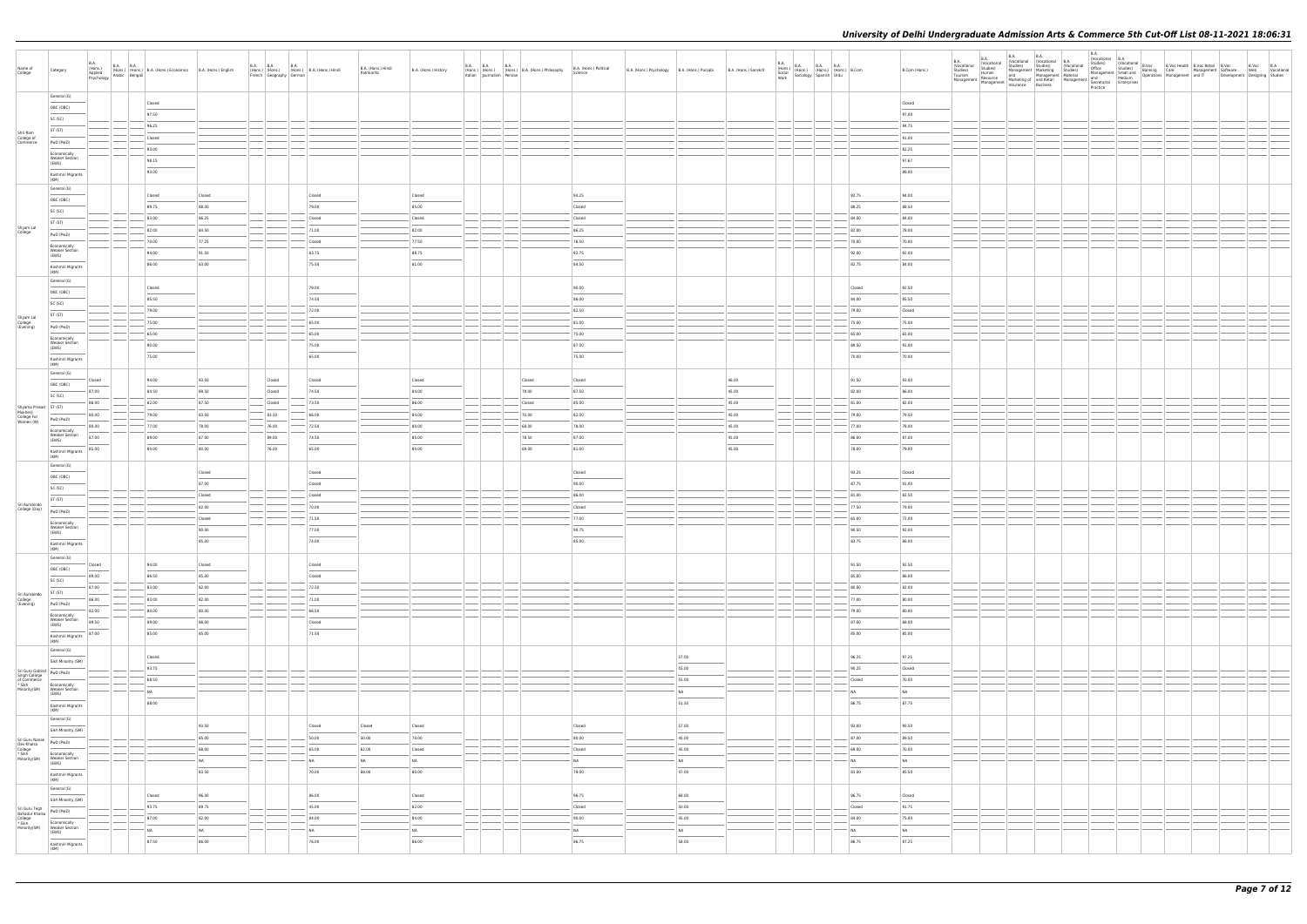| Name of<br>College              | Category                                       | <b>B.A.</b><br>(Hons.)<br>Applied<br>Psychology | B.A. (Hons.) (Hons.) B.A. (Hons.) Economics B.A. (Hons.) English<br>Iv Arabic Bengali |        | French Geography German | B.A. B.A. B.A. B.A. (Hons.) B.A. (Hons.) Hindi | B.A. (Hons.) Hindi<br>Patrikarita | B.A. (Hons.) History | <b>B.A. B.A.</b><br>Italian Journalism Persian | <b>B.A.</b> | (Hons.) (Hons.) (Hons.) B.A. (Hons.) Philosophy | B.A. (Hons.) Political<br>Science | B.A. (Hons.) Psychology B.A. (Hons.) Punjabi |                                   | B.A. (Hons.) Sanskrit | $\begin{array}{ l l l } \hline \text{B.A.} & \text{B.A.} & \text{B.A.} & \text{B.A.} \\ \hline \text{Gocial} & \text{(Hons.)} & \text{(Hons.)} & \text{(Hons.)} & \text{B.Com} \\ \hline \text{Sociology} & \text{Spanish} & \text{Urdu} & \text{B.Com} \\\hline \end{array}$ |              | B.Com (Hons.) | B.A.<br>(Vocational | <b>B.A.</b> | <b>B.A.</b> | Practice |  | B.A.<br>Clocational B.A.<br>Clocational B.Voc (B.Voc Health B.Voc Retail B.Voc<br>Studies) Care (Bangement Schwarf Care<br>And Thewelo | B.Voc B.A<br>Web Vocational<br>Development Designing Studies |
|---------------------------------|------------------------------------------------|-------------------------------------------------|---------------------------------------------------------------------------------------|--------|-------------------------|------------------------------------------------|-----------------------------------|----------------------|------------------------------------------------|-------------|-------------------------------------------------|-----------------------------------|----------------------------------------------|-----------------------------------|-----------------------|-------------------------------------------------------------------------------------------------------------------------------------------------------------------------------------------------------------------------------------------------------------------------------|--------------|---------------|---------------------|-------------|-------------|----------|--|----------------------------------------------------------------------------------------------------------------------------------------|--------------------------------------------------------------|
|                                 | General (G)                                    |                                                 | 98.25                                                                                 | 97.00  |                         | 90.00                                          |                                   | Closed               |                                                |             |                                                 | Closed                            |                                              | Closed                            |                       | Closed                                                                                                                                                                                                                                                                        | 97.25        | Closed        |                     |             |             |          |  |                                                                                                                                        |                                                              |
|                                 | OBC (OBC)                                      |                                                 | 96.00                                                                                 | 94.50  |                         | 87.25                                          |                                   | 95.25                |                                                |             |                                                 | 97.00                             |                                              | 67.50                             |                       | $\sim$<br>94.50                                                                                                                                                                                                                                                               | 95.50        | 96.00         |                     |             |             |          |  |                                                                                                                                        |                                                              |
|                                 | SC (SC)                                        |                                                 | 93.25                                                                                 | Closed |                         | Closed                                         |                                   | 93.50                |                                                |             |                                                 | Closed                            |                                              | 62.00                             |                       | 92.00                                                                                                                                                                                                                                                                         | Closed       | 93.00         |                     |             |             |          |  |                                                                                                                                        |                                                              |
| Venketeswara                    | ST (ST)                                        |                                                 | 90.00                                                                                 | Closed |                         | 82.00                                          |                                   | Closed               |                                                |             |                                                 | 95.50                             |                                              | 57.00                             |                       | 93.00                                                                                                                                                                                                                                                                         | Closed       | 84.50         |                     |             |             |          |  |                                                                                                                                        |                                                              |
| College                         | PwD (PwD)                                      |                                                 | 87.50                                                                                 | 89.00  |                         | 81.25                                          |                                   | 91.00                |                                                |             |                                                 | 94.25                             |                                              | 58.00                             |                       | 85.00                                                                                                                                                                                                                                                                         | 84.00        | 75.50         |                     |             |             |          |  |                                                                                                                                        |                                                              |
|                                 | Economically<br><b>Weaker Section</b><br>(EWS) |                                                 | Closed                                                                                | 95.00  |                         | 88.75                                          |                                   | Closed               |                                                |             |                                                 | 97.00                             |                                              | 66.00                             |                       | 94.00                                                                                                                                                                                                                                                                         | 96.00        | 96.50         |                     |             |             |          |  |                                                                                                                                        |                                                              |
|                                 | Kashmiri Migrants                              |                                                 | 88.00                                                                                 | 90.00  |                         | 79.00                                          |                                   | 90.00                |                                                |             |                                                 | 94.50                             |                                              | 62.00                             |                       | 88.00                                                                                                                                                                                                                                                                         | 86.00        | 80.25         |                     |             |             |          |  |                                                                                                                                        |                                                              |
|                                 | (KM)<br>General (G)                            |                                                 |                                                                                       |        |                         |                                                |                                   |                      |                                                |             |                                                 |                                   |                                              |                                   |                       |                                                                                                                                                                                                                                                                               |              |               |                     |             |             |          |  |                                                                                                                                        |                                                              |
|                                 | OBC (OBC)                                      |                                                 |                                                                                       | Closed | 89.75                   | 80.00                                          |                                   | 87.50                |                                                |             |                                                 |                                   |                                              |                                   |                       |                                                                                                                                                                                                                                                                               | Closed       | 92.50         |                     |             |             |          |  |                                                                                                                                        |                                                              |
|                                 | SC (SC)                                        |                                                 |                                                                                       | 85.50  | 85.75                   | 75.00                                          |                                   | 84.50                |                                                |             |                                                 |                                   |                                              |                                   |                       |                                                                                                                                                                                                                                                                               | 84.50        | 88.00         |                     |             |             |          |  |                                                                                                                                        |                                                              |
|                                 | ST (ST)                                        |                                                 |                                                                                       | Closed | 82.75                   | Closed                                         |                                   | 81.50                |                                                |             |                                                 |                                   |                                              |                                   |                       |                                                                                                                                                                                                                                                                               | 76.50        | 80.00         |                     |             |             |          |  |                                                                                                                                        |                                                              |
| Swami<br>Shardhanand<br>College | PwD (PwD)                                      |                                                 |                                                                                       | 77.00  | 79.75                   | 68.00                                          |                                   | 79.00                |                                                |             |                                                 |                                   |                                              |                                   |                       |                                                                                                                                                                                                                                                                               | 66.00        | 70.00         |                     |             |             |          |  |                                                                                                                                        |                                                              |
|                                 | Economically                                   |                                                 |                                                                                       | 74.00  | $- 70.00$               | 64.00                                          |                                   | 77.00                |                                                |             |                                                 |                                   |                                              |                                   |                       |                                                                                                                                                                                                                                                                               | 58.00        | 62.00         |                     |             |             |          |  |                                                                                                                                        |                                                              |
|                                 | <b>Weaker Section</b><br>(EWS)                 |                                                 |                                                                                       | 86.50  | 88.00                   | 80.00                                          |                                   | 86.00                |                                                |             |                                                 |                                   |                                              |                                   |                       |                                                                                                                                                                                                                                                                               | 86.50        | Closed        |                     |             |             |          |  |                                                                                                                                        |                                                              |
|                                 | Kashmiri Migrants<br>(KM)                      |                                                 |                                                                                       | 78.00  | 70.00                   | 64.00                                          |                                   | 77.00                |                                                |             |                                                 |                                   |                                              |                                   |                       |                                                                                                                                                                                                                                                                               | 58.00        | 65.00         |                     |             |             |          |  |                                                                                                                                        |                                                              |
|                                 | General (G)                                    | Closed                                          |                                                                                       | 93.00  |                         | 80.00                                          |                                   | 87.00                |                                                |             |                                                 | Closed                            |                                              | 50.00                             |                       |                                                                                                                                                                                                                                                                               | 90.00        | 92.00         |                     |             |             |          |  |                                                                                                                                        |                                                              |
|                                 | OBC (OBC)                                      | 89.00                                           |                                                                                       | 87.00  |                         | 76.00                                          |                                   | 86.00                |                                                |             |                                                 | 87.00                             |                                              | 48.00                             |                       |                                                                                                                                                                                                                                                                               | 83.00        | 84.00         |                     |             |             |          |  |                                                                                                                                        |                                                              |
|                                 | SC (SC)                                        | 87.00                                           |                                                                                       | 87.00  |                         | 76.00                                          |                                   | 82.00                |                                                |             |                                                 | 85.00                             |                                              | 45.00                             |                       |                                                                                                                                                                                                                                                                               | 80.00        | 80.00         |                     |             |             |          |  |                                                                                                                                        |                                                              |
| Vivekananda<br>College (W)      | ST (ST)                                        | 87.00                                           |                                                                                       | 85.00  |                         | 70.00                                          |                                   | 80.00                |                                                |             |                                                 | 84.00                             |                                              | 45.00                             |                       |                                                                                                                                                                                                                                                                               | 70.00        | 70.00         |                     |             |             |          |  |                                                                                                                                        |                                                              |
|                                 | PwD (PwD)                                      | 83.00                                           |                                                                                       | 73.00  |                         | 70.00                                          |                                   | 77.00                |                                                |             |                                                 | 80.00                             |                                              | 45.00                             |                       |                                                                                                                                                                                                                                                                               | 70.00        | 70.00         |                     |             |             |          |  |                                                                                                                                        |                                                              |
|                                 | Economically<br><b>Weaker Section</b><br>(EWS) | 90.00                                           |                                                                                       | 87.00  |                         | 76.00                                          |                                   | 87.00                |                                                |             |                                                 | 88.00                             |                                              | 50.00                             |                       |                                                                                                                                                                                                                                                                               | 83.00        | 84.00         |                     |             |             |          |  |                                                                                                                                        |                                                              |
|                                 | Kashmiri Migrants<br>(KM)                      | 87.00                                           |                                                                                       | 84.00  |                         | 72.00                                          |                                   | 79.25                |                                                |             |                                                 | 83.75                             |                                              | $\overline{\phantom{a}}$<br>45.00 |                       |                                                                                                                                                                                                                                                                               | 81.00        | 83.00         |                     |             |             |          |  |                                                                                                                                        |                                                              |
|                                 | General (G)                                    |                                                 |                                                                                       |        |                         |                                                |                                   |                      |                                                |             |                                                 |                                   |                                              |                                   |                       |                                                                                                                                                                                                                                                                               |              |               |                     |             |             |          |  |                                                                                                                                        |                                                              |
|                                 | OBC (OBC)                                      |                                                 | Closed 50.00 96.75                                                                    | 94.50  |                         | Closed                                         |                                   | 94.00                |                                                |             | Closed Closed                                   | 95.50                             | Closed                                       | Closed                            |                       |                                                                                                                                                                                                                                                                               | Closed 93.75 | Closed        |                     |             |             |          |  |                                                                                                                                        |                                                              |
|                                 | SC (SC)                                        |                                                 | Closed 45.00 Closed                                                                   | 91.25  |                         | Closed                                         |                                   | 91.00                |                                                |             | 59.00 86.00                                     | Closed                            | 93.25                                        | 58.00                             |                       |                                                                                                                                                                                                                                                                               | Closed 93.50 | 89.00         |                     |             |             |          |  |                                                                                                                                        |                                                              |
|                                 | ST (ST)                                        |                                                 | Closed 45.00 86.50                                                                    | 87.50  |                         | Closed                                         |                                   | 84.50                |                                                |             | 53.00 Closed                                    | 88.00                             | 90.00                                        | Closed                            |                       |                                                                                                                                                                                                                                                                               | 45.00 Closed | 83.00         |                     |             |             |          |  |                                                                                                                                        |                                                              |
| Zakir Husain<br>Delhi College   | PwD (PwD)                                      |                                                 | 45.00 45.00 79.00                                                                     | 86.00  |                         | Closed                                         |                                   | Closed               |                                                |             | 45.00 Closed                                    | 88.00                             | 88.00                                        | 48.00                             |                       |                                                                                                                                                                                                                                                                               | 45.00 79.00  | 75.00         |                     |             |             |          |  |                                                                                                                                        |                                                              |
|                                 | Economically                                   |                                                 | 45.00 45.00 86.00                                                                     | 72.00  |                         | Closed                                         |                                   | 70.00                |                                                |             | 45.00 75.00                                     | 80.00                             | 80.00                                        | 45.00                             |                       |                                                                                                                                                                                                                                                                               | 45.00 70.00  | 70.00         |                     |             |             |          |  |                                                                                                                                        |                                                              |
|                                 | <b>Weaker Section</b><br>(EWS)                 |                                                 | 60.00 50.00 92.00                                                                     | 88.00  |                         | 75.00                                          |                                   | 89.00                |                                                |             | 55.00 85.00                                     | 91.50                             | Closed                                       | 60.00                             |                       |                                                                                                                                                                                                                                                                               | 60.00 Closed | 89.50         |                     |             |             |          |  |                                                                                                                                        |                                                              |
|                                 | Kashmiri Migrants<br>(KM)                      |                                                 | 67.00 48.00 88.00                                                                     | 87.00  |                         | 78.00                                          |                                   | 88.00                |                                                |             | 58.00 86.00                                     | 90.00                             | 92.00                                        | 60.00                             |                       |                                                                                                                                                                                                                                                                               | 70.00 88.00  | 88.00         |                     |             |             |          |  |                                                                                                                                        |                                                              |
|                                 | General (G)                                    |                                                 |                                                                                       | Closed |                         | Closed                                         |                                   | Closed               |                                                | Closed      |                                                 | Closed                            |                                              | Closed                            |                       |                                                                                                                                                                                                                                                                               | Closed 92.25 | 93.50         |                     |             |             |          |  |                                                                                                                                        |                                                              |
|                                 | OBC (OBC)                                      |                                                 |                                                                                       | Closed |                         | Closed                                         |                                   | Closed               |                                                | 50.00       |                                                 | Closed                            |                                              | Closed                            |                       |                                                                                                                                                                                                                                                                               | 45.00 Closed | Closed        |                     |             |             |          |  |                                                                                                                                        |                                                              |
|                                 | SC (SC)                                        |                                                 |                                                                                       | Closed |                         | Closed                                         |                                   | Closed               |                                                | 45.00       |                                                 | Closed                            |                                              | 45.00                             |                       |                                                                                                                                                                                                                                                                               | 45.00 Closed | Closed        |                     |             |             |          |  |                                                                                                                                        |                                                              |
| Zakir Husain<br>Delhi College   | ST (ST)                                        |                                                 |                                                                                       | Closed |                         | 60.00                                          |                                   | Closed               |                                                | 45.00       |                                                 | Closed                            |                                              | 45.00                             |                       |                                                                                                                                                                                                                                                                               | 45.00 70.00  | 70.00         |                     |             |             |          |  |                                                                                                                                        |                                                              |
| (Evening)                       | PwD (PwD)                                      |                                                 |                                                                                       | Closed |                         | Closed                                         |                                   | Closed               |                                                | 45.00       |                                                 | Closed                            |                                              | 45.00                             |                       |                                                                                                                                                                                                                                                                               | 45.00 55.00  | 60.00         |                     |             |             |          |  |                                                                                                                                        |                                                              |
|                                 | Economically<br><b>Weaker Section</b><br>(EWS) |                                                 |                                                                                       | Closed |                         | Closed                                         |                                   | Closed               |                                                | Closed      |                                                 | Closed                            |                                              | Closed                            |                       |                                                                                                                                                                                                                                                                               | 45.00 87.50  | 90.50         |                     |             |             |          |  |                                                                                                                                        |                                                              |
|                                 | Kashmiri Migrants                              |                                                 |                                                                                       | Closed |                         | 72.00                                          |                                   | 81.00                |                                                | 54.00       |                                                 | 82.00                             |                                              | 50.00                             |                       |                                                                                                                                                                                                                                                                               | 54.00 83.00  | 84.00         |                     |             |             |          |  |                                                                                                                                        |                                                              |
|                                 | (KM)                                           |                                                 |                                                                                       |        |                         |                                                |                                   |                      |                                                |             |                                                 |                                   |                                              |                                   |                       |                                                                                                                                                                                                                                                                               |              |               |                     |             |             |          |  |                                                                                                                                        |                                                              |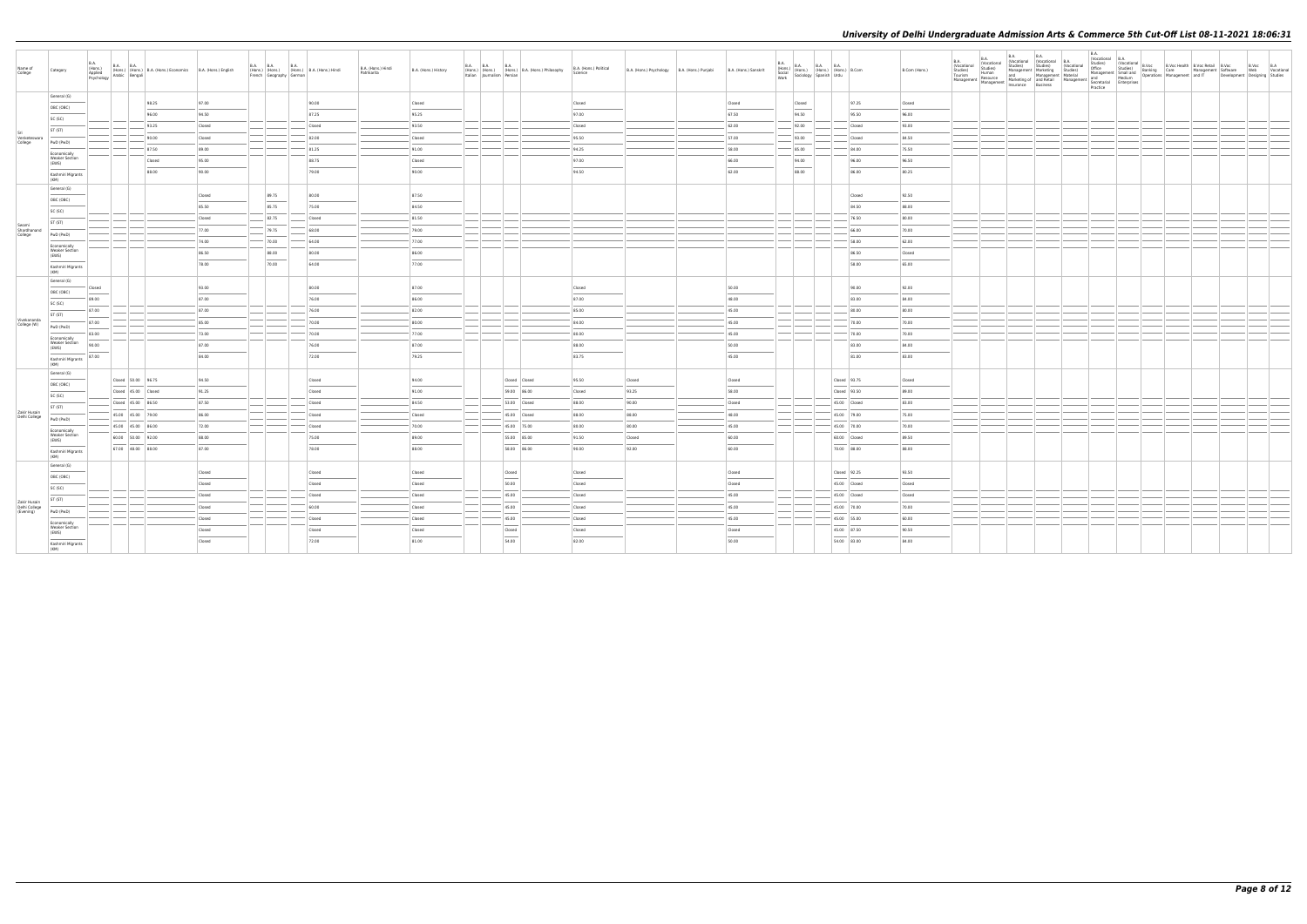# **Arts & Commerce Courses 5th Cut-Off Remarks**

| ıt | B.A.<br>(Vocational<br>Studies)<br>Marketing<br>Management<br>and Retail<br><b>Business</b>                                                                                                                               | B.A.<br>(Vocational<br>Studies)<br>Material<br>Management                                                                                                                                                               | B.A.<br>(Vocational<br>Studies)<br>Office<br>Management<br>and<br>Secretarial<br>Practice                                                                                                                                 | B.A.<br>(Vocational<br>Studies)<br>Small and<br>Medium<br>Enterprises                                                                                                                                  | B.Voc<br>Banking<br>Operations | <b>B.Voc Health</b><br>Care<br>Management | <b>B.Voc Retail</b><br>Management<br>and IT | B.Voc<br>Software<br>Development | B.Voc<br>Web<br>Designing | B.A<br>Vocational<br>Studies |
|----|---------------------------------------------------------------------------------------------------------------------------------------------------------------------------------------------------------------------------|-------------------------------------------------------------------------------------------------------------------------------------------------------------------------------------------------------------------------|---------------------------------------------------------------------------------------------------------------------------------------------------------------------------------------------------------------------------|--------------------------------------------------------------------------------------------------------------------------------------------------------------------------------------------------------|--------------------------------|-------------------------------------------|---------------------------------------------|----------------------------------|---------------------------|------------------------------|
|    |                                                                                                                                                                                                                           |                                                                                                                                                                                                                         |                                                                                                                                                                                                                           |                                                                                                                                                                                                        |                                |                                           |                                             |                                  |                           |                              |
|    |                                                                                                                                                                                                                           |                                                                                                                                                                                                                         |                                                                                                                                                                                                                           |                                                                                                                                                                                                        |                                |                                           |                                             |                                  |                           |                              |
|    |                                                                                                                                                                                                                           |                                                                                                                                                                                                                         |                                                                                                                                                                                                                           |                                                                                                                                                                                                        |                                |                                           |                                             |                                  |                           |                              |
|    |                                                                                                                                                                                                                           |                                                                                                                                                                                                                         |                                                                                                                                                                                                                           |                                                                                                                                                                                                        |                                |                                           |                                             |                                  |                           |                              |
|    |                                                                                                                                                                                                                           |                                                                                                                                                                                                                         |                                                                                                                                                                                                                           |                                                                                                                                                                                                        |                                |                                           |                                             |                                  |                           |                              |
|    |                                                                                                                                                                                                                           |                                                                                                                                                                                                                         |                                                                                                                                                                                                                           |                                                                                                                                                                                                        |                                |                                           |                                             |                                  |                           |                              |
|    |                                                                                                                                                                                                                           |                                                                                                                                                                                                                         |                                                                                                                                                                                                                           |                                                                                                                                                                                                        |                                |                                           |                                             |                                  |                           |                              |
|    |                                                                                                                                                                                                                           |                                                                                                                                                                                                                         |                                                                                                                                                                                                                           |                                                                                                                                                                                                        |                                |                                           |                                             |                                  |                           |                              |
| d  | % General<br>%OBC %SC<br>%ST %PWD<br>% Kashmiri<br>Migrant<br>%EWS<br>91.50less<br>than 92<br>83.50Less<br>than 84<br>81less than<br>81.50 79less<br>than 80<br>Closed<br>82.50less<br>than 83<br>86.50less<br>than 86.75 | % General<br>%OBC %SC<br>%ST %PWD<br>% Kashmiri<br>Migrant<br>%EWS<br>Closed<br>Closed<br>76.50less<br>than 77.50<br>74.50 less<br>than 75.50<br>75less than<br>76<br>76.50?less<br>than 77.50<br>81.50?less<br>than 82 | % General<br>%OBC %SC<br>%ST %PWD<br>% Kashmiri<br>Migrant<br>%EWS<br>Closed<br>Closed<br>76Less than<br>77<br>72.50Less<br>than 74.50<br>73.50 Less<br>than 74.50<br>75.50 Less<br>than 76.50<br>81.50Less<br>than 82.50 | % General<br>%OBC<br>%SC %ST<br>%PWD%<br>Kashmiri<br>Migrant<br>%EWS<br>Closed<br>Closed<br>76.50?less<br>than 77.50<br>75?less<br>than 76<br>76.25?less<br>than 76.75<br>77?less<br>than 78<br>Closed |                                |                                           |                                             |                                  |                           |                              |
|    |                                                                                                                                                                                                                           |                                                                                                                                                                                                                         |                                                                                                                                                                                                                           |                                                                                                                                                                                                        |                                |                                           |                                             |                                  |                           |                              |
|    |                                                                                                                                                                                                                           |                                                                                                                                                                                                                         |                                                                                                                                                                                                                           |                                                                                                                                                                                                        |                                |                                           |                                             |                                  |                           |                              |
|    |                                                                                                                                                                                                                           |                                                                                                                                                                                                                         |                                                                                                                                                                                                                           |                                                                                                                                                                                                        |                                |                                           |                                             |                                  |                           |                              |
|    |                                                                                                                                                                                                                           |                                                                                                                                                                                                                         |                                                                                                                                                                                                                           |                                                                                                                                                                                                        |                                |                                           |                                             |                                  |                           |                              |
|    |                                                                                                                                                                                                                           |                                                                                                                                                                                                                         |                                                                                                                                                                                                                           |                                                                                                                                                                                                        |                                |                                           |                                             |                                  |                           |                              |
|    |                                                                                                                                                                                                                           |                                                                                                                                                                                                                         |                                                                                                                                                                                                                           |                                                                                                                                                                                                        |                                |                                           |                                             |                                  |                           |                              |
|    |                                                                                                                                                                                                                           |                                                                                                                                                                                                                         |                                                                                                                                                                                                                           |                                                                                                                                                                                                        |                                |                                           |                                             |                                  |                           |                              |

| Name of<br>College                                  | B.A. (Hons.)<br>Applied<br>Psychology                                                          | B.A. (Hons.)<br>Arabic | B.A.<br>(Hons.)<br>Bengali | B.A. (Hons.)<br>Economics                                                                                                                               | B.A. (Hons.)<br>English                                                                                                                                                                                                                                                                                                                                                                                                      | B.A. (Hons.)<br>French                                                                                                                                                                                                                                  | B.A.<br>(Hons.)<br>German<br>Geography                                                                                                                                                                                                      | B.A. (Hons.)   B.A. (Hons.) Hindi                                                                                                                                                                                                               | B.A<br>(Hons.)<br>Hindi<br>Patrikarita                                                            | B.A. (Hons.)<br>History                                                                                                                                                                                                                         | B.A. (Hons.)<br>Italian                                                                                                                                                                                                                                 | B.A.<br>(Hons.)<br>Journalism Persian                              | B.A.<br>(Hons.) | Philosophy                                  | B.A. (Hons.)   B.A. (Hons.)<br><b>Political Science</b>                                                                                                                                                                                         | B.A. (Hons.)<br>Psychology                                         | <b>B.A.</b><br>$ $ (Hons.)<br>Punjabi       | B.A. (Hons.)<br>Sanskrit                                        | B.A.<br>(Hons.)<br>Social<br>Work                                                                 | B.A.<br>(Hons.)<br>Sociology                                       | Spanish                                                                                                                                                                                                                                     | B.A. (Hons.) $B.A.$ (Hons.) $B.C.$<br>  Urdu |                                                                                                                                       | B.Com (Hons.)                                                                                                                                                                                                                                                                                                                                      | B.A.<br>(Vocational<br>Studies)<br>Tourism<br>Management                                                                                                                                                                                 | B.A.<br>(Vocational<br>Studies)<br>Human<br>Resource<br>Management                                                                                                                                                       | <b>B.A.</b><br>(Vocational<br>Studies)<br>Management   M<br>and<br>Marketing of are<br>Insurance B<br>Insurance                                                                    | $\frac{N}{S}$ |
|-----------------------------------------------------|------------------------------------------------------------------------------------------------|------------------------|----------------------------|---------------------------------------------------------------------------------------------------------------------------------------------------------|------------------------------------------------------------------------------------------------------------------------------------------------------------------------------------------------------------------------------------------------------------------------------------------------------------------------------------------------------------------------------------------------------------------------------|---------------------------------------------------------------------------------------------------------------------------------------------------------------------------------------------------------------------------------------------------------|---------------------------------------------------------------------------------------------------------------------------------------------------------------------------------------------------------------------------------------------|-------------------------------------------------------------------------------------------------------------------------------------------------------------------------------------------------------------------------------------------------|---------------------------------------------------------------------------------------------------|-------------------------------------------------------------------------------------------------------------------------------------------------------------------------------------------------------------------------------------------------|---------------------------------------------------------------------------------------------------------------------------------------------------------------------------------------------------------------------------------------------------------|--------------------------------------------------------------------|-----------------|---------------------------------------------|-------------------------------------------------------------------------------------------------------------------------------------------------------------------------------------------------------------------------------------------------|--------------------------------------------------------------------|---------------------------------------------|-----------------------------------------------------------------|---------------------------------------------------------------------------------------------------|--------------------------------------------------------------------|---------------------------------------------------------------------------------------------------------------------------------------------------------------------------------------------------------------------------------------------|----------------------------------------------|---------------------------------------------------------------------------------------------------------------------------------------|----------------------------------------------------------------------------------------------------------------------------------------------------------------------------------------------------------------------------------------------------------------------------------------------------------------------------------------------------|------------------------------------------------------------------------------------------------------------------------------------------------------------------------------------------------------------------------------------------|--------------------------------------------------------------------------------------------------------------------------------------------------------------------------------------------------------------------------|------------------------------------------------------------------------------------------------------------------------------------------------------------------------------------|---------------|
| Acharya<br>Narendra Dev<br>College                  |                                                                                                |                        |                            |                                                                                                                                                         |                                                                                                                                                                                                                                                                                                                                                                                                                              |                                                                                                                                                                                                                                                         |                                                                                                                                                                                                                                             |                                                                                                                                                                                                                                                 |                                                                                                   |                                                                                                                                                                                                                                                 |                                                                                                                                                                                                                                                         |                                                                    |                 |                                             |                                                                                                                                                                                                                                                 |                                                                    |                                             |                                                                 |                                                                                                   |                                                                    |                                                                                                                                                                                                                                             |                                              |                                                                                                                                       |                                                                                                                                                                                                                                                                                                                                                    |                                                                                                                                                                                                                                          |                                                                                                                                                                                                                          |                                                                                                                                                                                    |               |
| Aditi<br>Mahavidyalaya<br>(W)                       |                                                                                                |                        |                            |                                                                                                                                                         |                                                                                                                                                                                                                                                                                                                                                                                                                              |                                                                                                                                                                                                                                                         |                                                                                                                                                                                                                                             |                                                                                                                                                                                                                                                 |                                                                                                   |                                                                                                                                                                                                                                                 |                                                                                                                                                                                                                                                         |                                                                    |                 |                                             |                                                                                                                                                                                                                                                 |                                                                    |                                             |                                                                 |                                                                                                   |                                                                    |                                                                                                                                                                                                                                             |                                              |                                                                                                                                       |                                                                                                                                                                                                                                                                                                                                                    |                                                                                                                                                                                                                                          |                                                                                                                                                                                                                          |                                                                                                                                                                                    |               |
| Aryabhatta<br>College                               |                                                                                                |                        |                            |                                                                                                                                                         |                                                                                                                                                                                                                                                                                                                                                                                                                              |                                                                                                                                                                                                                                                         |                                                                                                                                                                                                                                             | 1% less for<br>women<br>candidates                                                                                                                                                                                                              |                                                                                                   | 1% less for<br>women<br>candidates                                                                                                                                                                                                              |                                                                                                                                                                                                                                                         |                                                                    |                 |                                             | 1% less for<br>women<br>candidates                                                                                                                                                                                                              |                                                                    |                                             |                                                                 |                                                                                                   |                                                                    |                                                                                                                                                                                                                                             |                                              | 1% less for<br>women<br>candidates                                                                                                    |                                                                                                                                                                                                                                                                                                                                                    |                                                                                                                                                                                                                                          |                                                                                                                                                                                                                          |                                                                                                                                                                                    |               |
| Atma Ram<br>Sanatan<br>Dharma College               |                                                                                                |                        |                            | only. b)<br>Applicants who<br>and/or Fourth<br>off.                                                                                                     | a) 1% concession   a) 1% concession<br>to Girl Candidates   to Girl Candidates<br>in the aggregate   in the aggregate<br>only. b)<br>Applicants who<br>were eligible for were eligible for<br>admission in the   admission in the<br>First/Second/Third   First/Second/Third<br>and/or Fourth<br>Cut-off will not be   Cut-off will not be<br>given admission given admission<br>in the Fifth cut- in the Fifth cut-<br>off. |                                                                                                                                                                                                                                                         |                                                                                                                                                                                                                                             | a) 1% concession<br>to Girl Candidates<br>in the aggregate<br>only. b)<br>Applicants who<br>were eligible for<br>admission in the<br>First/Second/Third<br>and/or Fourth<br>Cut-off will not be<br>given admission<br>in the Fifth cut-<br>off. |                                                                                                   | a) 1% concession<br>to Girl Candidates<br>in the aggregate<br>only. b)<br>Applicants who<br>were eligible for<br>admission in the<br>First/Second/Third<br>and/or Fourth<br>Cut-off will not be<br>given admission<br>in the Fifth cut-<br>off. |                                                                                                                                                                                                                                                         |                                                                    |                 |                                             | a) 1% concession<br>to Girl Candidates<br>in the aggregate<br>only. b)<br>Applicants who<br>were eligible for<br>admission in the<br>First/Second/Third<br>and/or Fourth<br>Cut-off will not be<br>given admission<br>in the Fifth cut-<br>off. |                                                                    |                                             |                                                                 |                                                                                                   |                                                                    |                                                                                                                                                                                                                                             |                                              | in the aggregate<br>only. b)<br>Applicants who<br>were eligible for<br>admission in the<br>and/or Fourth<br>in the Fifth cut-<br>off. | a) 1% concession   a) 1% concession<br>to Girl Candidates   to Girl Candidates<br>in the aggregate<br>only. b)<br>Applicants who<br>were eligible for<br>admission in the<br>First/Second/Third First/Second/Third<br>and/or Fourth<br>Cut-off will not be   Cut-off will not be<br>given admission   given admission<br>in the Fifth cut-<br>off. |                                                                                                                                                                                                                                          |                                                                                                                                                                                                                          |                                                                                                                                                                                    |               |
| Bhagini<br>Nivedita<br>College (W)                  |                                                                                                |                        |                            |                                                                                                                                                         |                                                                                                                                                                                                                                                                                                                                                                                                                              |                                                                                                                                                                                                                                                         |                                                                                                                                                                                                                                             |                                                                                                                                                                                                                                                 |                                                                                                   |                                                                                                                                                                                                                                                 |                                                                                                                                                                                                                                                         |                                                                    |                 |                                             |                                                                                                                                                                                                                                                 |                                                                    |                                             |                                                                 |                                                                                                   |                                                                    |                                                                                                                                                                                                                                             |                                              |                                                                                                                                       |                                                                                                                                                                                                                                                                                                                                                    |                                                                                                                                                                                                                                          |                                                                                                                                                                                                                          |                                                                                                                                                                                    |               |
| <b>Bharati College</b><br>(W)                       |                                                                                                |                        |                            |                                                                                                                                                         | Other relaxations<br>as per University<br>of Delhi Rules.                                                                                                                                                                                                                                                                                                                                                                    |                                                                                                                                                                                                                                                         |                                                                                                                                                                                                                                             | Other relaxations<br>as per University<br>of Delhi Rules.                                                                                                                                                                                       |                                                                                                   | Other relaxations<br>as per University<br>of Delhi Rules.                                                                                                                                                                                       |                                                                                                                                                                                                                                                         | Other<br>relaxations<br>as per<br>University<br>of Delhi<br>Rules. |                 |                                             | Other relaxations<br>as per University<br>of Delhi Rules.                                                                                                                                                                                       | Other<br>relaxations<br>as per<br>University<br>of Delhi<br>Rules. |                                             | Other<br>relaxations<br>as per<br>University of<br>Delhi Rules. |                                                                                                   | Other<br>relaxations<br>as per<br>University<br>of Delhi<br>Rules. |                                                                                                                                                                                                                                             |                                              | of Delhi Rules.                                                                                                                       | Other relaxations   Other relaxations<br>as per University   as per University<br>of Delhi Rules.                                                                                                                                                                                                                                                  |                                                                                                                                                                                                                                          |                                                                                                                                                                                                                          |                                                                                                                                                                                    |               |
| Bhaskaracharya<br>College of<br>Applied<br>Sciences |                                                                                                |                        |                            |                                                                                                                                                         |                                                                                                                                                                                                                                                                                                                                                                                                                              |                                                                                                                                                                                                                                                         |                                                                                                                                                                                                                                             |                                                                                                                                                                                                                                                 |                                                                                                   |                                                                                                                                                                                                                                                 |                                                                                                                                                                                                                                                         |                                                                    |                 |                                             |                                                                                                                                                                                                                                                 |                                                                    |                                             |                                                                 |                                                                                                   |                                                                    |                                                                                                                                                                                                                                             |                                              |                                                                                                                                       |                                                                                                                                                                                                                                                                                                                                                    |                                                                                                                                                                                                                                          |                                                                                                                                                                                                                          |                                                                                                                                                                                    |               |
| College of<br>Vocational<br>Studies                 |                                                                                                |                        |                            | % General %OBC<br>%SC %ST %PWD<br>% Kashmiri<br>Migrant %EWS<br>Closed Closed<br>Closed 73?less<br>than 74 69?less<br>than 70 85?less<br>than 86 Closed | % General %OBC<br>%SC %ST %PWD<br>% Kashmiri<br>Migrant %EWS<br>95?less than<br>95.75 90?less<br>than 91<br>87.25?less than<br>88.25 86.50?less<br>than 87.50<br>86?less than 87<br>90.50?less than<br>91.50 92.25?less<br>than 93                                                                                                                                                                                           |                                                                                                                                                                                                                                                         |                                                                                                                                                                                                                                             | % General %OBC<br>%SC %ST %PWD<br>% Kashmiri<br>Migrant %EWS<br>Closed 77.25?less<br>than 77.50<br>77.25?less than<br>77.50 70?less<br>than 71 71?less<br>than 72 73?less<br>than 74 78?less<br>than 78.25                                      |                                                                                                   | % General %OBC<br>%SC %ST %PWD<br>% Kashmiri<br>Migrant %EWS<br>Closed Closed<br>84?less than 85<br>82?less than 83<br>Less 82?less than<br>83 83?less than<br>84 Closed                                                                        |                                                                                                                                                                                                                                                         |                                                                    |                 |                                             |                                                                                                                                                                                                                                                 |                                                                    |                                             |                                                                 |                                                                                                   |                                                                    |                                                                                                                                                                                                                                             |                                              |                                                                                                                                       | % General %OBC<br>%SC %ST %PWD<br>% Kashmiri<br>Migrant %EWS<br>96.50?less than<br>97 Closed Closed<br>74.50?less than<br>74.75 69.50?less<br>than 70.50<br>85?less than 86<br>Closed                                                                                                                                                              | % General<br>%OBC %SC<br>%ST %PWD<br>% Kashmiri<br>Migrant<br>%EWS<br>Closed 81.25<br>less than<br>81.50<br>78.50?less<br>than 79.50<br>76.50?less<br>than 78<br>79?less than<br>80 80.50<br>Less than<br>81.50<br>81.50?less<br>than 83 | % General<br>%OBC %SC<br>%ST %PWD<br>% Kashmiri<br>Migrant<br>%EWS<br>92.75less<br>than 93<br>Closed<br>82less than<br>83 78.50 less<br>than 80<br>80less than<br>81 82.50 less<br>than 83.50<br>87.25less<br>than 87.75 | % General<br>%OBC %SC<br>%ST %PWD<br>% Kashmiri<br>Migrant<br>%EWS<br>Closed<br>Closed<br>Closed<br>74.50less<br>than76.50<br>76less than<br>77 77.50<br>less than<br>78.50 Closed |               |
| Daulat Ram<br>College (W)                           |                                                                                                |                        |                            |                                                                                                                                                         |                                                                                                                                                                                                                                                                                                                                                                                                                              |                                                                                                                                                                                                                                                         |                                                                                                                                                                                                                                             |                                                                                                                                                                                                                                                 |                                                                                                   |                                                                                                                                                                                                                                                 |                                                                                                                                                                                                                                                         |                                                                    |                 |                                             |                                                                                                                                                                                                                                                 |                                                                    |                                             |                                                                 |                                                                                                   |                                                                    |                                                                                                                                                                                                                                             |                                              |                                                                                                                                       |                                                                                                                                                                                                                                                                                                                                                    |                                                                                                                                                                                                                                          |                                                                                                                                                                                                                          |                                                                                                                                                                                    |               |
| Deen Dayal<br>Upadhyaya<br>College                  |                                                                                                |                        |                            |                                                                                                                                                         | Upto 1%<br>concession for<br>Girl Candidates.                                                                                                                                                                                                                                                                                                                                                                                |                                                                                                                                                                                                                                                         |                                                                                                                                                                                                                                             |                                                                                                                                                                                                                                                 |                                                                                                   |                                                                                                                                                                                                                                                 |                                                                                                                                                                                                                                                         |                                                                    |                 |                                             |                                                                                                                                                                                                                                                 |                                                                    |                                             |                                                                 |                                                                                                   |                                                                    |                                                                                                                                                                                                                                             |                                              |                                                                                                                                       | Upto 1%<br>concession for<br>Girl Candidates.                                                                                                                                                                                                                                                                                                      |                                                                                                                                                                                                                                          |                                                                                                                                                                                                                          |                                                                                                                                                                                    |               |
| Delhi College of<br>Arts and<br>Commerce            |                                                                                                |                        |                            |                                                                                                                                                         |                                                                                                                                                                                                                                                                                                                                                                                                                              |                                                                                                                                                                                                                                                         |                                                                                                                                                                                                                                             |                                                                                                                                                                                                                                                 |                                                                                                   |                                                                                                                                                                                                                                                 |                                                                                                                                                                                                                                                         |                                                                    |                 |                                             |                                                                                                                                                                                                                                                 |                                                                    |                                             |                                                                 |                                                                                                   |                                                                    |                                                                                                                                                                                                                                             |                                              |                                                                                                                                       |                                                                                                                                                                                                                                                                                                                                                    |                                                                                                                                                                                                                                          |                                                                                                                                                                                                                          |                                                                                                                                                                                    |               |
| Department of<br>Germanic and<br>Romance<br>Studies |                                                                                                |                        |                            |                                                                                                                                                         |                                                                                                                                                                                                                                                                                                                                                                                                                              | In case, an<br>applicant<br>has not<br>studied a<br>language at<br>qualifying<br>exam and<br>is seeking<br>admission<br>to Honours<br>in that<br>language,<br>deduction<br>of 5% will<br>be imposed<br>on â <sub>□</sub> Best<br>Fourâ∏∏<br>percentage. | In case, an<br>applicant<br>has not<br>studied a<br>language at<br>qualifying<br>exam and<br>is seeking<br>admission<br>to Honours<br>in that<br>language,<br>deduction<br>of 5% will<br>be imposed<br>on â∏ Best<br>Fourâ∏∏<br>percentage. |                                                                                                                                                                                                                                                 |                                                                                                   |                                                                                                                                                                                                                                                 | In case, an<br>applicant<br>has not<br>studied a<br>language at<br>qualifying<br>exam and<br>is seeking<br>admission<br>to Honours<br>in that<br>language,<br>deduction<br>of 5% will<br>be imposed<br>on â <sub>□</sub> Best<br>Fourâ∏∏<br>percentage. |                                                                    |                 |                                             |                                                                                                                                                                                                                                                 |                                                                    |                                             |                                                                 |                                                                                                   |                                                                    | In case, an<br>applicant<br>has not<br>studied a<br>language at<br>qualifying<br>exam and<br>is seeking<br>admission<br>to Honours<br>in that<br>language,<br>deduction<br>of 5% will<br>be imposed<br>on â∏ Best<br>Fourâ∏∏<br>percentage. |                                              |                                                                                                                                       |                                                                                                                                                                                                                                                                                                                                                    |                                                                                                                                                                                                                                          |                                                                                                                                                                                                                          |                                                                                                                                                                                    |               |
| Deshbandhu<br>College                               |                                                                                                |                        |                            |                                                                                                                                                         |                                                                                                                                                                                                                                                                                                                                                                                                                              |                                                                                                                                                                                                                                                         |                                                                                                                                                                                                                                             |                                                                                                                                                                                                                                                 |                                                                                                   |                                                                                                                                                                                                                                                 |                                                                                                                                                                                                                                                         |                                                                    |                 |                                             |                                                                                                                                                                                                                                                 |                                                                    |                                             |                                                                 |                                                                                                   |                                                                    |                                                                                                                                                                                                                                             |                                              |                                                                                                                                       |                                                                                                                                                                                                                                                                                                                                                    |                                                                                                                                                                                                                                          |                                                                                                                                                                                                                          |                                                                                                                                                                                    |               |
| Dr. Bhim Rao<br>Ambedkar<br>College                 | Less 1% for<br>Girls fir all<br>Categories,<br>but not<br>below the<br>minimum<br>eligibility. |                        |                            | Less 1% for Girls<br>fir all Categories,<br>but not below the<br>minimum<br>eligibility.                                                                |                                                                                                                                                                                                                                                                                                                                                                                                                              |                                                                                                                                                                                                                                                         | Less 1%<br>for Girls fir<br>all<br>Categories,<br>but not<br>below the<br>minimum<br>eligibility.                                                                                                                                           | Less 1% for Girls<br>fir all Categories,<br>but not below the<br>minimum<br>eligibility.                                                                                                                                                        | Less 1%<br>for Girls fir<br>all<br>Categories,<br>but not<br>below the<br>minimum<br>eligibility. | Less 1% for Girls<br>fir all Categories,<br>but not below the<br>minimum<br>eligibility.                                                                                                                                                        |                                                                                                                                                                                                                                                         |                                                                    |                 |                                             |                                                                                                                                                                                                                                                 |                                                                    |                                             |                                                                 | Less 1%<br>for Girls fir<br>all<br>Categories,<br>but not<br>below the<br>minimum<br>eligibility. |                                                                    |                                                                                                                                                                                                                                             |                                              | minimum<br>eligibility.                                                                                                               | Less 1% for Girls   Less 1% for Girls<br>fir all Categories,   fir all Categories,<br>but not below the but not below the<br>minimum<br>eligibility.                                                                                                                                                                                               |                                                                                                                                                                                                                                          |                                                                                                                                                                                                                          |                                                                                                                                                                                    |               |
| Dyal Singh<br>College                               |                                                                                                |                        |                            |                                                                                                                                                         | 1% relaxation for   1% relaxation for<br>Girls Candidates   Girls Candidates                                                                                                                                                                                                                                                                                                                                                 |                                                                                                                                                                                                                                                         | 1%<br>relaxation<br>for Girls<br>Candidates                                                                                                                                                                                                 | 1% relaxation for<br>Girls Candidates                                                                                                                                                                                                           |                                                                                                   | 1% relaxation for<br><b>Girls Candidates</b>                                                                                                                                                                                                    |                                                                                                                                                                                                                                                         |                                                                    |                 | 1%<br>relaxation for<br>Girls<br>Candidates | 1% relaxation for<br>Girls Candidates                                                                                                                                                                                                           |                                                                    | 1%<br>relaxation<br>for Girls<br>Candidates | 1%<br>relaxation<br>for Girls<br>Candidates                     |                                                                                                   |                                                                    |                                                                                                                                                                                                                                             | 1%<br>relaxation<br>for Girls<br>Candidates  |                                                                                                                                       | 1% relaxation for   1% relaxation for<br>Girls Candidates   Girls Candidates                                                                                                                                                                                                                                                                       |                                                                                                                                                                                                                                          |                                                                                                                                                                                                                          |                                                                                                                                                                                    |               |
| Dyal Singh<br>College<br>(Evening)                  |                                                                                                |                        |                            |                                                                                                                                                         | 1% relaxation will<br>be given to all<br>Girl Candidates in<br>all courses.                                                                                                                                                                                                                                                                                                                                                  |                                                                                                                                                                                                                                                         |                                                                                                                                                                                                                                             |                                                                                                                                                                                                                                                 |                                                                                                   | 1% relaxation will<br>be given to all<br>Girl Candidates in<br>all courses.                                                                                                                                                                     |                                                                                                                                                                                                                                                         |                                                                    |                 |                                             | 1% relaxation will<br>be given to all<br>Girl Candidates in<br>all courses.                                                                                                                                                                     |                                                                    |                                             |                                                                 |                                                                                                   |                                                                    |                                                                                                                                                                                                                                             |                                              | be given to all<br>all courses.                                                                                                       | 1% relaxation will   1% relaxation will<br>be given to all<br>Girl Candidates in   Girl Candidates in<br>all courses.                                                                                                                                                                                                                              |                                                                                                                                                                                                                                          |                                                                                                                                                                                                                          |                                                                                                                                                                                    |               |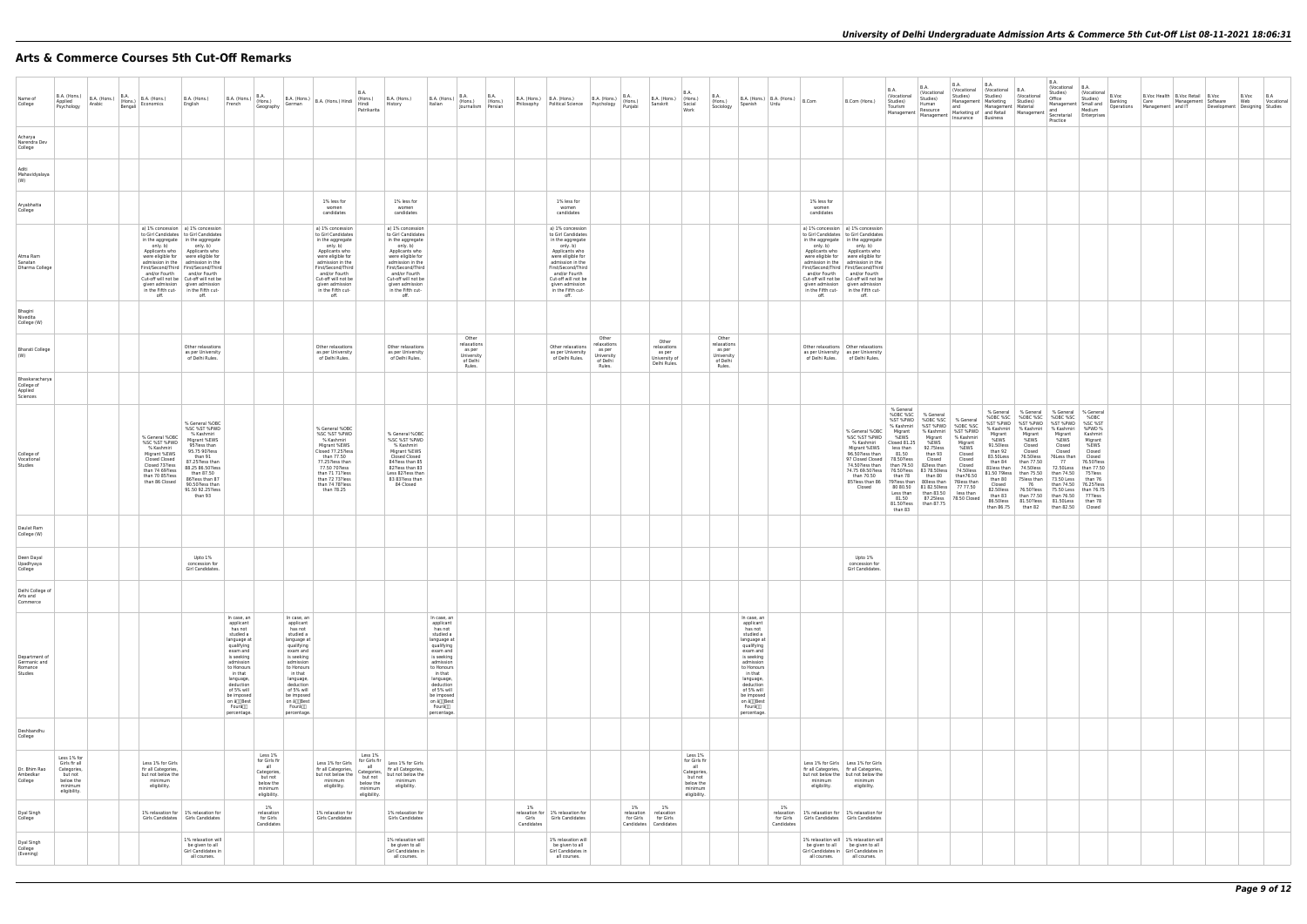| Name of<br>College                        |                                                                                                                                                                                                                                                                             | B.A. (Hons.) B.A. (Hons.) B.A. (Hons.) B.A. (Hons.)<br>Psychology Arabic Bengali Economics | B.A. (Hons.)<br>English                                                                                                                                                                                                                                                                                                                                                                                                                          | $B.A.$ (Hons.) $B.A.$ (Hons.)<br>French | Geography                                                               | B.A. (Hons.) B.A. (Hons.) Hindi (Hons.) B.A. (Hons.)<br>German B.A. (Hons.) Hindi Hindi History                                                                                                                                                          | <b>B.A.</b><br>Patrikarita |                                                                                                                                                                                                                                                         | Italian | $B.A.$ (Hons.) $B.A.$ $B.A.$ (Hons.) (Hons.)<br>Journalism Persian |                                                                                                                                          | B.A. (Hons.) B.A. (Hons.) B.A. (Hons.) B.A. (Hons.) Philosophy Political Science Psychology Punjabi                                                                                                                                                                                                                                                                            |                                                                                            | B.A. (Hons.) (Hons.)<br>Sanskrit Social                                                                                                                                                                                                                                     | <b>B.A.</b><br>Social<br>Work | <b>B.A.</b><br>(Hons.)<br>Sociology      | B.A. (Hons.) B.A. (Hons.) $B.Com$<br>Spanish Urdu        |                                                                                                          | B.Com (Hons.)                                                                                                                                                                                                                                                                                                                                      | <b>B.A.</b><br>(Vocational<br>Studies)<br>Tourism<br>Management Resource Manketing of and Retail Management and Medium<br>Insurance Business<br>Insurance Business<br>Practice Particular Detections<br>Practice Particular Detections<br>Practice Particular Detections<br>Practice Particular | <b>B.A.</b><br>Vocational<br>Studies)<br>Human | <b>B.A.</b><br>Vocational (Vocational B.A.<br>Studies)<br>Management Marketing Studies)<br>and | <b>B.A.</b><br>Management   Material | Studies) (Vocational | <b>B.A.</b><br>(Vocational B.A.<br>Studies)<br>Office | Vocational B.Voc<br>Studies) | Banking | B.Voc Health   B.Voc Retail   B.Voc<br>Care Management Software<br>Management Small and Detrictions Management and IT Development Designing Studies |  | B.Voc B.A<br>Web | Vocational |
|-------------------------------------------|-----------------------------------------------------------------------------------------------------------------------------------------------------------------------------------------------------------------------------------------------------------------------------|--------------------------------------------------------------------------------------------|--------------------------------------------------------------------------------------------------------------------------------------------------------------------------------------------------------------------------------------------------------------------------------------------------------------------------------------------------------------------------------------------------------------------------------------------------|-----------------------------------------|-------------------------------------------------------------------------|----------------------------------------------------------------------------------------------------------------------------------------------------------------------------------------------------------------------------------------------------------|----------------------------|---------------------------------------------------------------------------------------------------------------------------------------------------------------------------------------------------------------------------------------------------------|---------|--------------------------------------------------------------------|------------------------------------------------------------------------------------------------------------------------------------------|--------------------------------------------------------------------------------------------------------------------------------------------------------------------------------------------------------------------------------------------------------------------------------------------------------------------------------------------------------------------------------|--------------------------------------------------------------------------------------------|-----------------------------------------------------------------------------------------------------------------------------------------------------------------------------------------------------------------------------------------------------------------------------|-------------------------------|------------------------------------------|----------------------------------------------------------|----------------------------------------------------------------------------------------------------------|----------------------------------------------------------------------------------------------------------------------------------------------------------------------------------------------------------------------------------------------------------------------------------------------------------------------------------------------------|-------------------------------------------------------------------------------------------------------------------------------------------------------------------------------------------------------------------------------------------------------------------------------------------------|------------------------------------------------|------------------------------------------------------------------------------------------------|--------------------------------------|----------------------|-------------------------------------------------------|------------------------------|---------|-----------------------------------------------------------------------------------------------------------------------------------------------------|--|------------------|------------|
| Gargi College                             | â∏¢<br>Applicants<br>who were<br>eligible for<br>admission in<br>previous cut-<br>offs will not<br>be given<br>admission in<br>the fifth cut-<br>off. â∏¢ Late<br>arrivals<br>outside of<br>the<br>prescribed<br>duration of<br>each cut-off<br>will not be<br>entertained. | outside of the<br>prescribed<br>entertained.                                               | â∏¢ Applicants   â∏¢ Applicants<br>who were eligible   who were eligible<br>for admission in   for admission in<br>previous cut-offs previous cut-offs<br>will not be given   will not be given<br>admission in the admission in the<br>fifth cut-off. â[]¢   fifth cut-off. â[]¢<br>Late arrivals Late arrivals<br>outside of the<br>prescribed<br>duration of each duration of each<br>cut-off will not be cut-off will not be<br>entertained. |                                         |                                                                         | â∏¢ Applicants<br>who were eligible<br>for admission in<br>previous cut-offs<br>will not be given<br>admission in the<br>fifth cut-off. â[]¢<br>Late arrivals<br>outside of the<br>prescribed<br>duration of each<br>cut-off will not be<br>entertained. |                            | â∏¢ Applicants<br>who were eligible<br>for admission in<br>previous cut-offs<br>will not be given<br>admission in the<br>fifth cut-off. â∏¢<br>Late arrivals<br>outside of the<br>prescribed<br>duration of each<br>cut-off will not be<br>entertained. |         |                                                                    | â∏¢<br>Applicants<br>who were<br>be given<br>arrivals<br>outside of<br>the<br>duration of<br>each cut-off<br>will not be<br>entertained. | eligible for   â⊡¢ Applicants<br>admission in   who were eligible<br>previous cut- for admission in<br>offs will not   previous cut-offs<br>will not be given<br>admission in   admission in the<br>the fifth cut- fifth cut-off. â[]¢<br>off. â[]¢ Late   Late arrivals<br>outside of the<br>prescribed<br>duration of each<br>prescribed cut-off will not be<br>entertained. |                                                                                            | â∏¢<br>Applicants<br>who were<br>eligible for<br>admission in<br>previous cut-<br>offs will not<br>be given<br>admission in<br>the fifth cut-<br>off. â∏¢ Late<br>arrivals<br>outside of<br>the<br>prescribed<br>duration of<br>each cut-off<br>will not be<br>entertained. |                               |                                          |                                                          | Late arrivals<br>outside of the<br>prescribed<br>cut-off will not be cut-off will not be<br>entertained. | â[]¢ Applicants   â[]¢ Applicants<br>who were eligible   who were eligible<br>for admission in   for admission in<br>will not be given   will not be given<br>admission in the admission in the<br>fifth cut-off. â[]¢   fifth cut-off. â[]¢<br>Late arrivals<br>outside of the<br>prescribed<br>duration of each duration of each<br>entertained. |                                                                                                                                                                                                                                                                                                 |                                                |                                                                                                |                                      |                      |                                                       |                              |         |                                                                                                                                                     |  |                  |            |
| Hansraj College                           |                                                                                                                                                                                                                                                                             |                                                                                            |                                                                                                                                                                                                                                                                                                                                                                                                                                                  |                                         |                                                                         |                                                                                                                                                                                                                                                          |                            |                                                                                                                                                                                                                                                         |         |                                                                    |                                                                                                                                          |                                                                                                                                                                                                                                                                                                                                                                                |                                                                                            |                                                                                                                                                                                                                                                                             |                               |                                          |                                                          |                                                                                                          |                                                                                                                                                                                                                                                                                                                                                    |                                                                                                                                                                                                                                                                                                 |                                                |                                                                                                |                                      |                      |                                                       |                              |         |                                                                                                                                                     |  |                  |            |
| Hindu College                             |                                                                                                                                                                                                                                                                             |                                                                                            |                                                                                                                                                                                                                                                                                                                                                                                                                                                  |                                         |                                                                         |                                                                                                                                                                                                                                                          |                            |                                                                                                                                                                                                                                                         |         |                                                                    |                                                                                                                                          |                                                                                                                                                                                                                                                                                                                                                                                |                                                                                            |                                                                                                                                                                                                                                                                             |                               |                                          |                                                          |                                                                                                          |                                                                                                                                                                                                                                                                                                                                                    |                                                                                                                                                                                                                                                                                                 |                                                |                                                                                                |                                      |                      |                                                       |                              |         |                                                                                                                                                     |  |                  |            |
| Indraprastha<br>College for<br>Women (W)  |                                                                                                                                                                                                                                                                             |                                                                                            |                                                                                                                                                                                                                                                                                                                                                                                                                                                  |                                         |                                                                         |                                                                                                                                                                                                                                                          |                            |                                                                                                                                                                                                                                                         |         |                                                                    |                                                                                                                                          |                                                                                                                                                                                                                                                                                                                                                                                |                                                                                            |                                                                                                                                                                                                                                                                             |                               |                                          |                                                          |                                                                                                          |                                                                                                                                                                                                                                                                                                                                                    |                                                                                                                                                                                                                                                                                                 |                                                |                                                                                                |                                      |                      |                                                       |                              |         |                                                                                                                                                     |  |                  |            |
| Institute of<br>Home<br>Economics (W)     |                                                                                                                                                                                                                                                                             |                                                                                            |                                                                                                                                                                                                                                                                                                                                                                                                                                                  |                                         |                                                                         |                                                                                                                                                                                                                                                          |                            |                                                                                                                                                                                                                                                         |         |                                                                    |                                                                                                                                          |                                                                                                                                                                                                                                                                                                                                                                                |                                                                                            |                                                                                                                                                                                                                                                                             |                               |                                          |                                                          |                                                                                                          |                                                                                                                                                                                                                                                                                                                                                    |                                                                                                                                                                                                                                                                                                 |                                                |                                                                                                |                                      |                      |                                                       |                              |         |                                                                                                                                                     |  |                  |            |
| Janki Devi<br>Memorial<br>College (W)     |                                                                                                                                                                                                                                                                             |                                                                                            |                                                                                                                                                                                                                                                                                                                                                                                                                                                  |                                         |                                                                         |                                                                                                                                                                                                                                                          |                            |                                                                                                                                                                                                                                                         |         |                                                                    |                                                                                                                                          |                                                                                                                                                                                                                                                                                                                                                                                |                                                                                            |                                                                                                                                                                                                                                                                             |                               |                                          |                                                          |                                                                                                          |                                                                                                                                                                                                                                                                                                                                                    |                                                                                                                                                                                                                                                                                                 |                                                |                                                                                                |                                      |                      |                                                       |                              |         |                                                                                                                                                     |  |                  |            |
| Kalindi College                           |                                                                                                                                                                                                                                                                             |                                                                                            |                                                                                                                                                                                                                                                                                                                                                                                                                                                  |                                         |                                                                         |                                                                                                                                                                                                                                                          |                            |                                                                                                                                                                                                                                                         |         |                                                                    |                                                                                                                                          |                                                                                                                                                                                                                                                                                                                                                                                |                                                                                            |                                                                                                                                                                                                                                                                             |                               |                                          |                                                          |                                                                                                          |                                                                                                                                                                                                                                                                                                                                                    |                                                                                                                                                                                                                                                                                                 |                                                |                                                                                                |                                      |                      |                                                       |                              |         |                                                                                                                                                     |  | $10 + 2$         |            |
| (W)<br>Kamala Nehru                       |                                                                                                                                                                                                                                                                             | Cut-Off as per                                                                             | Admissions in 5th   Admissions in 5th<br>Cut-Off as per                                                                                                                                                                                                                                                                                                                                                                                          |                                         | Admissions<br>in 5th Cut-                                               | Admissions in 5th<br>Cut-Off as per                                                                                                                                                                                                                      |                            | Admissions in 5th<br>Cut-Off as per                                                                                                                                                                                                                     |         | Admissions<br>in 5th Cut-                                          | Admissions<br>in 5th Cut-Off                                                                                                             | Admissions in 5th<br>Cut-Off as per                                                                                                                                                                                                                                                                                                                                            | Admissions<br>in 5th Cut-                                                                  | Admissions<br>in 5th Cut-                                                                                                                                                                                                                                                   |                               | Admissions<br>in 5th Cut-                |                                                          | Cut-Off as per                                                                                           | Admissions in 5th   Admissions in 5th<br>Cut-Off as per                                                                                                                                                                                                                                                                                            |                                                                                                                                                                                                                                                                                                 |                                                |                                                                                                |                                      |                      |                                                       |                              |         |                                                                                                                                                     |  | Maths            |            |
| College (W)                               |                                                                                                                                                                                                                                                                             | University<br>Guidelines.                                                                  | University<br>Guidelines.                                                                                                                                                                                                                                                                                                                                                                                                                        |                                         | Off as per<br>University<br>Guidelines.                                 | University<br>Guidelines.                                                                                                                                                                                                                                |                            | University<br>Guidelines.                                                                                                                                                                                                                               |         | Off as per<br>University<br>Guidelines.                            | as per<br>University<br>Guidelines.                                                                                                      | University<br>Guidelines.                                                                                                                                                                                                                                                                                                                                                      | Off as per<br>University<br>Guidelines.<br>Candidates                                      | Off as per<br>University<br>Guidelines.                                                                                                                                                                                                                                     |                               | Off as per<br>University<br>Guidelines.  |                                                          | University<br>Guidelines.                                                                                | University<br>Guidelines.                                                                                                                                                                                                                                                                                                                          |                                                                                                                                                                                                                                                                                                 |                                                |                                                                                                |                                      |                      |                                                       |                              |         |                                                                                                                                                     |  |                  |            |
| Keshav<br>Mahavidyalaya                   |                                                                                                                                                                                                                                                                             |                                                                                            |                                                                                                                                                                                                                                                                                                                                                                                                                                                  |                                         |                                                                         |                                                                                                                                                                                                                                                          |                            |                                                                                                                                                                                                                                                         |         |                                                                    |                                                                                                                                          |                                                                                                                                                                                                                                                                                                                                                                                | eligible for<br>previous<br>Cut offs will<br>not be<br>considered<br>in the Fifth<br>list. |                                                                                                                                                                                                                                                                             |                               |                                          |                                                          |                                                                                                          | Candidates<br>eligible for<br>previous Cutoffs<br>will not be<br>considered in the<br>Fifth list.                                                                                                                                                                                                                                                  |                                                                                                                                                                                                                                                                                                 |                                                |                                                                                                |                                      |                      |                                                       |                              |         |                                                                                                                                                     |  |                  |            |
| Kirori Mal<br>College                     |                                                                                                                                                                                                                                                                             | University of<br>Delhi.                                                                    | See the bulletin See the bulletin<br>of information for   of information for<br>University of<br>Delhi.                                                                                                                                                                                                                                                                                                                                          |                                         | See the<br>bulletin of<br>information<br>for<br>University<br>of Delhi. | See the bulletin<br>of information for<br>University of<br>Delhi.                                                                                                                                                                                        |                            | See the bulletin<br>of information for<br>University of<br>Delhi.                                                                                                                                                                                       |         |                                                                    |                                                                                                                                          | See the bulletin<br>of information for<br>University of<br>Delhi.                                                                                                                                                                                                                                                                                                              |                                                                                            | See the<br>bulletin of<br>information<br>for<br>University of<br>Delhi.                                                                                                                                                                                                     |                               |                                          | See the<br>bulletin of<br>for<br>University of<br>Delhi. | See the bulletin<br>information of information for of information for<br>University of<br>Delhi.         | See the bulletin<br>University of<br>Delhi.                                                                                                                                                                                                                                                                                                        |                                                                                                                                                                                                                                                                                                 |                                                |                                                                                                |                                      |                      |                                                       |                              |         |                                                                                                                                                     |  |                  |            |
| Lady Irwin<br>College (W)                 |                                                                                                                                                                                                                                                                             |                                                                                            |                                                                                                                                                                                                                                                                                                                                                                                                                                                  |                                         |                                                                         |                                                                                                                                                                                                                                                          |                            |                                                                                                                                                                                                                                                         |         |                                                                    |                                                                                                                                          |                                                                                                                                                                                                                                                                                                                                                                                |                                                                                            |                                                                                                                                                                                                                                                                             |                               |                                          |                                                          |                                                                                                          |                                                                                                                                                                                                                                                                                                                                                    |                                                                                                                                                                                                                                                                                                 |                                                |                                                                                                |                                      |                      |                                                       |                              |         |                                                                                                                                                     |  |                  |            |
| Lady Shri Ram<br>College for<br>Women (W) |                                                                                                                                                                                                                                                                             |                                                                                            |                                                                                                                                                                                                                                                                                                                                                                                                                                                  |                                         |                                                                         |                                                                                                                                                                                                                                                          |                            |                                                                                                                                                                                                                                                         |         |                                                                    |                                                                                                                                          |                                                                                                                                                                                                                                                                                                                                                                                |                                                                                            |                                                                                                                                                                                                                                                                             |                               |                                          |                                                          |                                                                                                          |                                                                                                                                                                                                                                                                                                                                                    |                                                                                                                                                                                                                                                                                                 |                                                |                                                                                                |                                      |                      |                                                       |                              |         |                                                                                                                                                     |  |                  |            |
| Lakshmibai<br>College (W)                 |                                                                                                                                                                                                                                                                             |                                                                                            |                                                                                                                                                                                                                                                                                                                                                                                                                                                  |                                         |                                                                         |                                                                                                                                                                                                                                                          |                            |                                                                                                                                                                                                                                                         |         |                                                                    |                                                                                                                                          |                                                                                                                                                                                                                                                                                                                                                                                |                                                                                            |                                                                                                                                                                                                                                                                             |                               |                                          |                                                          |                                                                                                          |                                                                                                                                                                                                                                                                                                                                                    |                                                                                                                                                                                                                                                                                                 |                                                |                                                                                                |                                      |                      |                                                       |                              |         |                                                                                                                                                     |  |                  |            |
| Maharaja<br>Agrasen<br>College            |                                                                                                                                                                                                                                                                             |                                                                                            | 1% Relaxation for<br>Girls student                                                                                                                                                                                                                                                                                                                                                                                                               |                                         |                                                                         | 1% Relaxation for<br>Girls student                                                                                                                                                                                                                       |                            |                                                                                                                                                                                                                                                         |         | 1%<br>Relaxation<br>for Girls<br>student                           |                                                                                                                                          | 1% Relaxation for<br>Girls student                                                                                                                                                                                                                                                                                                                                             |                                                                                            |                                                                                                                                                                                                                                                                             |                               |                                          |                                                          |                                                                                                          | 1% Relaxation for<br>Girls student                                                                                                                                                                                                                                                                                                                 |                                                                                                                                                                                                                                                                                                 |                                                |                                                                                                |                                      |                      |                                                       |                              |         |                                                                                                                                                     |  |                  |            |
| Maitreyi<br>College (W)                   |                                                                                                                                                                                                                                                                             | Delhi.                                                                                     | As per guidelines   As per guidelines<br>of University of   of University of<br>Delhi.                                                                                                                                                                                                                                                                                                                                                           |                                         |                                                                         | As per guidelines<br>of University of<br>Delhi.                                                                                                                                                                                                          |                            | As per guidelines<br>of University of<br>Delhi.                                                                                                                                                                                                         |         |                                                                    |                                                                                                                                          | As per guidelines<br>of University of<br>Delhi.                                                                                                                                                                                                                                                                                                                                |                                                                                            | As per<br>guidelines of<br>University of<br>Delhi.                                                                                                                                                                                                                          |                               | As per<br>guidelines<br>of<br>University |                                                          | Delhi.                                                                                                   | As per guidelines   As per guidelines<br>of University of of University of<br>Delhi.                                                                                                                                                                                                                                                               |                                                                                                                                                                                                                                                                                                 |                                                |                                                                                                |                                      |                      |                                                       |                              |         |                                                                                                                                                     |  |                  |            |
| Mata Sundri<br>College for<br>Women (W)   |                                                                                                                                                                                                                                                                             |                                                                                            |                                                                                                                                                                                                                                                                                                                                                                                                                                                  |                                         |                                                                         |                                                                                                                                                                                                                                                          |                            |                                                                                                                                                                                                                                                         |         |                                                                    |                                                                                                                                          |                                                                                                                                                                                                                                                                                                                                                                                |                                                                                            |                                                                                                                                                                                                                                                                             |                               | of Delhi.                                |                                                          |                                                                                                          |                                                                                                                                                                                                                                                                                                                                                    |                                                                                                                                                                                                                                                                                                 |                                                |                                                                                                |                                      |                      |                                                       |                              |         |                                                                                                                                                     |  |                  |            |
| Miranda House<br>(W)                      |                                                                                                                                                                                                                                                                             |                                                                                            |                                                                                                                                                                                                                                                                                                                                                                                                                                                  |                                         |                                                                         |                                                                                                                                                                                                                                                          |                            |                                                                                                                                                                                                                                                         |         |                                                                    |                                                                                                                                          |                                                                                                                                                                                                                                                                                                                                                                                |                                                                                            |                                                                                                                                                                                                                                                                             |                               |                                          |                                                          |                                                                                                          |                                                                                                                                                                                                                                                                                                                                                    |                                                                                                                                                                                                                                                                                                 |                                                |                                                                                                |                                      |                      |                                                       |                              |         |                                                                                                                                                     |  |                  |            |
| Motilal Nehru<br>College                  |                                                                                                                                                                                                                                                                             |                                                                                            |                                                                                                                                                                                                                                                                                                                                                                                                                                                  |                                         |                                                                         |                                                                                                                                                                                                                                                          |                            |                                                                                                                                                                                                                                                         |         |                                                                    |                                                                                                                                          |                                                                                                                                                                                                                                                                                                                                                                                |                                                                                            | 1%<br>RELAXATION<br><b>FOR GIRL</b><br>CANDIDATE.<br>SANSKRIT<br>MANDATORY<br>IN 12TH OR<br>10TH WITH<br>PASS<br>MARKS.                                                                                                                                                     |                               |                                          |                                                          |                                                                                                          |                                                                                                                                                                                                                                                                                                                                                    |                                                                                                                                                                                                                                                                                                 |                                                |                                                                                                |                                      |                      |                                                       |                              |         |                                                                                                                                                     |  |                  |            |
| Motilal Nehru<br>College<br>(Evening)     |                                                                                                                                                                                                                                                                             |                                                                                            | 1% concession in<br>aggregate in all<br>courses to the girl<br>candidates.                                                                                                                                                                                                                                                                                                                                                                       |                                         |                                                                         | 1% concession in<br>aggregate in all<br>courses to the girl<br>candidates.                                                                                                                                                                               |                            | 1% concession in<br>aggregate in all<br>courses to the girl<br>candidates.                                                                                                                                                                              |         |                                                                    |                                                                                                                                          | 1% concession in<br>aggregate in all<br>courses to the girl<br>candidates.                                                                                                                                                                                                                                                                                                     |                                                                                            |                                                                                                                                                                                                                                                                             |                               |                                          |                                                          |                                                                                                          | 1% concession in   1% concession in<br>aggregate in all aggregate in all<br>courses to the girl courses to the girl<br>candidates. candidates.                                                                                                                                                                                                     |                                                                                                                                                                                                                                                                                                 |                                                |                                                                                                |                                      |                      |                                                       |                              |         |                                                                                                                                                     |  |                  |            |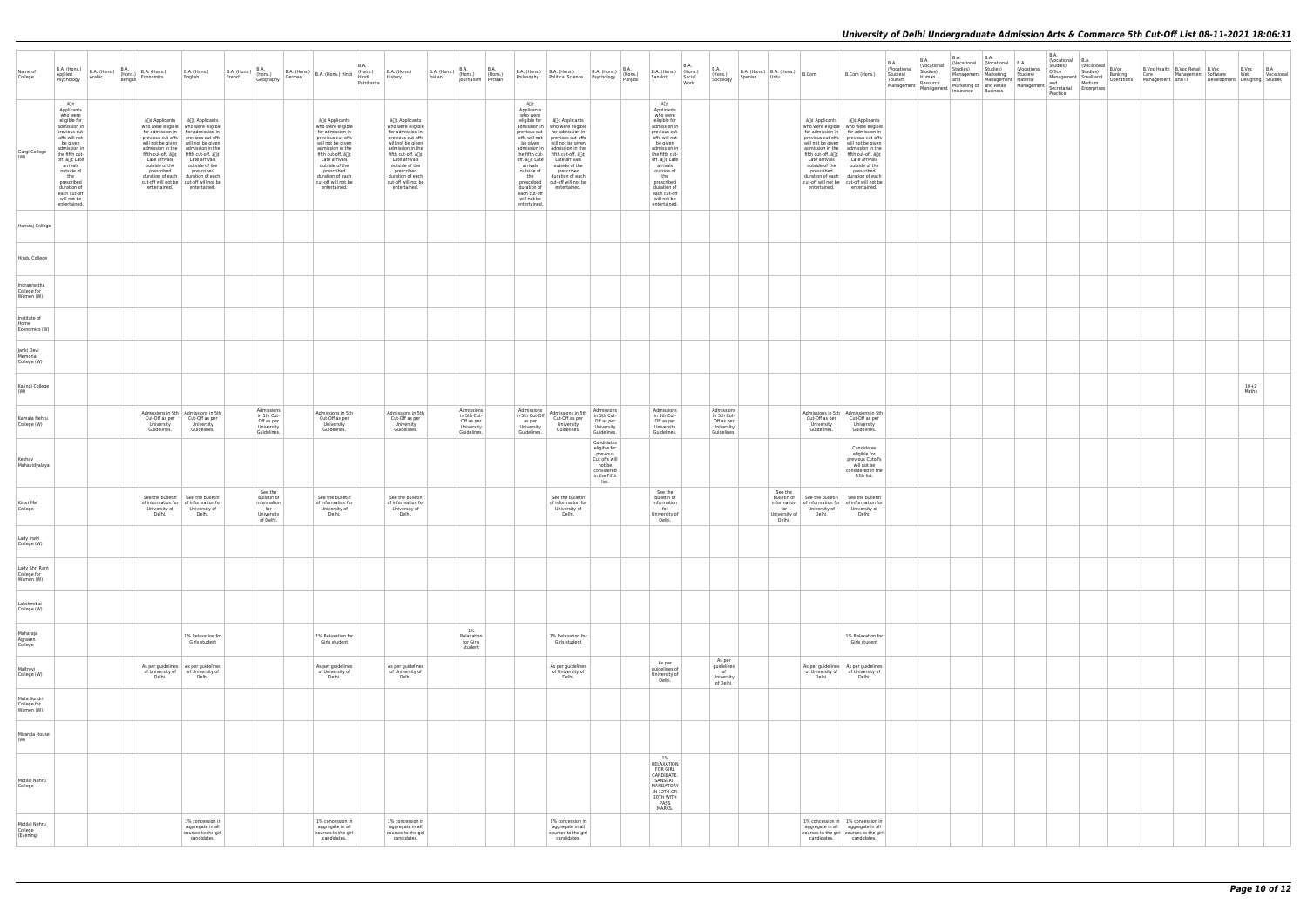| Name of<br>College                                                                                                            | B.A. (Hons.)<br>B.A. (Hons.)<br>Applied<br>Arabic<br>Psychology                                                                                                                                                                                           | <b>B.A.</b><br>B.A. (Hons.)<br>(Hons.)<br>Bengali<br>Economics                                                                                                                   | B.A. (Hons.)<br>English                                                                                                                                                                                                                                                                                                                                                                                                                                                                                                                         | B.A. (Hons.) Hons.)<br>French (Hons.) | <b>B.A.</b>                                                             | German | $B.A.$ (Hons.) $B.A.$ (Hons.) Hindi (Hons.)                                                                                                                                                                                                                                                                                                                            | B.A.<br>Hindi<br>Patrikarita                                                                                                                                                        | B.A. (Hons.)<br>History                                                                                                                                              | Italian | <b>B.A.</b><br><b>B.A.</b><br>$B.A.$ (Hons.) $\begin{bmatrix} D.A. \\$ (Hons.) $\end{bmatrix}$ (Hons.)<br>Journalism Persian |                                                                                                                                                                                                                                                                                                                                       | B.A. (Hons.) B.A. (Hons.) B.A. (Hons.)<br>Philosophy Political Science Psychology                                                                                                                                                                                                                                                                                                                                       | <b>B.A.</b><br>(Hons.)<br>Punjabi | B.A. (Hons.) (Hons.)<br>Sanskrit                                                                   | <b>B.A.</b><br>Social<br>Work | <b>B.A.</b><br>$\Big $ B.A. (Hons.) $\Big $ B.A. (Hons.) $\Big $ B.Com<br>(Hons.)<br>Spanish<br>Urdu<br>Sociology |                                                      |                                                                                                                                                                                  | B.Com (Hons.)                                                                                                                                                                                                                                                                                                                                                                                                                                                                                                                                 | <b>B.A.</b><br>(Vocational<br>Studies)<br>Tourism<br>Management | B.A.<br>(Vocational<br>Studies)<br>Human<br>Resource | <b>B.A.</b><br>Studies)<br>and<br>Management   Management   Management   Management   Management   Business | B.A.<br>  (Vocational   (Vocational   B.A.<br>Studies)<br>Management   Marketing<br>Management   Material | (Vocational<br>Studies)<br>Marketing of and Retail Management | <b>B.A.</b><br>(Vocational B.A.<br>Studies)<br>Office<br>Practice | Vocational B.Voc<br>Studies)<br>Secretarial Enterprises | Banking                                                                                                                                                                                                                                                                                                                                                                                       | B.Voc Health B.Voc Retail B.Voc<br>Care Management Software<br>Management   Small and   Banking<br>Management   Small and   Deprations   Management   and IT | Development   Designing   Studies                                                                                                                                                                                                                                                                                                                                                             | B.Voc<br>Web | B.A<br>Vocational |
|-------------------------------------------------------------------------------------------------------------------------------|-----------------------------------------------------------------------------------------------------------------------------------------------------------------------------------------------------------------------------------------------------------|----------------------------------------------------------------------------------------------------------------------------------------------------------------------------------|-------------------------------------------------------------------------------------------------------------------------------------------------------------------------------------------------------------------------------------------------------------------------------------------------------------------------------------------------------------------------------------------------------------------------------------------------------------------------------------------------------------------------------------------------|---------------------------------------|-------------------------------------------------------------------------|--------|------------------------------------------------------------------------------------------------------------------------------------------------------------------------------------------------------------------------------------------------------------------------------------------------------------------------------------------------------------------------|-------------------------------------------------------------------------------------------------------------------------------------------------------------------------------------|----------------------------------------------------------------------------------------------------------------------------------------------------------------------|---------|------------------------------------------------------------------------------------------------------------------------------|---------------------------------------------------------------------------------------------------------------------------------------------------------------------------------------------------------------------------------------------------------------------------------------------------------------------------------------|-------------------------------------------------------------------------------------------------------------------------------------------------------------------------------------------------------------------------------------------------------------------------------------------------------------------------------------------------------------------------------------------------------------------------|-----------------------------------|----------------------------------------------------------------------------------------------------|-------------------------------|-------------------------------------------------------------------------------------------------------------------|------------------------------------------------------|----------------------------------------------------------------------------------------------------------------------------------------------------------------------------------|-----------------------------------------------------------------------------------------------------------------------------------------------------------------------------------------------------------------------------------------------------------------------------------------------------------------------------------------------------------------------------------------------------------------------------------------------------------------------------------------------------------------------------------------------|-----------------------------------------------------------------|------------------------------------------------------|-------------------------------------------------------------------------------------------------------------|-----------------------------------------------------------------------------------------------------------|---------------------------------------------------------------|-------------------------------------------------------------------|---------------------------------------------------------|-----------------------------------------------------------------------------------------------------------------------------------------------------------------------------------------------------------------------------------------------------------------------------------------------------------------------------------------------------------------------------------------------|--------------------------------------------------------------------------------------------------------------------------------------------------------------|-----------------------------------------------------------------------------------------------------------------------------------------------------------------------------------------------------------------------------------------------------------------------------------------------------------------------------------------------------------------------------------------------|--------------|-------------------|
| P.G.D.A.V.<br>College                                                                                                         |                                                                                                                                                                                                                                                           |                                                                                                                                                                                  | 1% Less for Girls   1% Less for Girls                                                                                                                                                                                                                                                                                                                                                                                                                                                                                                           |                                       |                                                                         |        | 1% Less for Girls                                                                                                                                                                                                                                                                                                                                                      |                                                                                                                                                                                     | 1% Less for Girls                                                                                                                                                    |         |                                                                                                                              |                                                                                                                                                                                                                                                                                                                                       | 1% Less for Girls                                                                                                                                                                                                                                                                                                                                                                                                       |                                   | 1% Less for<br>Girls                                                                               |                               |                                                                                                                   |                                                      |                                                                                                                                                                                  | 1% Less for Girls   1% Less for Girls                                                                                                                                                                                                                                                                                                                                                                                                                                                                                                         |                                                                 |                                                      |                                                                                                             |                                                                                                           |                                                               |                                                                   |                                                         |                                                                                                                                                                                                                                                                                                                                                                                               |                                                                                                                                                              |                                                                                                                                                                                                                                                                                                                                                                                               |              |                   |
| P.G.D.A.V.<br>College<br>(Evening)                                                                                            |                                                                                                                                                                                                                                                           |                                                                                                                                                                                  |                                                                                                                                                                                                                                                                                                                                                                                                                                                                                                                                                 |                                       |                                                                         |        | 1% concession to<br>Girl candidates                                                                                                                                                                                                                                                                                                                                    |                                                                                                                                                                                     |                                                                                                                                                                      |         |                                                                                                                              |                                                                                                                                                                                                                                                                                                                                       | 1% concession to<br>Girl candidates                                                                                                                                                                                                                                                                                                                                                                                     |                                   | 1%<br>concession<br>to Girl<br>candidates                                                          |                               |                                                                                                                   |                                                      | Girl candidates                                                                                                                                                                  | 1% concession to   1% concession to<br>Girl candidates                                                                                                                                                                                                                                                                                                                                                                                                                                                                                        |                                                                 |                                                      |                                                                                                             |                                                                                                           |                                                               |                                                                   |                                                         |                                                                                                                                                                                                                                                                                                                                                                                               |                                                                                                                                                              |                                                                                                                                                                                                                                                                                                                                                                                               |              |                   |
| Rajdhani<br>College                                                                                                           |                                                                                                                                                                                                                                                           | 1% relaxation for<br>girls                                                                                                                                                       |                                                                                                                                                                                                                                                                                                                                                                                                                                                                                                                                                 |                                       |                                                                         |        | 1% relaxation for<br>girls                                                                                                                                                                                                                                                                                                                                             |                                                                                                                                                                                     | 1% relaxation for<br>girls                                                                                                                                           |         |                                                                                                                              |                                                                                                                                                                                                                                                                                                                                       | 1% relaxation for<br>girls                                                                                                                                                                                                                                                                                                                                                                                              |                                   | $1\%$<br>relaxation<br>for girls                                                                   |                               |                                                                                                                   |                                                      |                                                                                                                                                                                  | 1% relaxation for<br>girls                                                                                                                                                                                                                                                                                                                                                                                                                                                                                                                    |                                                                 |                                                      |                                                                                                             |                                                                                                           |                                                               |                                                                   |                                                         |                                                                                                                                                                                                                                                                                                                                                                                               |                                                                                                                                                              |                                                                                                                                                                                                                                                                                                                                                                                               |              |                   |
| Ram Lal Anand<br>College                                                                                                      |                                                                                                                                                                                                                                                           |                                                                                                                                                                                  | Candidates<br>eligible in the<br>First four cut off<br>lists would not be<br>considered for<br>admission in the<br>Fifth Cut-off list,<br>1% concession<br>for girls                                                                                                                                                                                                                                                                                                                                                                            |                                       |                                                                         |        | Candidates<br>eligible in the<br>First four cut off<br>lists would not be<br>considered for<br>admission in the<br>Fifth Cut-off list,<br>1% concession<br>for girls                                                                                                                                                                                                   | Candidates<br>eligible in<br>the First<br>four cut off<br>lists would<br>not be<br>considered<br>for<br>admission<br>in the Fifth<br>Cut-off list,<br>1%<br>concession<br>for girls | Candidates<br>eligible in the<br>First four cut off<br>lists would not be<br>considered for<br>admission in the<br>Fifth Cut-off list,<br>1% concession<br>for girls |         |                                                                                                                              |                                                                                                                                                                                                                                                                                                                                       | Candidates<br>eligible in the<br>First four cut off<br>lists would not be<br>considered for<br>admission in the<br>Fifth Cut-off list,<br>1% concession<br>for girls                                                                                                                                                                                                                                                    |                                   |                                                                                                    |                               |                                                                                                                   |                                                      | Candidates<br>eligible in the<br>First four cut off<br>considered for<br>admission in the<br>Fifth Cut-off list,<br>1% concession<br>for girls                                   | Candidates<br>eligible in the<br>First four cut off<br>lists would not be   lists would not be<br>considered for<br>admission in the<br>Fifth Cut-off list,<br>1% concession<br>for girls                                                                                                                                                                                                                                                                                                                                                     |                                                                 |                                                      |                                                                                                             |                                                                                                           |                                                               |                                                                   |                                                         |                                                                                                                                                                                                                                                                                                                                                                                               |                                                                                                                                                              |                                                                                                                                                                                                                                                                                                                                                                                               |              |                   |
| Ramanujan<br>College                                                                                                          | a. As regard<br>B.A. (Prog.)<br>we will not<br>give any<br>disadvantage<br>to any<br>students who<br>seek<br>admission to<br>B.A. (P) on<br>account of<br>change of<br>stream, b.<br>Directives<br>and<br>guidelines as<br>per<br>University of<br>Delhi. | applicants<br>(General<br>for B.A.(H)<br>Applied<br>regard B.A.<br>give any<br>B.A. (P) on<br>account of<br>change of<br>stream, c.<br>Directives and<br>University of<br>Delhi. | a. 1% concession   a. 1% concession<br>given to women   given to women<br>applicants<br>(General<br>Category) except   Category) except<br>for B.A.(H)<br>Applied<br>Psychology b. As   Psychology b. As<br>regard B.A.<br>(Prog.) we will not   (Prog.) we will not<br>give any<br>disadvantage to disadvantage to<br>any students who any students who<br>seek admission to   seek admission to<br>B.A. (P) on<br>account of<br>change of<br>stream, c.<br>Directives and<br>guidelines as per   guidelines as per<br>University of<br>Delhi. |                                       |                                                                         |        | a. 1% concession<br>given to women<br>applicants<br>(General<br>Category) except<br>for B.A.(H)<br>Applied<br>Psychology b. As<br>regard B.A.<br>(Prog.) we will not<br>give any<br>disadvantage to<br>any students who<br>seek admission to<br>B.A. (P) on<br>account of<br>change of<br>stream. c.<br>Directives and<br>guidelines as per<br>University of<br>Delhi. |                                                                                                                                                                                     |                                                                                                                                                                      |         |                                                                                                                              | a. 1%<br>concession<br>given to<br>women<br>applicants<br>(General<br>Category)<br>except for<br>B.A.(H)<br>Applied<br>Psychology<br>b. As regard<br>B.A. (Prog.)<br>give any<br>seek<br>admission to<br>B.A. (P) on<br>account of<br>change of<br>stream. c.<br>Directives<br>and<br>guidelines as<br>per<br>University of<br>Delhi. | a. 1% concession<br>given to women<br>applicants<br>(General<br>Category) except<br>for B.A.(H)<br>Applied<br>Psychology b. As<br>regard B.A.<br>we will not   (Prog.) we will not<br>give any<br>disadvantage disadvantage to<br>to any any students who<br>students who   seek admission to<br>B.A. (P) on<br>account of<br>change of<br>stream. c.<br>Directives and<br>guidelines as per<br>University of<br>Delhi. |                                   |                                                                                                    |                               |                                                                                                                   |                                                      | applicants<br>(General<br>for B.A.(H)<br>Applied<br>regard B.A.<br>give any<br>B.A. (P) on<br>account of<br>change of<br>stream, c.<br>Directives and<br>University of<br>Delhi. | a. 1% concession   a. 1% concession<br>given to women   given to women<br>applicants<br>(General<br>Category) except   Category) except<br>for B.A.(H)<br>Applied<br>Psychology b. As Psychology b. As<br>regard B.A.<br>(Prog.) we will not (Prog.) we will not<br>give any<br>disadvantage to disadvantage to<br>any students who   any students who<br>seek admission to   seek admission to<br>B.A. (P) on<br>account of<br>change of<br>stream. c.<br>Directives and<br>guidelines as per   guidelines as per<br>University of<br>Delhi. |                                                                 |                                                      |                                                                                                             |                                                                                                           |                                                               |                                                                   |                                                         | a. 1%<br>concession<br>given to<br>women<br>applicants<br>(General<br>Category)<br>except for<br>B.A.(H)<br>Applied<br>Psychology<br>b. As regard<br>B.A. (Prog.)<br>we will not<br>give any<br>disadvantage<br>to any<br>students who<br>seek<br>admission to<br>B.A. (P) on<br>account of<br>change of<br>stream.c.<br>Directives<br>and<br>guidelines as<br>per<br>University of<br>Delhi. |                                                                                                                                                              | a. 1%<br>concession<br>given to<br>women<br>applicants<br>(General<br>Category)<br>except for<br>B.A.(H)<br>Applied<br>Psychology<br>b. As regard<br>B.A. (Prog.)<br>we will not<br>give any<br>disadvantage<br>to any<br>students who<br>seek<br>admission to<br>B.A. (P) on<br>account of<br>change of<br>stream.c.<br>Directives<br>and<br>guidelines as<br>per<br>University of<br>Delhi. |              |                   |
| Ramjas College                                                                                                                |                                                                                                                                                                                                                                                           |                                                                                                                                                                                  |                                                                                                                                                                                                                                                                                                                                                                                                                                                                                                                                                 |                                       |                                                                         |        | 1% relaxation for<br>girl students.                                                                                                                                                                                                                                                                                                                                    |                                                                                                                                                                                     |                                                                                                                                                                      |         |                                                                                                                              |                                                                                                                                                                                                                                                                                                                                       |                                                                                                                                                                                                                                                                                                                                                                                                                         |                                   | 1%<br>relaxation<br>for girl<br>students.                                                          |                               |                                                                                                                   |                                                      |                                                                                                                                                                                  |                                                                                                                                                                                                                                                                                                                                                                                                                                                                                                                                               |                                                                 |                                                      |                                                                                                             |                                                                                                           |                                                               |                                                                   |                                                         |                                                                                                                                                                                                                                                                                                                                                                                               |                                                                                                                                                              |                                                                                                                                                                                                                                                                                                                                                                                               |              |                   |
| Satyawati<br>College                                                                                                          |                                                                                                                                                                                                                                                           | â∏¢ Girls                                                                                                                                                                        | â∏¢ Girls<br>candidates will be $\vert$ candidates will be<br>given relaxation   given relaxation<br>up to 1% in best   up to 1% in best<br>four percentages.   four percentages.                                                                                                                                                                                                                                                                                                                                                               |                                       |                                                                         |        | â∏¢ Girls<br>candidates will be<br>given relaxation<br>up to 1% in best<br>four percentages.                                                                                                                                                                                                                                                                           |                                                                                                                                                                                     | â∏¢ Girls<br>candidates will be<br>given relaxation<br>up to 1% in best<br>four percentages.                                                                         |         |                                                                                                                              |                                                                                                                                                                                                                                                                                                                                       | â∏¢ Girls<br>candidates will be<br>given relaxation<br>up to 1% in best<br>four percentages.<br>â∏¢ B.A. (H)<br><b>Political Science</b><br>only in Hindi<br>medium.                                                                                                                                                                                                                                                    |                                   | â∏¢ Girls<br>candidates<br>will be given<br>relaxation<br>up to 1% in<br>best four<br>percentages. |                               |                                                                                                                   | â∏¢ Girls<br>candidates<br>best four<br>percentages. | â∏¢ Girls                                                                                                                                                                        | â∏¢ Girls<br>will be given   candidates will be   candidates will be<br>relaxation given relaxation given relaxation<br>up to 1% in   up to 1% in best   up to 1% in best<br>four percentages.   four percentages.                                                                                                                                                                                                                                                                                                                            |                                                                 |                                                      |                                                                                                             |                                                                                                           |                                                               |                                                                   |                                                         |                                                                                                                                                                                                                                                                                                                                                                                               |                                                                                                                                                              |                                                                                                                                                                                                                                                                                                                                                                                               |              |                   |
| Satyawati<br>College<br>(Evening)                                                                                             |                                                                                                                                                                                                                                                           | marks in<br>the courses.                                                                                                                                                         | There will be a There will be a<br>relaxation of 1%   relaxation of 1%<br>marks in<br>aggregate for Girl   aggregate for Girl<br>candidates in all candidates in all<br>the courses.                                                                                                                                                                                                                                                                                                                                                            |                                       |                                                                         |        | There will be a<br>relaxation of 1%<br>marks in<br>aggregate for Girl<br>candidates in all<br>the courses.                                                                                                                                                                                                                                                             |                                                                                                                                                                                     | There will be a<br>relaxation of 1%<br>marks in<br>aggregate for Girl<br>candidates in all<br>the courses.                                                           |         |                                                                                                                              |                                                                                                                                                                                                                                                                                                                                       | There will be a<br>relaxation of 1%<br>marks in<br>aggregate for Girl<br>candidates in all<br>the courses.                                                                                                                                                                                                                                                                                                              |                                   |                                                                                                    |                               |                                                                                                                   |                                                      | marks in<br>the courses. Ithe courses.                                                                                                                                           | There will be a There will be a<br>relaxation of 1%   relaxation of 1%<br>marks in<br>aggregate for Girl   aggregate for Girl<br>candidates in all candidates in all                                                                                                                                                                                                                                                                                                                                                                          |                                                                 |                                                      |                                                                                                             |                                                                                                           |                                                               |                                                                   |                                                         |                                                                                                                                                                                                                                                                                                                                                                                               |                                                                                                                                                              |                                                                                                                                                                                                                                                                                                                                                                                               |              |                   |
| Shaheed<br><b>Bhagat Singh</b><br>College                                                                                     |                                                                                                                                                                                                                                                           |                                                                                                                                                                                  |                                                                                                                                                                                                                                                                                                                                                                                                                                                                                                                                                 |                                       |                                                                         |        |                                                                                                                                                                                                                                                                                                                                                                        |                                                                                                                                                                                     |                                                                                                                                                                      |         |                                                                                                                              |                                                                                                                                                                                                                                                                                                                                       |                                                                                                                                                                                                                                                                                                                                                                                                                         |                                   |                                                                                                    |                               |                                                                                                                   |                                                      |                                                                                                                                                                                  |                                                                                                                                                                                                                                                                                                                                                                                                                                                                                                                                               |                                                                 |                                                      |                                                                                                             |                                                                                                           |                                                               |                                                                   |                                                         |                                                                                                                                                                                                                                                                                                                                                                                               |                                                                                                                                                              |                                                                                                                                                                                                                                                                                                                                                                                               |              |                   |
| Shaheed<br>Bhagat Singh<br>College<br>(Evening)                                                                               |                                                                                                                                                                                                                                                           |                                                                                                                                                                                  |                                                                                                                                                                                                                                                                                                                                                                                                                                                                                                                                                 |                                       | 1%<br>relaxation<br>in marks<br>for girl<br>students in<br>all courses. |        |                                                                                                                                                                                                                                                                                                                                                                        |                                                                                                                                                                                     |                                                                                                                                                                      |         |                                                                                                                              |                                                                                                                                                                                                                                                                                                                                       | 1% relaxation in<br>marks for girl<br>students in all<br>courses.                                                                                                                                                                                                                                                                                                                                                       |                                   |                                                                                                    |                               |                                                                                                                   |                                                      | marks for girl<br>students in all<br>courses.                                                                                                                                    | 1% relaxation in   1% relaxation in<br>marks for girl<br>students in all<br>courses.                                                                                                                                                                                                                                                                                                                                                                                                                                                          |                                                                 |                                                      |                                                                                                             |                                                                                                           |                                                               |                                                                   |                                                         |                                                                                                                                                                                                                                                                                                                                                                                               |                                                                                                                                                              |                                                                                                                                                                                                                                                                                                                                                                                               |              |                   |
| Shaheed<br>Rajguru College<br>of Applied<br>Sciences for<br>Women (W)<br>Shaheed<br>Sukhdev<br>College<br>Business<br>Studies |                                                                                                                                                                                                                                                           |                                                                                                                                                                                  |                                                                                                                                                                                                                                                                                                                                                                                                                                                                                                                                                 |                                       |                                                                         |        |                                                                                                                                                                                                                                                                                                                                                                        |                                                                                                                                                                                     |                                                                                                                                                                      |         |                                                                                                                              |                                                                                                                                                                                                                                                                                                                                       |                                                                                                                                                                                                                                                                                                                                                                                                                         |                                   |                                                                                                    |                               |                                                                                                                   |                                                      |                                                                                                                                                                                  |                                                                                                                                                                                                                                                                                                                                                                                                                                                                                                                                               |                                                                 |                                                      |                                                                                                             |                                                                                                           |                                                               |                                                                   |                                                         |                                                                                                                                                                                                                                                                                                                                                                                               |                                                                                                                                                              |                                                                                                                                                                                                                                                                                                                                                                                               |              |                   |
| Shivaji College                                                                                                               |                                                                                                                                                                                                                                                           | girls                                                                                                                                                                            | 1% relaxation for   1% relaxation for<br>girls                                                                                                                                                                                                                                                                                                                                                                                                                                                                                                  |                                       | 1%<br>relaxation<br>for girls                                           |        | 1% relaxation for<br>girls                                                                                                                                                                                                                                                                                                                                             |                                                                                                                                                                                     | 1% relaxation for<br>girls                                                                                                                                           |         |                                                                                                                              |                                                                                                                                                                                                                                                                                                                                       | 1% relaxation for<br>girls                                                                                                                                                                                                                                                                                                                                                                                              |                                   | 1%<br>relaxation<br>for girls                                                                      |                               |                                                                                                                   |                                                      | girls                                                                                                                                                                            | 1% relaxation for   1% relaxation for<br>girls                                                                                                                                                                                                                                                                                                                                                                                                                                                                                                |                                                                 |                                                      |                                                                                                             |                                                                                                           |                                                               |                                                                   |                                                         |                                                                                                                                                                                                                                                                                                                                                                                               |                                                                                                                                                              |                                                                                                                                                                                                                                                                                                                                                                                               |              |                   |
| Shri Ram<br>College of<br>Commerce                                                                                            |                                                                                                                                                                                                                                                           |                                                                                                                                                                                  |                                                                                                                                                                                                                                                                                                                                                                                                                                                                                                                                                 |                                       |                                                                         |        |                                                                                                                                                                                                                                                                                                                                                                        |                                                                                                                                                                                     |                                                                                                                                                                      |         |                                                                                                                              |                                                                                                                                                                                                                                                                                                                                       |                                                                                                                                                                                                                                                                                                                                                                                                                         |                                   |                                                                                                    |                               |                                                                                                                   |                                                      |                                                                                                                                                                                  |                                                                                                                                                                                                                                                                                                                                                                                                                                                                                                                                               |                                                                 |                                                      |                                                                                                             |                                                                                                           |                                                               |                                                                   |                                                         |                                                                                                                                                                                                                                                                                                                                                                                               |                                                                                                                                                              |                                                                                                                                                                                                                                                                                                                                                                                               |              |                   |
| Shyam Lal<br>College                                                                                                          |                                                                                                                                                                                                                                                           | Female<br>the courses                                                                                                                                                            | 1% concession to   1% concession to<br>Female<br>candidates in all   candidates in all<br>the courses                                                                                                                                                                                                                                                                                                                                                                                                                                           |                                       |                                                                         |        | 1% concession to<br>Female<br>candidates in all<br>the courses                                                                                                                                                                                                                                                                                                         |                                                                                                                                                                                     | 1% concession to<br>Female<br>candidates in all<br>the courses                                                                                                       |         |                                                                                                                              |                                                                                                                                                                                                                                                                                                                                       | 1% concession to<br>Female<br>candidates in all<br>the courses                                                                                                                                                                                                                                                                                                                                                          |                                   |                                                                                                    |                               |                                                                                                                   |                                                      | Female<br>the courses                                                                                                                                                            | 1% concession to $ 1%$ concession to<br>Female<br>candidates in all candidates in all<br>the courses                                                                                                                                                                                                                                                                                                                                                                                                                                          |                                                                 |                                                      |                                                                                                             |                                                                                                           |                                                               |                                                                   |                                                         |                                                                                                                                                                                                                                                                                                                                                                                               |                                                                                                                                                              |                                                                                                                                                                                                                                                                                                                                                                                               |              |                   |
| Shyam Lal<br>College<br>(Evening)                                                                                             |                                                                                                                                                                                                                                                           | Upto 1%<br>concession for<br>Girl Candidates.<br>Mathematics is<br>compulsory at<br>10+2 Level.                                                                                  |                                                                                                                                                                                                                                                                                                                                                                                                                                                                                                                                                 |                                       |                                                                         |        | Upto 1%<br>concession for<br>Girl Candidates.<br>Hindi is<br>compulsory at<br>10+2 Level.                                                                                                                                                                                                                                                                              |                                                                                                                                                                                     |                                                                                                                                                                      |         |                                                                                                                              |                                                                                                                                                                                                                                                                                                                                       | Upto 1%<br>concession for<br>Girl Candidates.                                                                                                                                                                                                                                                                                                                                                                           |                                   |                                                                                                    |                               |                                                                                                                   |                                                      | Upto 1%<br>concession for<br>Girl Candidates.                                                                                                                                    | Upto 1%<br>concession for<br>Girl Candidates.<br>Mathematics is<br>compulsory at<br>10+2 Level.                                                                                                                                                                                                                                                                                                                                                                                                                                               |                                                                 |                                                      |                                                                                                             |                                                                                                           |                                                               |                                                                   |                                                         |                                                                                                                                                                                                                                                                                                                                                                                               |                                                                                                                                                              |                                                                                                                                                                                                                                                                                                                                                                                               |              |                   |